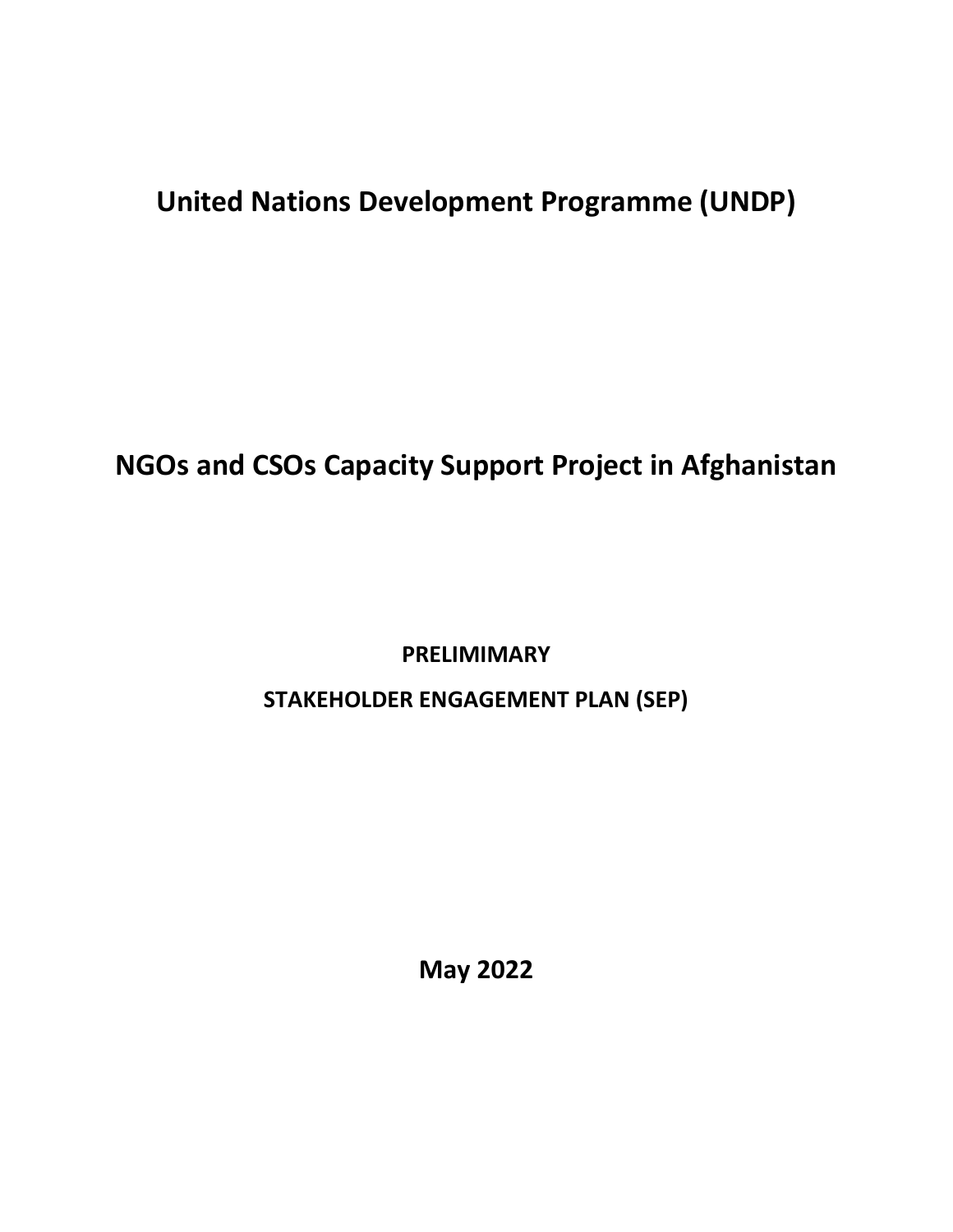# **Table of Contents**

| $\mathbf{1}$                   |                                                                                             |  |
|--------------------------------|---------------------------------------------------------------------------------------------|--|
| 1.1                            |                                                                                             |  |
| 1.2                            |                                                                                             |  |
| 1.3                            |                                                                                             |  |
| 1.4                            |                                                                                             |  |
| 1.5<br>1.5.1<br>1.5.2<br>1.5.3 |                                                                                             |  |
| 1.6                            |                                                                                             |  |
| $\overline{2}$                 | BRIEF SUMMARY OF PREVIOUS STAKEHOLDER ENGAGEMENT ACTIVITIES  4                              |  |
| 3                              |                                                                                             |  |
| 3.1                            |                                                                                             |  |
| 3.2                            | UNDP's Social and Environmental Standards Requirements Related to Stakeholder Engagement  8 |  |
| 4                              |                                                                                             |  |
| 4.1                            |                                                                                             |  |
| 4.2                            |                                                                                             |  |
| 4.3                            |                                                                                             |  |
| 4.4                            |                                                                                             |  |
| 4.5                            |                                                                                             |  |
| 5                              |                                                                                             |  |
| 5.1                            |                                                                                             |  |
| $5.2$                          |                                                                                             |  |
| 5.3                            |                                                                                             |  |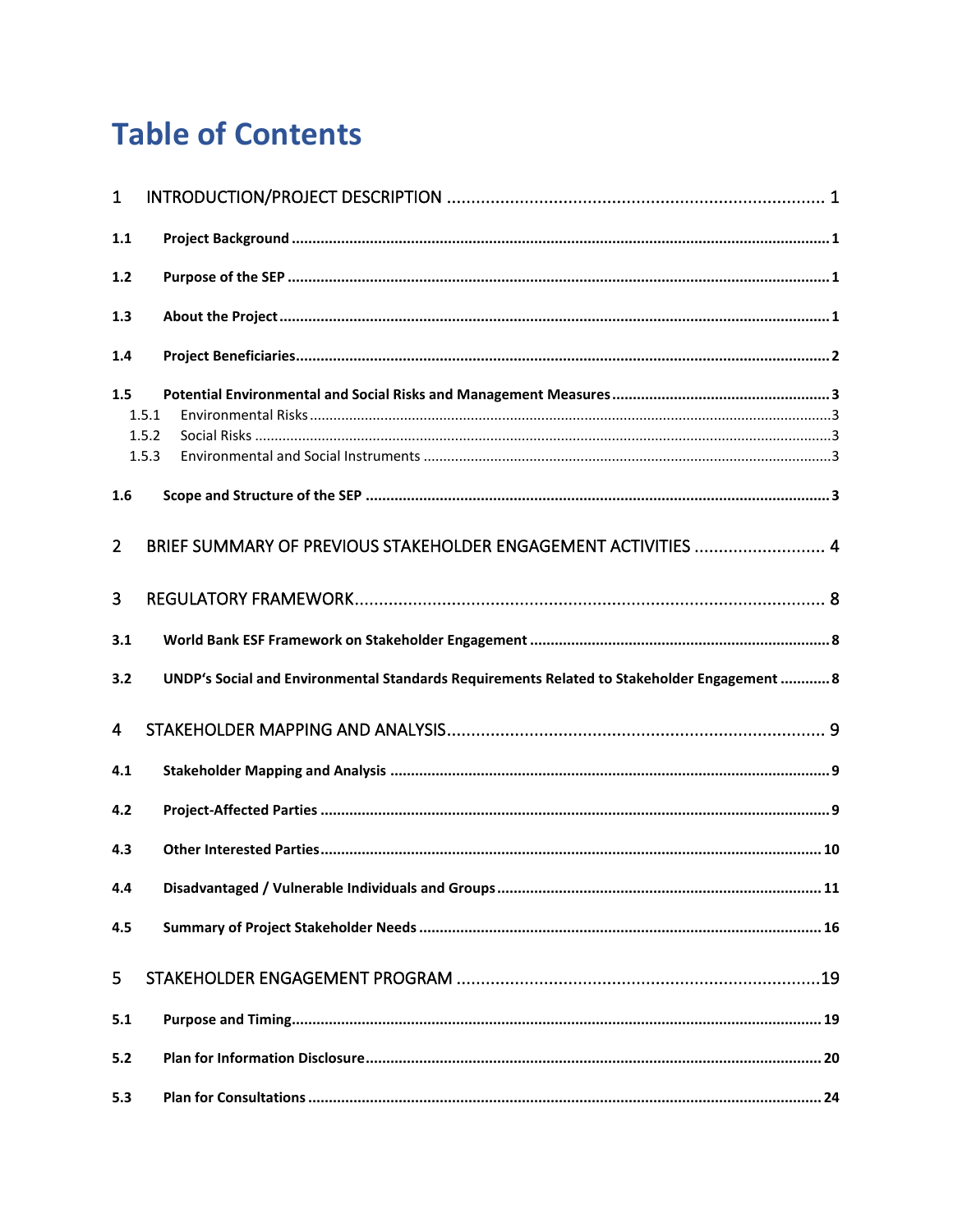| 5.4            |  |
|----------------|--|
| 5.5            |  |
| 6              |  |
| $\overline{7}$ |  |
| 7.1            |  |
| 7.2            |  |
| 7.3            |  |
| 7.4            |  |
| 7.5            |  |
| 7.6            |  |
| 7.7            |  |
| 8              |  |
| 8.1            |  |
| 8.2            |  |
| 8.3            |  |
| 9              |  |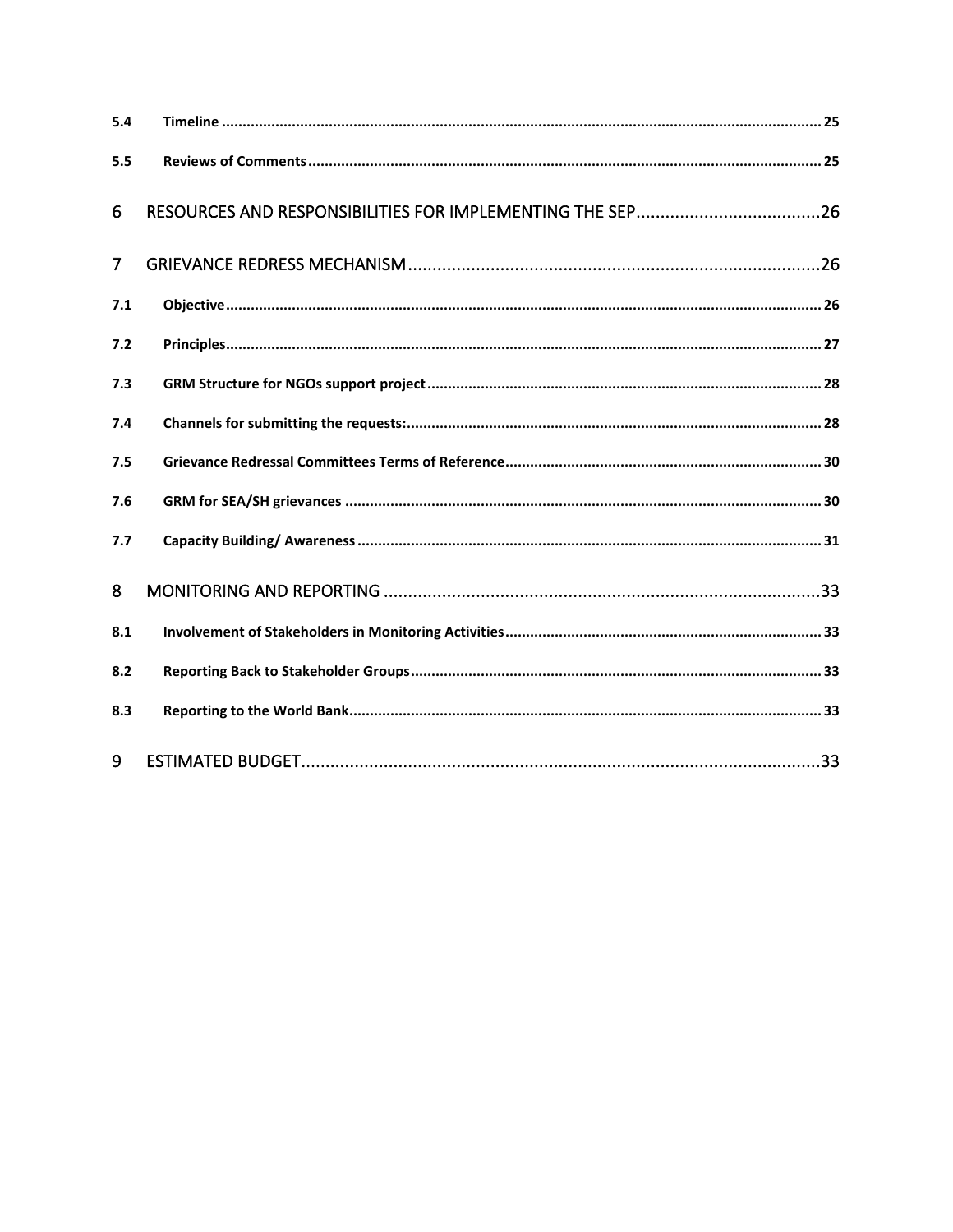## **List of Acronyms and Abbreviations**

| <b>ACBAR</b>   | Agency Coordinating Body for Afghan Relief and Development |
|----------------|------------------------------------------------------------|
| <b>CSO</b>     | Civil Society Organisation                                 |
| CDC            | <b>Community Development Council</b>                       |
| <b>CHSS</b>    | Community Health, Safety and Security                      |
| CO             | Country Office                                             |
| <b>DFA</b>     | Department of Foreign Affairs                              |
| <b>ESHS</b>    | Environment, Social, Health and Safety                     |
| <b>E&amp;S</b> | <b>Environment and Social</b>                              |
| <b>ESS</b>     | World Bank's Environment and Social Standards              |
| <b>ESCP</b>    | <b>Environmental and Social Commitment Plan</b>            |
| <b>GBV</b>     | <b>Gender Based Violence</b>                               |
| <b>GRM</b>     | Grievance Redress Mechanism                                |
| IP             | <b>Implementation Partner</b>                              |
| <b>ITA</b>     | Interim Taliban Administration                             |
| <b>IDP</b>     | <b>Internally Displaced Person</b>                         |
| <b>IOM</b>     | <b>International Organization for Migration</b>            |
| <b>LMP</b>     | Labour Management Procedure                                |
| <b>LVG</b>     | Low Value Grant                                            |
| M&E            | Monitoring and Evaluation                                  |
| <b>NGO</b>     | Non-Governmental Organisation                              |
| <b>PWD</b>     | Persons with Disabilities                                  |
| PMU            | Project Management Unit                                    |
| <b>QIP</b>     | <b>Quick Impact Project</b>                                |
| <b>SEA</b>     | Sexual Exploitation and Abuse                              |
| <b>SH</b>      | Sexual Harassment                                          |
| SMS            | <b>Short Message Service</b>                               |
| SECU           | UNDP's Social and Environmental Compliance Unit            |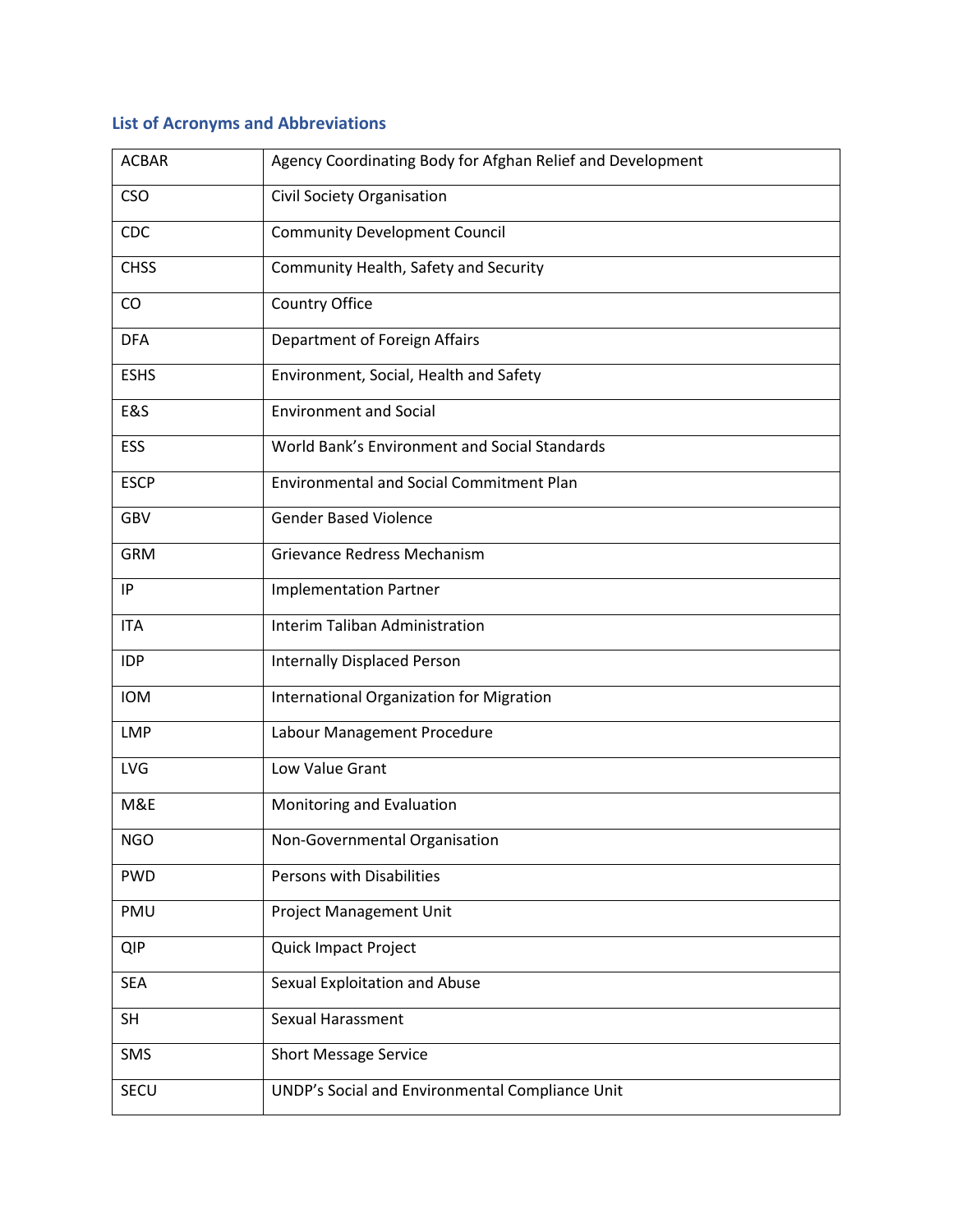| <b>SES</b>    | <b>UNDP's Social and Environment Standards</b> |
|---------------|------------------------------------------------|
| <b>SEP</b>    | Stakeholder Engagement Plan                    |
| SRM           | UNDP's Stakeholder Response Mechanism          |
| ToR           | <b>Terms of Reference</b>                      |
| <b>TPMA</b>   | Third-Party Monitoring Agent                   |
| ToT           | <b>Training of Trainers</b>                    |
| UN            | <b>United Nations</b>                          |
| <b>UNCT</b>   | <b>United Nations Country Team</b>             |
| <b>UNDP</b>   | United Nations Development Programme           |
| <b>UNICEF</b> | United Nations Fund for Children               |
| <b>UNFPA</b>  | United Nations Fund for Population Activities  |
| <b>UNOPS</b>  | United Nations Office for Project Services     |
| <b>USD</b>    | <b>United States Dollar</b>                    |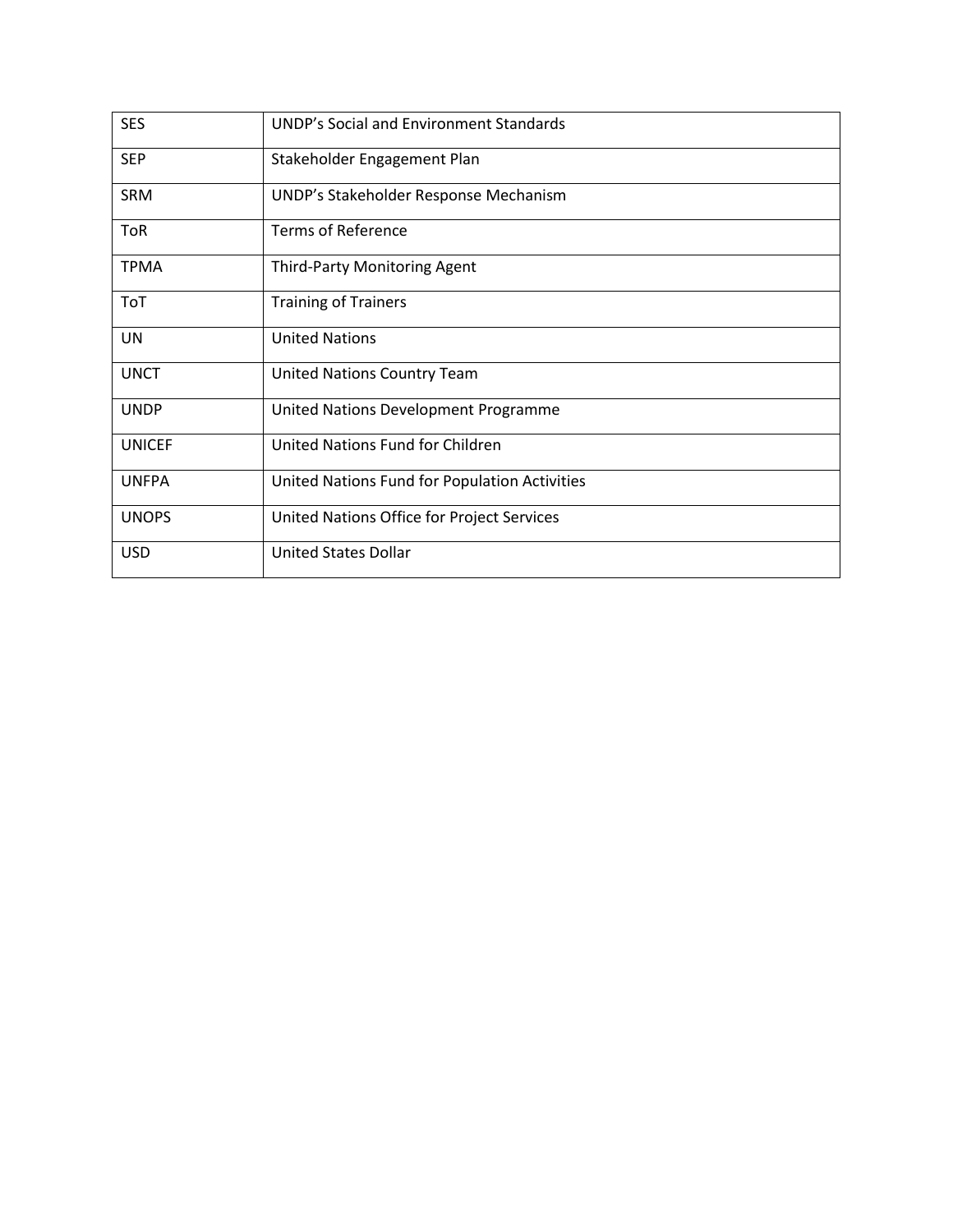## <span id="page-5-0"></span>1 INTRODUCTION/PROJECT DESCRIPTION

#### <span id="page-5-1"></span>1.1 Project Background

The Non-Governmental Organizations (NGOs) and Civil Society Organizations (CSOs) Capacity Building Support Project in Afghanistan will enhance capacity of non-governmental implementation partners in delivering quality basic services to the most vulnerable in the communities. This includes addressing the challenges that NGOs and CSOs are facing and simultaneously supporting them to curve their civil society space and participation in medium to long term. The Project aims to target both operational NGOs to enhance basic service delivery, and CSOs especially those who are women-led and advocates for women's rights, as well as supporting and advocating for persons with disabilities. Capacity building support will be provided in parallel to NGOs/CSOs implementation of agreed activities, which will also facilitate on-thejob learning. This project targets NGOs and CSOs who have operational and programmatic capacity to quickly outreach and engagement with the vulnerable communities to design the interventions based on the community needs and implement on time. The selection criteria are composed of eligibility criteria to indicate which NGOs and CSOs are eligible, and priority criteria to prioritise NGOs and CSOs (or clusters of NGOs/CSOs where relevant) and implement Quick Impact Projects (QIPs) with small grants (Low Value Grants). This will facilitate kick-starting of NGOs and CSOs operations on the ground and keeping their staff, while QIPs will support local communities' access to basic services, social protection, and other livelihoods opportunities.

The Project will build capacity for a total of 200 – 250 NGOs and CSOs across the 8 regions and 34 provinces of Afghanistan. Implementation is planned for 24 months.

#### <span id="page-5-2"></span>1.2 Purpose of the SEP

The purpose of preliminary Stakeholder Engagement Plan (SEP) is to identify different stakeholders and develop an approach for reaching each of the sub-groups. In simpler terms, it provides an appropriate approach for consultations and disclosure. These in turn are expected to create an atmosphere of understanding that actively involves project-affected people and other interested parties, reaching out to them in a timely manner, and that each subgroup is provided opportunities to voice their opinions and concerns. Overall, SEP serves the following purposes: i) stakeholder identification and analysis; (ii) planning engagement modalities viz., effective communication tool for consultations and disclosure; and (iii) enabling platforms for influencing decisions; (iv) defining role and responsibilities of different actors in implementing the Plan; and (iv) grievance redress mechanism (GRM).

This is to notice that this preliminary SEP will be subject to stakeholder consultation. The revised SEP that includes information on the consultation held will be disclosed as per the timeline in the environmental and social commitment plan (ESCP).

#### <span id="page-5-3"></span>1.3 About the Project

The main objective of the Project is to enhance the capacities of registered national and local nongovernmental organizations (NGOs) and select civil society organization (CSOs) to improve their effectiveness and accountability. The Project comprises of four components which will be implemented over 24 months.

**Component 1: Mapping & Capacity Strengthening of select NGOs and CSOs.** The objective of this component will be to provide capacity strengthening support to select NGOs and CSOs. This support will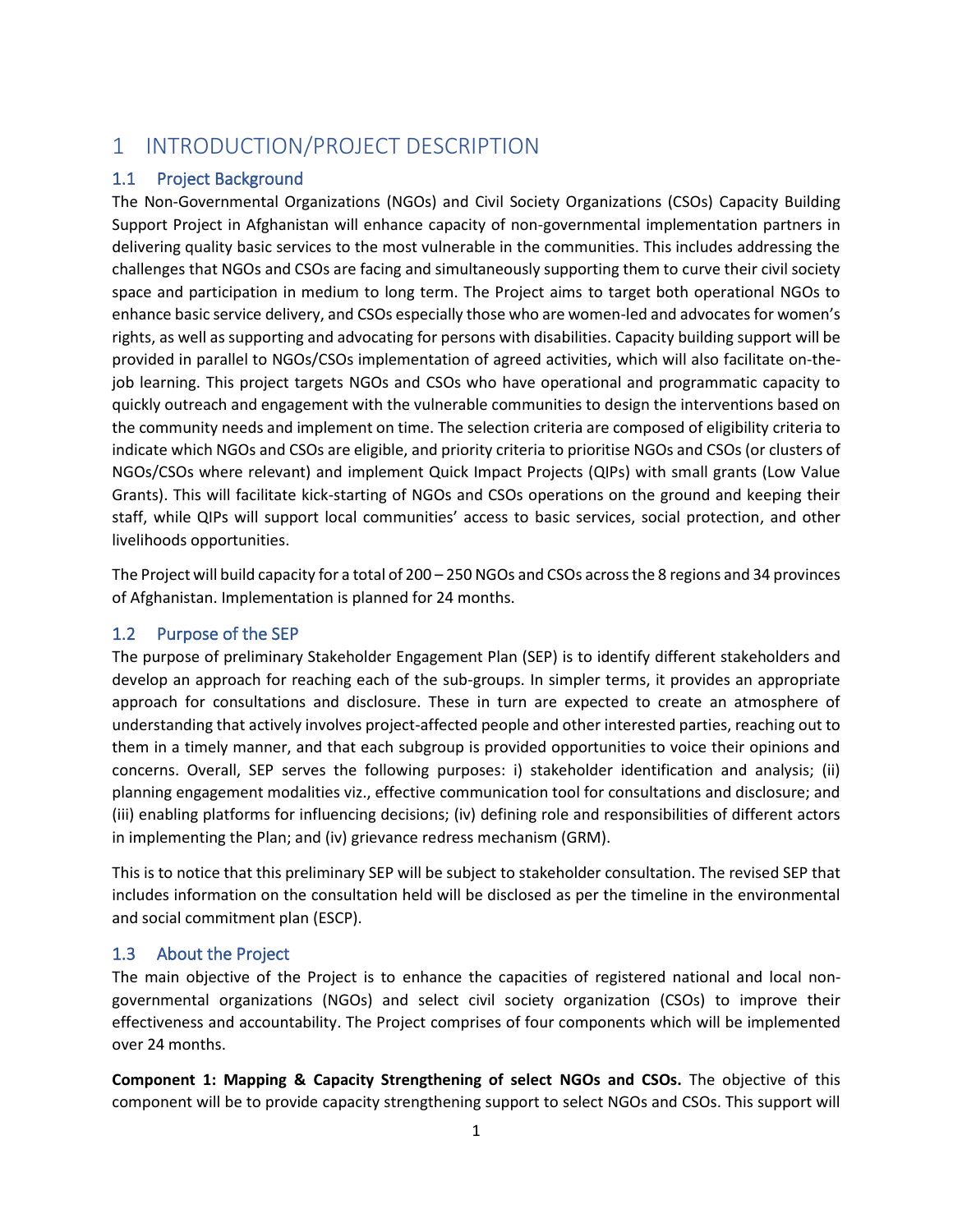be informed by a comprehensive overview of the NGOs and CSOs currently operating in Afghanistan. Through the rapid mapping and needs assessment, the project will identify and mobilize the relevant CSOs and NGOs to train, to be selected based on transparent eligibility and priority criteria. The Project will only work with organizations where women are not prohibited to participate, as workers and recipients of aid/services (see infra – Entry Criterion of Access, ECA). This component will comprise three subcomponents: a) Mapping exercise to screen the landscape of national/local NGOs in Afghanistan today; b) Rapid Needs assessment to inform the strategic capacity building plan and the elaboration of shared standards; and c) The delivery of capacity-building will include three sub-activities: (i) direct provision of training; (ii) hands-on support on-the-job training; and (iii) and production of self-instruction handbooks and kits to promote self-study.

**Component 2: Provision of operational support grants to select NGOs and CSOs.** The objective of this component is to provide cash awards to select NGOs/CSOs to support their capacity to deliver, by helping them to reactivate their operations, retain key staff and implement quick impact projects in support of the most vulnerable populations. Typically, operational support grants aim to support core funding, boost organizational capacity and solicit development solutions for which no repayment is required. This component will prioritize women-led organizations and local NGOs and CSOs that serve the most vulnerable and marginalized populations.

**Component 3: Development and Coordination of NGO platform(s).** The objective of this component is to strengthen the dialogue and coordination structures of the NGO sector that exist at national and provincial levels. This component will follow a two-pronged approach: (i) design of the platform(s) based on stakeholders' consultations to agree on objective, vision statement, structure, operating procedures; and (ii) development and deployment of the platform(s).

**Component 4: Implementation Support**. This component will allow the lead implementing partner to manage and oversee the program.

#### <span id="page-6-0"></span>1.4 Project Beneficiaries

Targeted beneficiaries amount to 300 NGOs and 100 CSOs for capacity support and 150 NGOs and 50 CSOs for operational support grants in 34 provinces across the country. A total of 2,400 persons (through 3 technical and 3 generic/ management trainings) trained.

These include NGOs/CSOs that support delivery of critical services in the area of Health, Education, Food Security, and Livelihoods to the most vulnerable and marginalized groups, including ethnic minorities, persons with disabilities (PWDs), and women and girls. The Project will support NGOs/CSOs that support women and girls' rights and their empowerment in addition to women-led NGOs and CSOs. Through the rapid mapping exercise and based on the eligibility criteria and priority criteria of the NGOs and CSOs that provide services to the most vulnerable communities and aim to achieve tangible results linked to the needs and priorities identified by the communities, the NGOs and CSOs would be selected for the capacity strengthening support. The Project will provide cash award to select NGOs and CSOs to support their capacity to implement QIPs with a ceiling of up to USD 40,000 (or Low Value Grants – LVG). This will facilitate kick-starting of NGOs and CSOs operations on the ground and keeping their staff, while QIPs will support local communities' access to basic services, social protection and other livelihoods opportunities.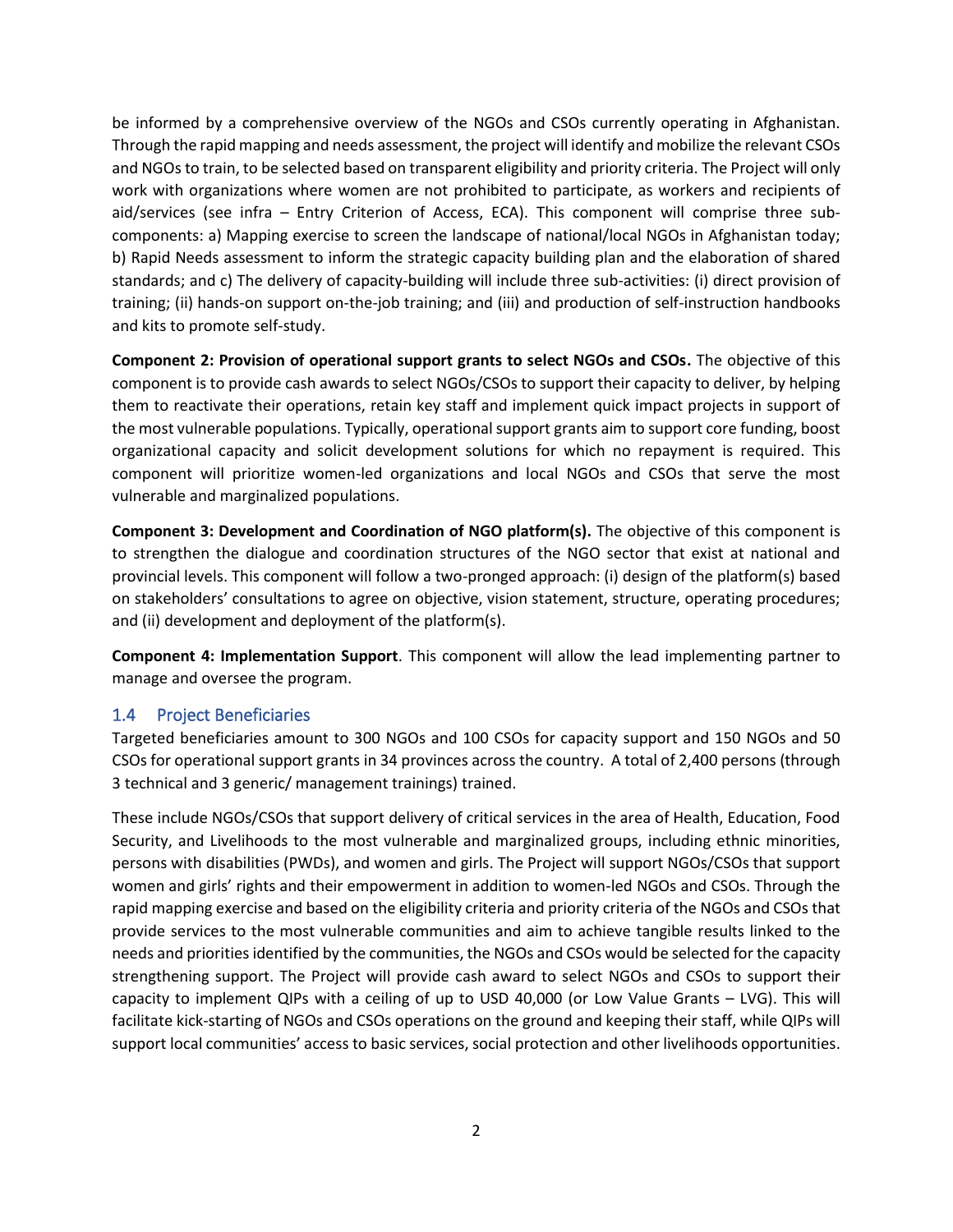While the selection of QIPs to be funded through small grants will be identified during project implementation, initial estimates indicate approximately 400 NGOs/CSOs employees in 8 regions across the 34 provinces will ultimately benefit from operational support grants.

#### <span id="page-7-0"></span>1.5 Potential Environmental and Social Risks and Management Measures

#### <span id="page-7-1"></span>**1.5.1 Environmental Risks**

Potential environmental risks are considered low given that the project is designed to provide technical assistance in the form of capacity strengthening and grant support to CSOs and registered local NGOs. The Project has no physical footprint and the LVGs and livelihood activities will be limited in scope and are envisaged to not pose environmental risks requiring mitigation measures. There is expected to be positive environmental impacts from this project based on the support for capacity building and livelihoods initiatives which will support communities, CSOs and NGOs with skills for income generation which will prevent over exploitation of natural resources which could potentially occur without the intervention of this project in the current times.

#### <span id="page-7-2"></span>**1.5.2 Social Risks**

The social risks and impacts are moderate, given that it is the aim of the project to enhance the capacities of NGOs and CSOs to improve their performance and effectiveness. The Project's adverse social risks and impacts are: i) exclusion and discrimination of potential beneficiaries (NGOs and CSOs); ii) risk of sexual exploitation and abuse and sexual harassment (SEA/SH); iii) risk of non-compliance of labor and working conditions; iv) risk of data insecurity on private information; v) risk of spreading of communicable diseases especially Covid 19; and (vi) potential security threats to project staff and participating NGOs/CSOs is a contextual risk to be considered; . Overall, the project will have significant positive benefits in the form enhanced capacity of the local NGOs and CSOs in delivering essential services in the areas of agriculture, health, education, livelihoods, and social protection which are required in Afghanistan.

#### <span id="page-7-3"></span>**1.5.3 Environmental and Social Instruments**

1.6 The Project entails certain environmental and social (E&S) risks and potential adverse impacts. The project is assigned a Moderate Risk rating based on the environmental and social risk classification procedure. E&S risk mitigation measures will be detailed in the de facto environmental and social management plan (ESMP) comprising - Labor Management Procedure (LMP), COVID19 infection prevention measures, security risk management measures according to UN protocol, SEA/SH action plan, and negative list of activities. As outlined in the Environmental and Social Commitment Plan (ESCP), these plans will be developed and implemented to ensure consistency with the relevant ESSs (ESS1, ESS2, ESS4, ESS10), UNDP's SES and acceptable to the association. The E&S requirements/obligations mentioned as part of the plans are to be incorporated in the grant agreements, responsible party agreements and consultancy Terms of Reference. Scope and Structure of the SEP

<span id="page-7-4"></span>Scope of the SEP shall be as outlined in the World Bank's ESS10. The World Bank's Environment and Social Standard 10 sets out that a Borrower has to engage with stakeholders as an integral part of a Project's environmental and social assessment and project design and implementation. The nature, scope and frequency of the engagement should be proportional to the nature and scale of the Project. Consultations with stakeholders have to be meaningful and be based on stakeholder identification and analysis, plans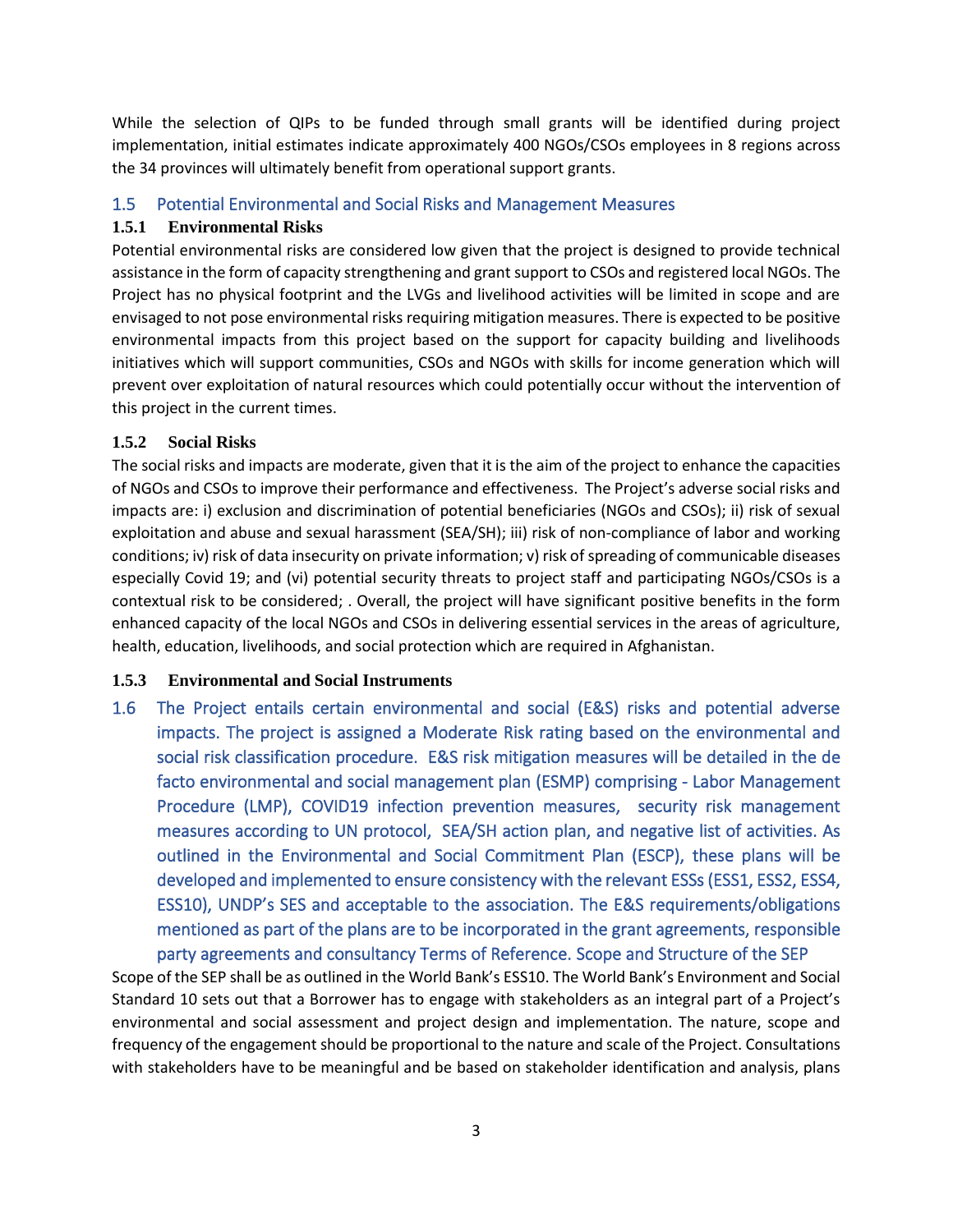on how to engage stakeholders, disclosure of information, actual consultations, as well as responses to stakeholder grievances, and reporting back to stakeholders.<sup>1</sup>

In addition, the project applies UNDP's Social and Environmental Standards [\(www.undp.org/ses\)](http://www.undp.org/ses), including commitments and requirements related to meaningful, effective, and informed stakeholder engagement. 2

This document has 9 chapters which are outlined below:

- Chapter 1- This chapter serves as an Introduction. It provides a brief about the Project and the context in which the SEP is being prepared.
- Chapter 2 A summary of the consultations held so far is presented in Chapter 2.
- Chapter 3 Chapter 3 lists the regulatory framework UNDP (including WB ESF requirments on stakeholder engagement), which provides legitimacy for SEP. Stakeholder Mapping and Analysis is elaborated in the chapter
- Chapter 4 Presents the stakeholder mapping and analysis
- Chapter 5 Provides the Stakeholder Engagement program
- Chapter 6 Details the resources and responsibilities for implementing the SEP
- Chapter 7 Presents the Grievance Redress Mechanism (GRM)
- Chapter 8 Details the Monitoring and reporting component of the SEP
- Chapter 9 Presents the estimated budget of the SEP.

## <span id="page-8-0"></span>2 Brief Summary of Previous Stakeholder Engagement Activities

UNDP Afghanistan (AFG) has consulted representatives from fifteen CSOs<sup>3</sup> from Mazar, on the current challenges, opportunities and needs. Consultations were also held with women's group, women business owners, and CSOs in Kandahar to better identify their needs, challenges, and opportunities. Initial consultations were also held with the Agency Coordinating Body for Afghan Relief and Development (ACBAR). Through other ongoing project interventions, UNDP AFG is also engaging directly with the communities on prioritization of needs and engaging beneficiaries (including marginalized and vulnerable groups, people with disabilities, elderly and women) of livelihoods interventions, support to women-led Micro, Small & Medium Enterprises (MSMEs) and enhanced service delivery through infrastructure rehabilitation and provision of solar energy. Through the Banking and Private Sector-led Community Resilience initiatives, UNDP has also held extensive consultations with the Afghan private sector, including the banking and micro finance institutions sector, women-led businesses, technical experts as well as donors. In the elaboration of a joint initiative on health and livelihoods, UNDP has held consultations with the World Health Organisation (WHO) and United Nations Fund for Population Activities (UNFPA) and through the implementation of various initiatives on health under the Global Fund, is closely engaged with the stakeholders in the health sector, including NGOs/CSOs and relevant authorities at Kabul and provincial level. UNDP is also part of the Food Security and Agriculture Cluster and the Cash and Voucher Working Group, where United Nations (UN) agencies and humanitarian partners, including NGOs and

 $1$  World Bank, Environmental and Social Framework. Setting Environmental and Social Standards for Investment Project Financing, August 2016.

<sup>&</sup>lt;sup>2</sup> UNDP, Social and Environmental Standards [\(www.undp.org/ses\)](http://www.undp.org/ses), 1 January 2021 version.

<sup>3</sup> March 8, 2022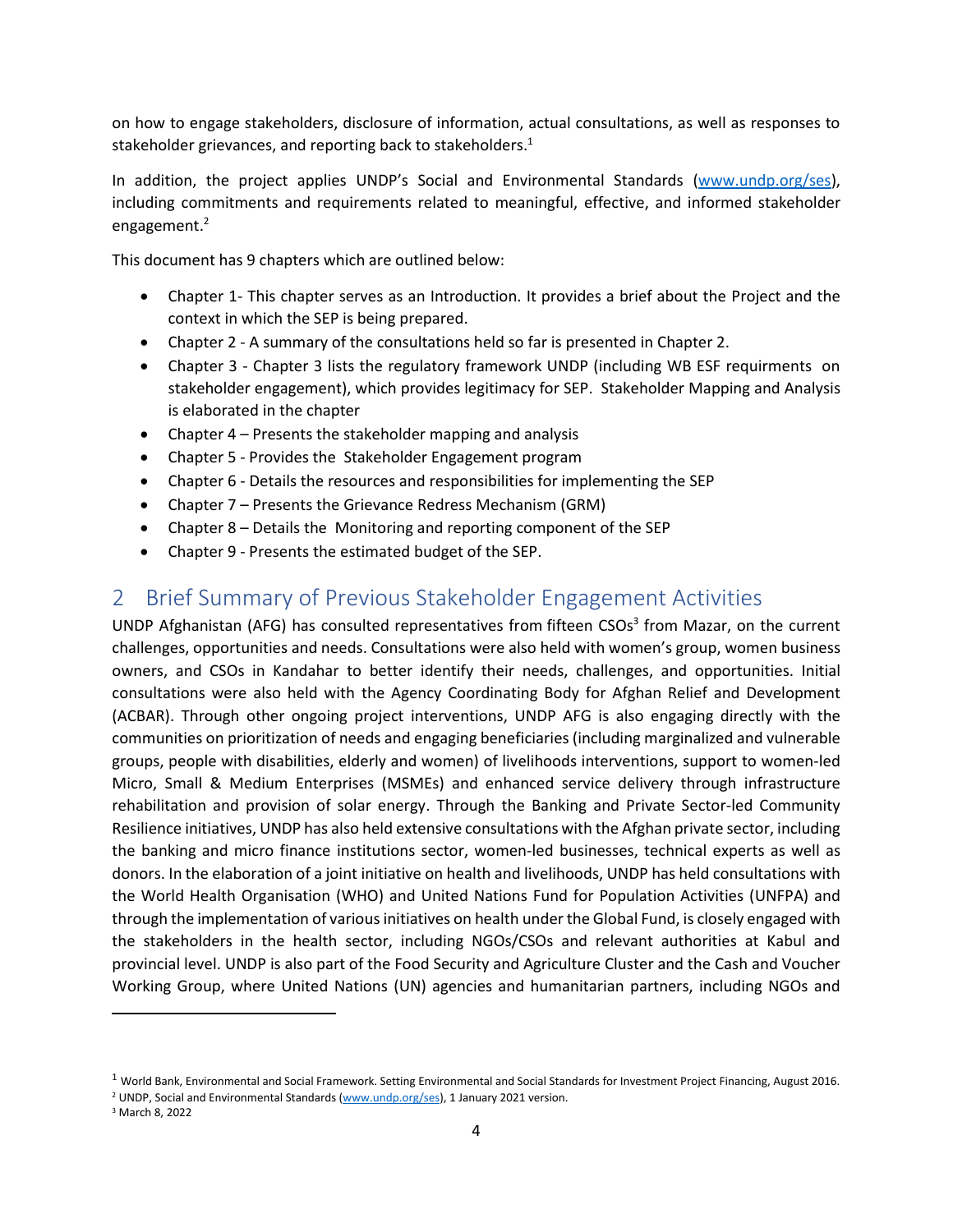CSOs are engaged for a harmonized approach to delivery of critical support. Consultations were also held with the Head of the Inter-Cluster Coordination Team to better understand the needs and challenges of the NGO/CSO partners (currently 201 with operational capacity<sup>4</sup>). The inputs were reflected in the development of the proposed approach and activities of the Project.

| <b>Place</b> | <b>Date</b>         | <b>Participants</b>                                                                                  | <b>Key points raised</b>                                                                                                                                                                                                                                                                                                                                                                                                                                                                                                                                                                                                                                                                                                                                                                                                                                                                                                                                                                                                                                                                                                                                                                                                                       |  |  |
|--------------|---------------------|------------------------------------------------------------------------------------------------------|------------------------------------------------------------------------------------------------------------------------------------------------------------------------------------------------------------------------------------------------------------------------------------------------------------------------------------------------------------------------------------------------------------------------------------------------------------------------------------------------------------------------------------------------------------------------------------------------------------------------------------------------------------------------------------------------------------------------------------------------------------------------------------------------------------------------------------------------------------------------------------------------------------------------------------------------------------------------------------------------------------------------------------------------------------------------------------------------------------------------------------------------------------------------------------------------------------------------------------------------|--|--|
| Mazar        | 8 March 2022        | 15 NGOs/CSOs<br>involved in social<br>cohesion and<br>project<br>implementation,<br><b>UNDP</b>      | Many CSOs need support for capacity building in<br>terms of finance management, human resource<br>management, and results-based management.<br>Need for access to funding to be able to operate in<br>legal aid, women's empowerment, health, education,<br>and children's rights.<br>Expressed<br>the<br>develop<br>a longer-<br>need<br>to<br>term relationship<br>with<br>the UN as implementing<br>partners.<br>CSOs also need<br>support<br>improve their data<br>to<br>collection capacity with new tools such as artificial<br>intelligence (AI) or just simple tools such as survey<br>monkey. Further, many CSO needs to improve their<br>ICT capacity, to address the restricted mobility<br>women face.<br>Improve and contribute to girls' education by<br>organizing teachers and educated women to teach<br>young girls.<br>Support for innovation and technology in many<br>different areas, including digital marketing for<br>women-led<br>businesses,<br>providing<br>data<br>scholarships for<br>girls<br>young<br>to<br>learn<br>virtually and teaching smart community agriculture<br>using innovative approaches. Technology and<br>innovation are some of the key areas in which CSOs<br>would like to receive support. |  |  |
| Kandahar     | 29 November<br>2021 | Women MSME<br>representative,<br>NGO/CSOs<br>(including CDCs)<br>(18 F; 7 M), UNDP,<br>UN Women, FAO | The constraints and opportunities for women<br>entrepreneurs and civil society activists, particularly<br>the legal aid providers were discussed.                                                                                                                                                                                                                                                                                                                                                                                                                                                                                                                                                                                                                                                                                                                                                                                                                                                                                                                                                                                                                                                                                              |  |  |

*Table 1. Previous Stakeholder Consultations* 

 $4$  Operational capacity is defined as the potential ability of organizations to access affected populations and deliver humanitarian services if needed. The number includes NGOs/CSOs currently receiving and delivering on the Afghan Humanitarian Pooled Funds, and those implementing the Humanitarian Response Plan. (October to December 2021, OCHA)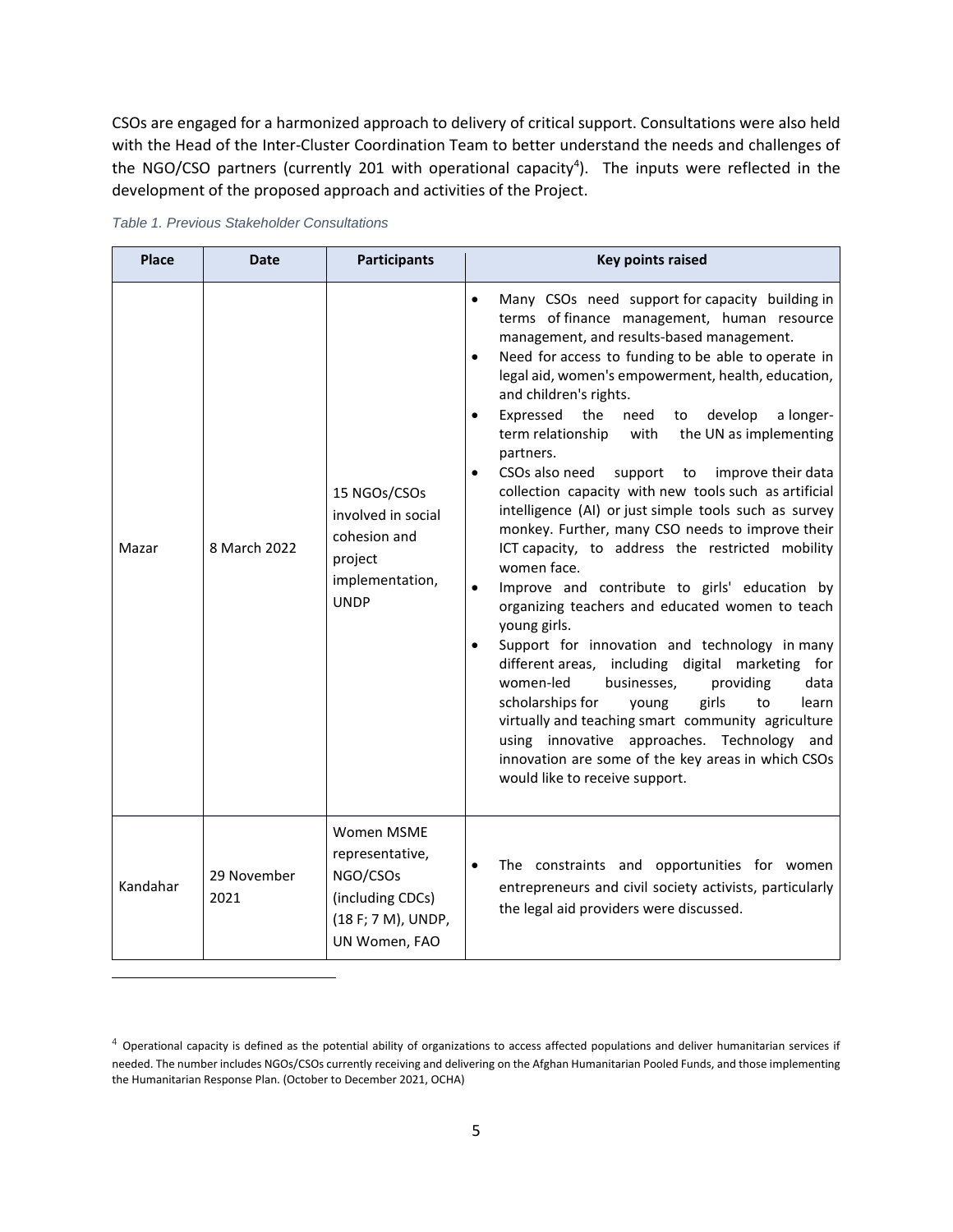| <b>Place</b>       | <b>Date</b>                            | <b>Participants</b>                                                                  | <b>Key points raised</b>                                                                                                                                                                                                                                                                                                                                                                                                                            |
|--------------------|----------------------------------------|--------------------------------------------------------------------------------------|-----------------------------------------------------------------------------------------------------------------------------------------------------------------------------------------------------------------------------------------------------------------------------------------------------------------------------------------------------------------------------------------------------------------------------------------------------|
| Kandahar           | 29 November<br>2021                    | Traders and CDC<br>representatives<br>(about 40 M),<br>UNDP, UN Women,<br><b>FAO</b> | The barriers for the promotion of trade and industry<br>and essential service provision to the citizens were<br>discussed.                                                                                                                                                                                                                                                                                                                          |
| Kabul              | 19 April 2022                          | ACBAR Director,<br><b>UNDP</b>                                                       | Introduction of ACBAR and changes since post-<br>$\bullet$<br>August 15.<br>Ongoing support and operational capacities of<br>$\bullet$<br>ACBAR, including mapping<br>Needs and challenges of NGOs/CSOs in AFG and<br>٠<br><b>ACBAR network members</b><br>Ongoing discussions/plans for support on NGO/CSOs<br>٠<br>in AFG to strengthen coordination<br>Coordination structure, capacities of ACBAR (5<br>Regional Offices and 1 Office in Kabul) |
| Kabul              |                                        | UN Women,<br>UNFPA, UNDP                                                             | Discussion on upcoming initiatives and joint<br>proposals on NGO-CSO capacity building support<br>Areas of coordination / coherence required                                                                                                                                                                                                                                                                                                        |
| Istanbul           | 8 November<br>2022; 5<br>December 2022 | Afghan Private<br>sector<br>Commercial Banks,<br>IFIs, MFIs UNCDFD,<br><b>UNDP</b>   | Current constraints and challenges in the banking and<br>$\bullet$<br>financial sector, payments<br>Proposed immediate solutions to safeguard the<br>banking and payments system and address the<br>liquidity issues<br>Need to stronger engagement for MFIs for<br>$\bullet$<br>jobs/livelihoods and MSME support in communities                                                                                                                   |
| Istanbul           | 28 February to 2<br>March 2022         | Afghan Private<br>sector<br>Commercial Banks,<br>IFIs, MFIs, UNCDF,<br><b>UNDP</b>   | Validation of proposed solutions in support of<br>banking and financial sector in AFG<br>Proposed solutions for a private sector led recovery<br>in AFG                                                                                                                                                                                                                                                                                             |
| Kabul and<br>Mazar | 28-29 March<br>2022                    | Afghanistan<br>Women Chamber<br>of Commerce &<br>Industries                          | AWCCI changes since August 2021<br>Support for operations and capacity building of its<br>existing staff<br>Support to conduct data collection & research on<br>women businesses across Afghanistan<br>Assistance for women entrepreneurs in the northern<br>٠<br>region through AWCCI                                                                                                                                                              |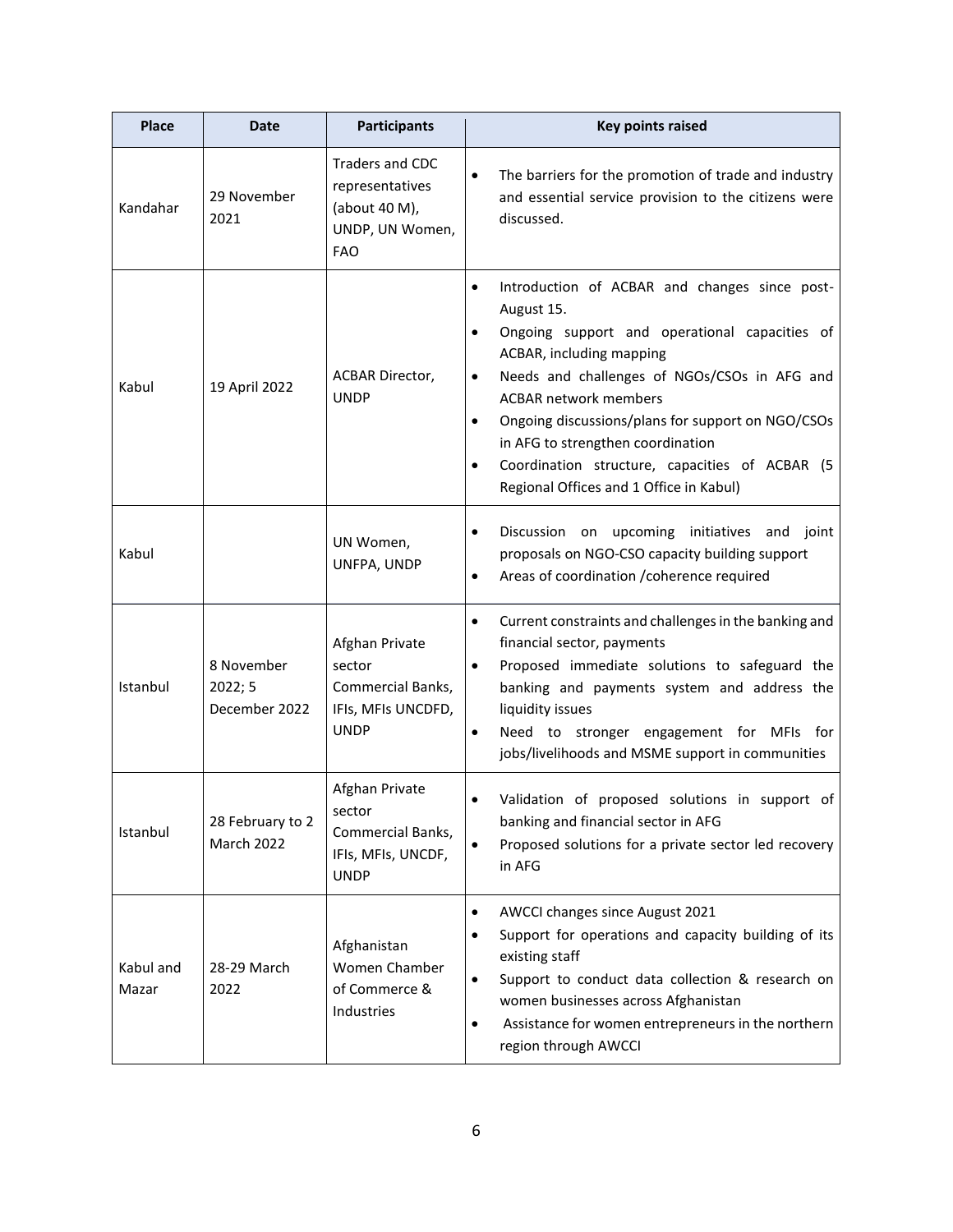| <b>Place</b> | Date                | <b>Participants</b>                                                                                                                                                                                                                                                                                                                                                                                                                                                                                                      | <b>Key points raised</b>                                                                                                                                                                                                                                                                                                                                                                                                                                                                                                                                                                                                                                                                                                                                                                                                         |
|--------------|---------------------|--------------------------------------------------------------------------------------------------------------------------------------------------------------------------------------------------------------------------------------------------------------------------------------------------------------------------------------------------------------------------------------------------------------------------------------------------------------------------------------------------------------------------|----------------------------------------------------------------------------------------------------------------------------------------------------------------------------------------------------------------------------------------------------------------------------------------------------------------------------------------------------------------------------------------------------------------------------------------------------------------------------------------------------------------------------------------------------------------------------------------------------------------------------------------------------------------------------------------------------------------------------------------------------------------------------------------------------------------------------------|
| Doha         | 29-31 March<br>2022 | UNICEF, WHO,<br>UNFPA, UNDP, IOM<br>International<br>NGO/CSOs<br>USAID, Gates<br>Foundation<br><b>WB</b><br>Ministry of Health                                                                                                                                                                                                                                                                                                                                                                                           | Priorities of Health sectors in Afghanistan<br>$\bullet$<br>Challenges of NGOs/CSOs face including areas of<br>$\bullet$<br>support required in the delivery of health services,<br>including a greater role for community health service<br>delivery (and how to reach remote areas) i.e.<br>community health workers and mobilizers<br>Need to update BPHS, EPHS, under Sehatmandi                                                                                                                                                                                                                                                                                                                                                                                                                                             |
| Kabul        | 8 April 2022        | EU, UNDP                                                                                                                                                                                                                                                                                                                                                                                                                                                                                                                 | EU's current support to ACBAR on development of<br>٠<br>CSO roadmap<br>Need<br>for<br>coordinated<br>from<br>a<br>approach<br>partners/donors on NGO-CSO support in Afghanistan                                                                                                                                                                                                                                                                                                                                                                                                                                                                                                                                                                                                                                                  |
| Kabul        | 21 April 2022       | UNDP, Asia Green<br>Hut Organization<br>(AGHO), Afghan<br><b>Planning Agency</b><br>(APA), Keenly<br>Humanitarian<br><b>Assistance for New</b><br>Afghanistan<br>Organization<br>(KHANAO), Human<br><b>Rights Research</b><br>and Advocacy<br>Consortium<br>(HRRAC), Afghan<br>Women Skills<br>Development<br>Center (AWSDC)<br>Afghanistan<br>Independent<br>Rehabilitation<br>Organization<br>(AIRO), Afghanistan<br>Independent<br>Rehabilitation<br>Organization (AIRO)<br>and Search for<br>Common Ground<br>(SFCG) | Issues with the DFA in implementing certain<br>٠<br>programs, such as the women's peace museum<br>work aimed at engaging women in peacebuilding and<br>conflict resolution in one district.<br>Need<br>to learn negotiation<br>skills,<br>$\bullet$<br>especially for working in a strict Islamic Shariya<br>context.<br>Need to learn the Islamic way of implementing<br>programs with a do-no-harm approach and improve<br>abilities when it comes to surveys, data analysis,<br>online software for data collection, organisational<br>development and coaching, proposal writing and<br>financial capacity including learn<br>about social<br>enterprise and social marketing skills.<br>Explore strategic and tactical options for how to<br>٠<br>market development, peace and conflict resolution<br>concepts to the DFA. |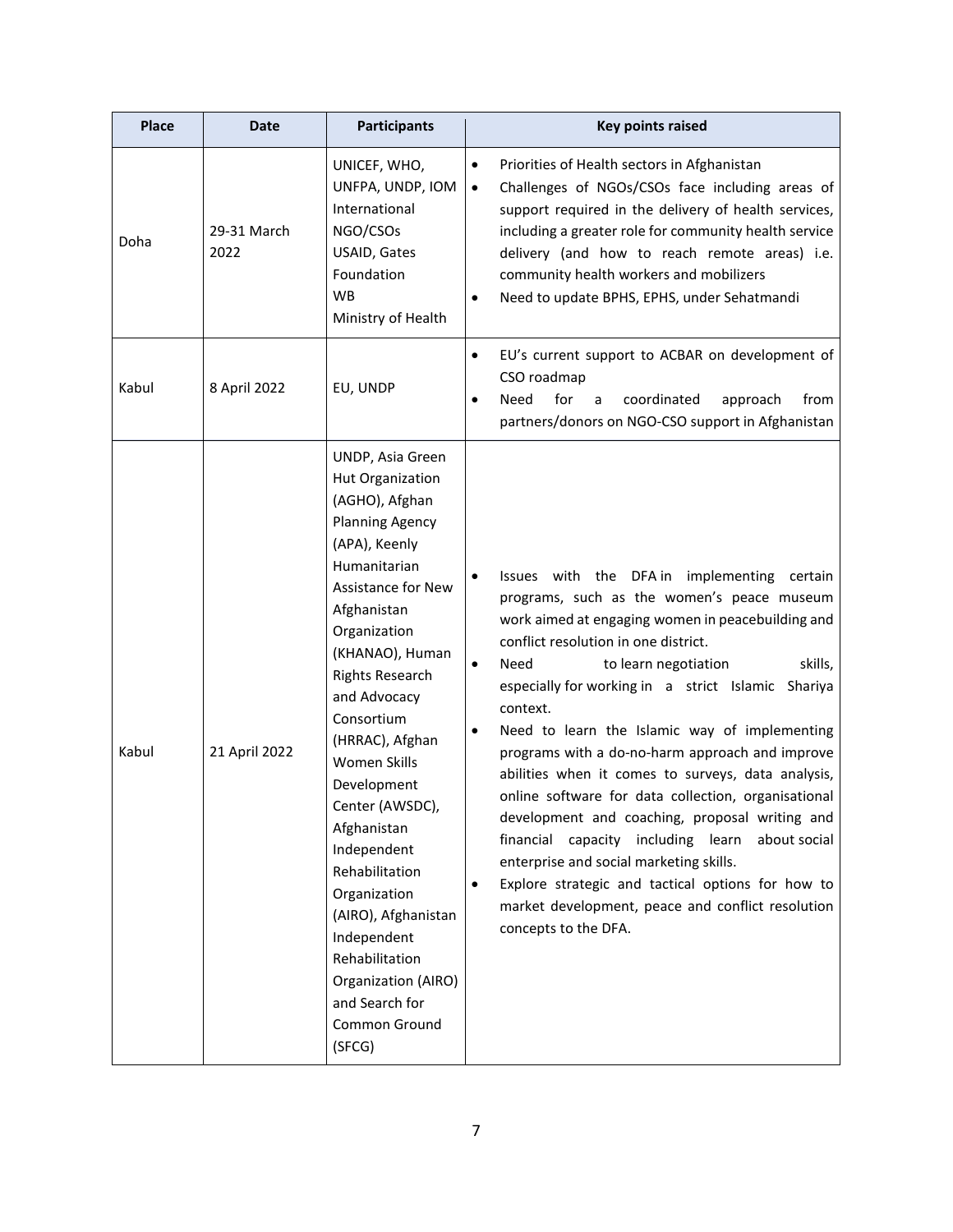## <span id="page-12-0"></span>3 Regulatory Framework

#### <span id="page-12-1"></span>3.1 World Bank ESF Framework on Stakeholder Engagement

The World Bank Environmental and Social Standard (ESS) 10, "Stakeholder Engagement and Information Disclosure", recognizes "the importance of open and transparent engagement between the Borrower and project stakeholders as an essential element of good international practice" (World Bank, 2017: 97). Specifically, the requirements set out by ESS10 are the following:

- "Borrowers will engage with stakeholders throughout the project life cycle, commencing such engagement as early as possible in the project development process and in a timeframe that enables meaningful consultations with stakeholders on project design. The nature, scope and frequency of stakeholder engagement will be proportionate to the nature and scale of the project and its potential risks and impacts.
- Borrowers will engage in meaningful consultations with all stakeholders. Borrowers will provide stakeholders with timely, relevant, understandable, and accessible information, and consult with them in a culturally appropriate manner, which is free of manipulation, interference, coercion, discrimination, and intimidation.
- The process of stakeholder engagement will involve the following, as set out in further detail in this ESS: (i) stakeholder identification and analysis; (ii) planning how the engagement with stakeholders will take place; (iii) disclosure of information; (iv) consultation with stakeholders; (v) addressing and responding to grievances; and (vi) reporting to stakeholders.
- The Borrower will maintain and disclose as part of the environmental and social assessment, a documented record of stakeholder engagement, including a description of the stakeholders consulted, a summary of the feedback received and a brief explanation of how the feedback was taken into account, or the reasons why it was not." (World Bank, 2017: 98).

A Stakeholder Engagement Plan proportionate to the nature and scale of the project and its potential risks and impacts needs to be developed by the Borrower. It has to be disclosed as early as possible, and before project appraisal, and the Borrower needs to seek the views of stakeholders on the SEP, including on the identification of stakeholders and the proposals for future engagement. If significant changes are made to the SEP, the Borrower has to disclose the updated SEP (World Bank, 2017: 99). According to ESS10, the Borrower should also propose and implement a grievance mechanism to receive and facilitate the resolution of concerns and grievances of project-affected parties related to the environmental and social performance of the project in a timely manner (World Bank, 2017: 100).

For more details on the WB Environmental and Social Standards, please follow the below links:

[www.worldbank.org/en/projects-operations/environmental-and-social-framework/brief/environmental](http://www.worldbank.org/en/projects-operations/environmental-and-social-framework/brief/environmental-and-social-standards)[and-social-standards](http://www.worldbank.org/en/projects-operations/environmental-and-social-framework/brief/environmental-and-social-standards) and [http://projects-beta.vsemirnyjbank.org/ru/projects-operations/environmental](http://projects-beta.vsemirnyjbank.org/ru/projects-operations/environmental-and-social-framework/brief/environmental-and-social-standards)[and-social-framework/brief/environmental-and-social-standards](http://projects-beta.vsemirnyjbank.org/ru/projects-operations/environmental-and-social-framework/brief/environmental-and-social-standards)

#### <span id="page-12-2"></span>3.2 UNDP's Social and Environmental Standards Requirements Related to Stakeholder Engagement

The UNDP Social and Environmental Standard (SES), Part C, on Social and Environmental Management System requires meaningful, effective and informed participation of stakeholders in the formulation and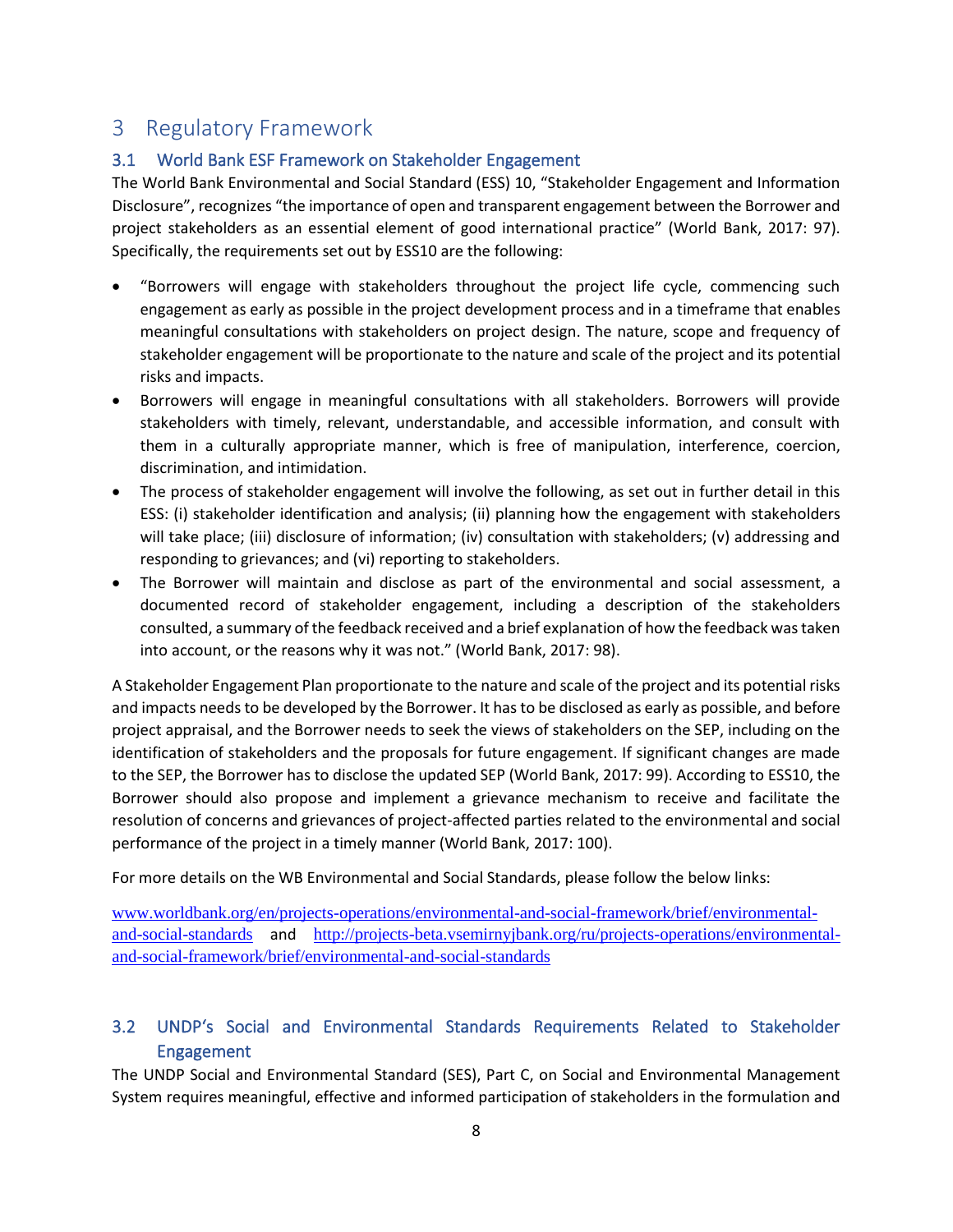implementation of UNDP programmes and projects. Stakeholder engagement is an ongoing process that may involve, to varying degrees, the following elements: stakeholder analysis and planning, disclosure and dissemination of information, consultation and meaningful participation, dispute resolution and grievance redress, ongoing reporting to affected communities and stakeholders, and inclusion of stakeholders in monitoring and evaluation.

Stakeholder analysis and engagement is to be conducted in a gender-responsive, culturally sensitive, nondiscriminatory and inclusive manner, ensuring that potentially affected vulnerable and marginalized groups are identified and provided opportunities to participate. Measures are to be undertaken to ensure that effective stakeholder engagement occurs where conditions for inclusive participation are unfavorable.

Meaningful, effective and informed stakeholder engagement and participation is to be undertaken that seeks to build and maintain over time a constructive relationship with stakeholders, with the purpose of avoiding or mitigating any potential risks in a timely manner. The scale and frequency of the engagement should reflect the nature of the activity, the magnitude of potential risks and adverse impacts, and concerns raised by affected communities.

Meaningful, effective and informed consultation processes in UNDP programmes and projects aims to identify priorities of stakeholders and provide them with opportunities to express their views at all points in the programme and/or project decision-making process on matters that affect them and allows the programme and/or project teams to consider and respond to them.

Consistent with UNDP's Information Disclosure Policy, UNDP is also committed to ensuring that relevant information about UNDP programmes and projects is disclosed to help affected communities and other stakeholders understand the opportunities, risks and impacts of the proposed activities.

UNDP ensures that information on programmes and/or project's purpose, nature and scale, and duration, and its risks and potential impacts, is made available in a timely manner, in an accessible place, and in a form and language understandable to affected persons and other stakeholders, including the general public, so they can provide meaningful input into programme and/or project design and implementation.

For more details on UNDP's Social and Environmental Standards, please follow the below link:

<https://www.undp.org/SES>

## <span id="page-13-0"></span>4 STAKEHOLDER MAPPING AND ANALYSIS

#### <span id="page-13-1"></span>4.1 Stakeholder Mapping and Analysis

ESS 10 recognizes two broad categories of stakeholders: 1) those likely to be affected by the Project because of actual impacts or potential risks to their physical environment, health, security, cultural practices, well-being, or livelihoods (project affected parties), and 2) other interested parties. Stakeholders for the project are categorized accordingly and summarized below

For the NGOs and CSOs Capacity Support Project in Afghanistan, 'affected parties' will primarily be the targeted beneficiaries, specifically the selected NGOs/CSOs and networks.

<span id="page-13-2"></span>4.2 Project-Affected Parties *Table 2. List of Project Affected Parties*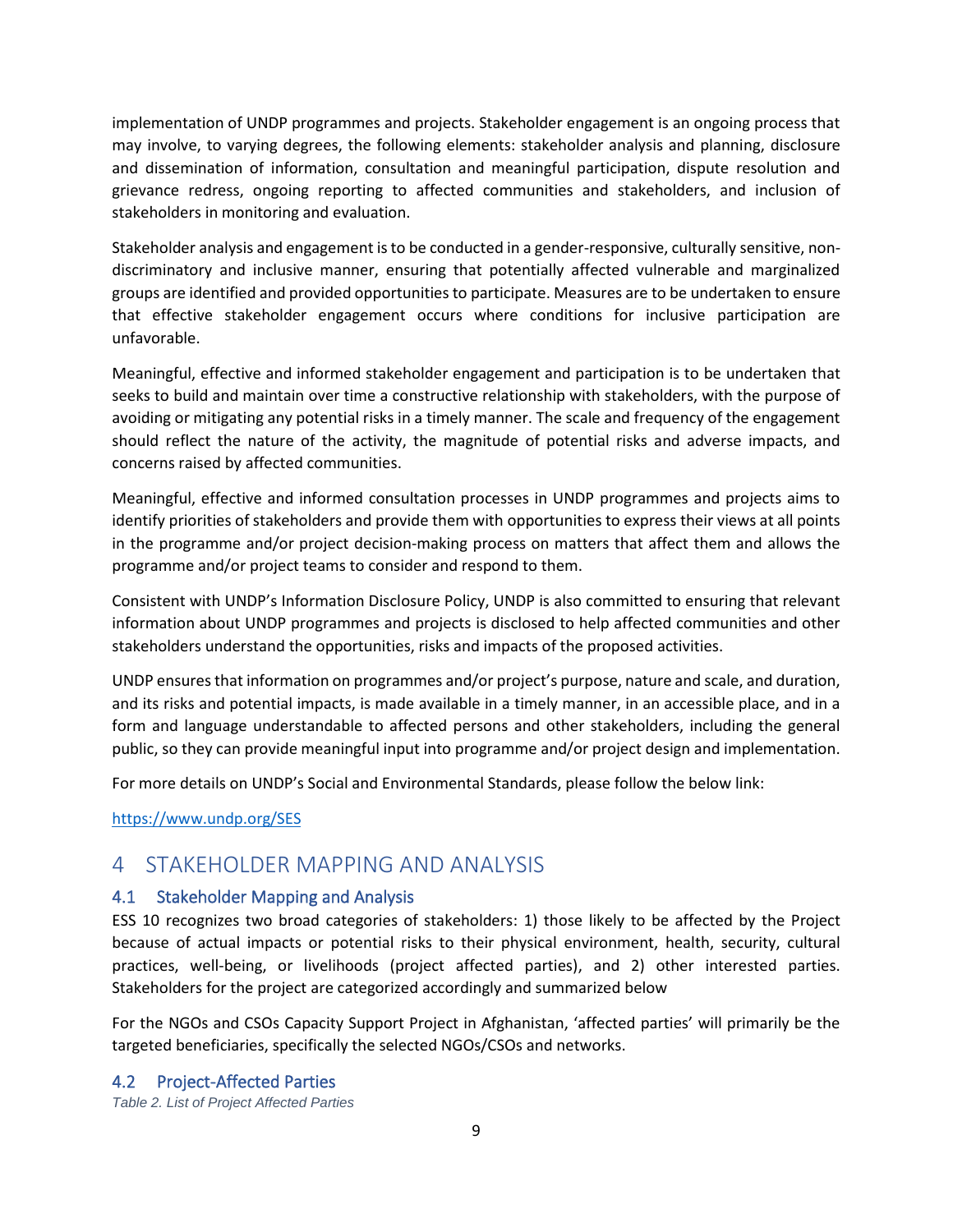| Stakeholder     | Description                                                                          |
|-----------------|--------------------------------------------------------------------------------------|
| NGOs and CSOs   | The NGOs and CSOs with proven track record of providing services to the most         |
| selected for    | vulnerable communities in the sectors of education, health and livelihood            |
| support         | opportunities would be eligible for the capacity building support. NGOs/CSOs         |
|                 | selected for support will be key partners in the project and its delivery, including |
|                 | through delivery of small grant funded QIPs to be implemented by the                 |
|                 | NGOs/CSOs.                                                                           |
|                 | NGOs/CSOs that support rights of women and girls and their empowerment               |
|                 |                                                                                      |
|                 | including the women-headed NGOs and CSOs would be prioritized for the capacity       |
|                 | building support and small grants.                                                   |
| NGO Networks    | Services of NGO networks such as ACBAR would be used in negotiations/                |
|                 | access/advocacy and coordination in implementing the activities defined              |
|                 | primarily in in Output 1 of the Project.                                             |
| Project Workers | Project workers (including project workers from UNDP, contractors, responsible       |
|                 | parties, grantees) may also be affected given potential impacts and risks related    |
|                 | to the delivery of the project. Labour Management Procedures and workplace           |
|                 | grievance mechanisms will be in place.                                               |

#### <span id="page-14-0"></span>4.3 Other Interested Parties

*Table 3. List of Other Interested Parties*

| Stakeholder       | Description                                                                        |  |  |  |  |
|-------------------|------------------------------------------------------------------------------------|--|--|--|--|
| <b>World Bank</b> | As the donor for the project, the World Bank is a key stakeholder in the project.  |  |  |  |  |
| UN agencies       | Several UN agencies have continued to operate in Afghanistan and are engaged in    |  |  |  |  |
|                   | humanitarian assistance as well as continuation of development activities.         |  |  |  |  |
|                   | Agencies in the fields relevant for this Project include UNICEF, UN Women, UNFPA,  |  |  |  |  |
|                   | UNOPS and IOM.                                                                     |  |  |  |  |
| Interim Taliban   | The ITA and their central and provincial authorise are interested parties and can  |  |  |  |  |
| Administration    | influence this project.                                                            |  |  |  |  |
| (ITA)             |                                                                                    |  |  |  |  |
| Other networks    | Several network agencies have continued to operate in Afghanistan and are          |  |  |  |  |
|                   | engaged in humanitarian assistance as well as continuation of development          |  |  |  |  |
|                   | activities. Networks in the fields relevant for this Project include Afghan Women  |  |  |  |  |
|                   | Network, Afghanistan Civil Society Forum - Organisation, Afghan Humanitarian       |  |  |  |  |
|                   | Pooled Funds, Southwestern Afghanistan and Balochistan Association and their       |  |  |  |  |
|                   | member organizations.                                                              |  |  |  |  |
| Other donors      | Donors including USAID and EU have previously provided capacity strengthening      |  |  |  |  |
|                   | support to NGOs/CSOs and are also looking to continue the support.                 |  |  |  |  |
| <b>ACBAR</b>      | Agency Coordinating Body for Afghan Relief & development (ACBAR) being a           |  |  |  |  |
|                   | national, independent NGO has been providing a platform for information-sharing    |  |  |  |  |
|                   | and networking for a number of national and international NGOs in Afghanistan.     |  |  |  |  |
|                   | ACBAR will play a crucial role for coordination and GRM functionality and can be a |  |  |  |  |
|                   | custodian agency for maintaining of project data after project completion.         |  |  |  |  |
| <b>Steering</b>   | The Project will also include a Steering Committee to be comprised of ACBAR,       |  |  |  |  |
| Committee         | other networks, UN agencies.                                                       |  |  |  |  |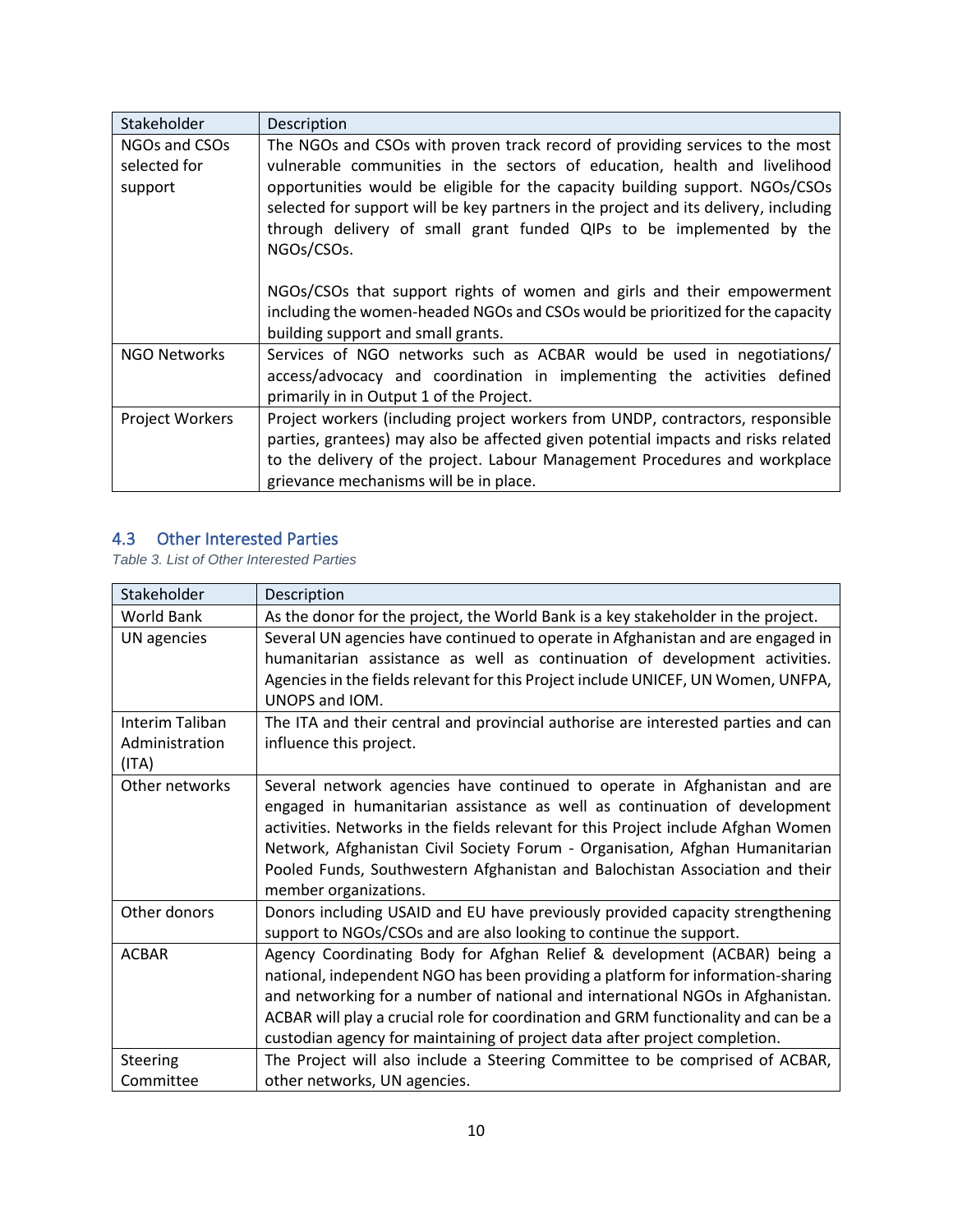| Community<br>members and<br>leaders | With formal administration systems in question under the present circumstances,<br>community leaders including clan and religious leaders play a vital role in<br>community entry and the attainment and social license to operate. The elected<br>member/s of a rural community under existing CDC which is headed by a<br>community leader. They are democratically elected by all village residents.                                                                                                                                                                                                                                                                                                                                                                                                                                                 |
|-------------------------------------|---------------------------------------------------------------------------------------------------------------------------------------------------------------------------------------------------------------------------------------------------------------------------------------------------------------------------------------------------------------------------------------------------------------------------------------------------------------------------------------------------------------------------------------------------------------------------------------------------------------------------------------------------------------------------------------------------------------------------------------------------------------------------------------------------------------------------------------------------------|
| <b>CDCs</b>                         | CDCs are community-based organizations, composed equally of men and women<br>democratically elected by their communities. These non-governmental bodies<br>have been operating in Afghanistan for over 18 years. There are over 35,000 CDCs<br>established in 361 districts in all of Afghanistan's 34 provinces, providing the main<br>participatory platform for service delivery in an estimated 90 percent of villages in<br>rural Afghanistan and most major urban cities.<br>CDCs could serve as useful entry points for creating safe spaces for women. CDCs<br>have been found to effectively engage women to address their concerns and<br>priorities in rural communities. Women have received essential livelihoods<br>assistance and improved education, health and nutrition services through their<br>participation in CDC subcommittees. |
| Host communities                    | Often tension is reported between IDPs and their host communities, typically in<br>urban locations. It is therefore important to also attend to the needs of host<br>communities.                                                                                                                                                                                                                                                                                                                                                                                                                                                                                                                                                                                                                                                                       |

#### <span id="page-15-0"></span>4.4 Disadvantaged / Vulnerable Individuals and Groups

The Project will focus on targeting support to NGOs and CSOs working for the disadvantaged and vulnerable individuals and groups. The vulnerability factors will inform the eligibility criteria, prioritization of provinces, selection of QIPs to receive small grant funding, and performance/monitoring indicators. Intersectionality can particularly contribute to vulnerability, for example where IDPs or PWDs are female and heading a household. Special attention will be paid to such intersectionality in the consideration of NGOs/CSOs targeted for support as well as the QIPs to receive small grant funding.

| No.            | Vulnerable Group<br>and Individuals   | Characteristic/Needs                                                                                                                                                                         | of<br>Preferred<br><b>Needs</b><br>Notification/Consultation                                                                                      | Additional<br><b>Resources</b><br>Required                                                        |  |
|----------------|---------------------------------------|----------------------------------------------------------------------------------------------------------------------------------------------------------------------------------------------|---------------------------------------------------------------------------------------------------------------------------------------------------|---------------------------------------------------------------------------------------------------|--|
| $\mathbf{1}$   | with<br>Persons<br>Disabilities (PWD) | <b>PWD</b><br>particularly<br>are<br>marginalized<br>in<br>PWD are<br>Afghanistan.<br>more likely to be excluded<br>participation<br>from<br>and<br>benefitting from public<br>services.     | Individual<br>and<br>group<br>leaflets<br>consultations,<br>and information through<br>information cell                                           | Mobilize<br>external<br>resource<br>who<br>agencies<br>work with all<br>these<br>target<br>groups |  |
| $\overline{2}$ | Women and Girls                       | There are gender-specific<br>protection and inclusion<br>particularly<br>concerns<br>among rural and urban<br>populations. In terms of<br>livelihoods,<br>women<br>dominate in many aspects. | Individual consultation.<br>Deploy a<br>dedicated<br>female liaison officer to<br>the information cell.<br>Use specially designed<br>print media. | Meetings to be<br>held only during<br>holidays<br>at<br>convenient time                           |  |

| Table 4: Engagement of vulnerable persons and groups |  |  |  |
|------------------------------------------------------|--|--|--|
|                                                      |  |  |  |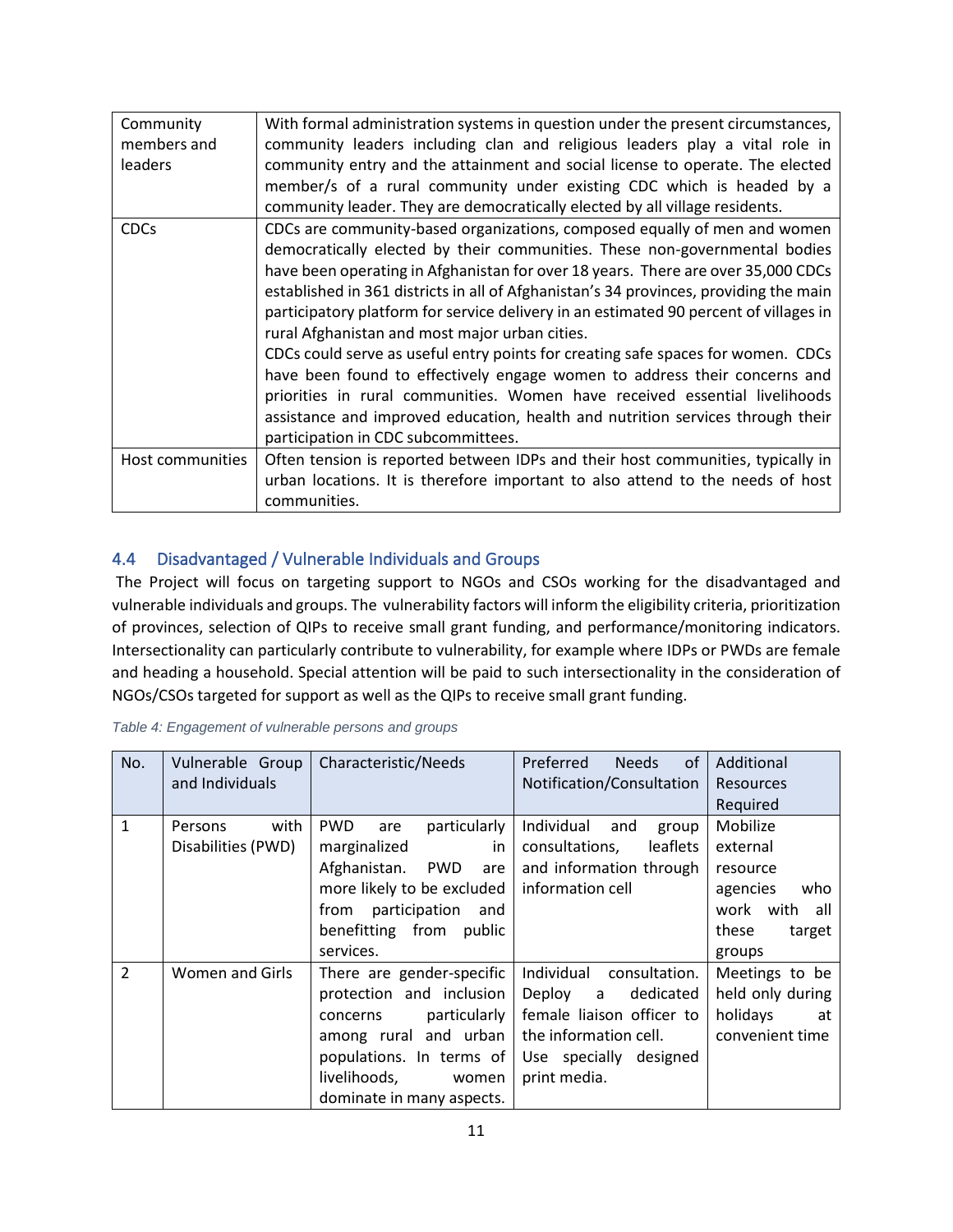| No. | Vulnerable Group                        | Characteristic/Needs                                                                                                                                                                                                                                                                                                                                                                                                                                                                                                                                                                                                                                                                                                                                                                                                       | Preferred<br><b>Needs</b><br>of                                                                            | Additional                                                                                                                               |
|-----|-----------------------------------------|----------------------------------------------------------------------------------------------------------------------------------------------------------------------------------------------------------------------------------------------------------------------------------------------------------------------------------------------------------------------------------------------------------------------------------------------------------------------------------------------------------------------------------------------------------------------------------------------------------------------------------------------------------------------------------------------------------------------------------------------------------------------------------------------------------------------------|------------------------------------------------------------------------------------------------------------|------------------------------------------------------------------------------------------------------------------------------------------|
|     | and Individuals                         |                                                                                                                                                                                                                                                                                                                                                                                                                                                                                                                                                                                                                                                                                                                                                                                                                            | Notification/Consultation                                                                                  | Resources                                                                                                                                |
|     |                                         | Although women play a<br>critical<br>role<br>in<br>the<br>maintenance of household<br>livelihoods, they generally<br>have<br>less<br>access<br>to<br>productive<br>resources,<br>services and employment<br>opportunities,<br>contributing<br>to<br>a<br>significant gap<br>between<br>and<br>women's<br>men<br>productivity.<br>Given the<br>conflict<br>protracted<br>situation, there are serious                                                                                                                                                                                                                                                                                                                                                                                                                       |                                                                                                            | Required                                                                                                                                 |
|     |                                         | <b>GBV</b><br>concerns<br>across                                                                                                                                                                                                                                                                                                                                                                                                                                                                                                                                                                                                                                                                                                                                                                                           |                                                                                                            |                                                                                                                                          |
|     |                                         | Afghanistan.                                                                                                                                                                                                                                                                                                                                                                                                                                                                                                                                                                                                                                                                                                                                                                                                               |                                                                                                            |                                                                                                                                          |
| 3   | living<br>Persons<br>below poverty line | Almost 70 percent of the<br>rural population depends<br>on agriculture. Crops are<br>rain-fed, which<br>mainly<br>makes<br>agriculture<br>a<br>livelihood.<br>vulnerable<br>Livestock<br>levels<br>have<br>fluctuated<br>due<br>to<br>droughts.<br>Generally,<br>droughts<br>well<br>as<br>as<br>flooding,<br>and<br>years<br>of<br>conflict<br>protracted<br>has<br>resulted in high levels of<br>of<br>poverty<br>rural<br>households.<br>Urban<br>growth<br>has<br>significantly increased in<br>Afghanistan over the last<br>couple of decades.<br>In<br>2020, the WB recorded 3.4<br>percent of urban growth.<br>The<br>urban<br>population<br>accounted for over 10<br>million<br>people in<br>the<br>country. This has come<br>along<br>with<br>increased<br>poverty, many urban poor<br>households living in slums | Community<br>radio,<br>community<br>meetings,<br>notice<br>boards,<br>community mobilizers to<br>reach out | May<br>require<br>special<br>assistance<br>to<br>attend<br>community<br>meetings,<br>may<br>not have access<br>electronic<br>to<br>means |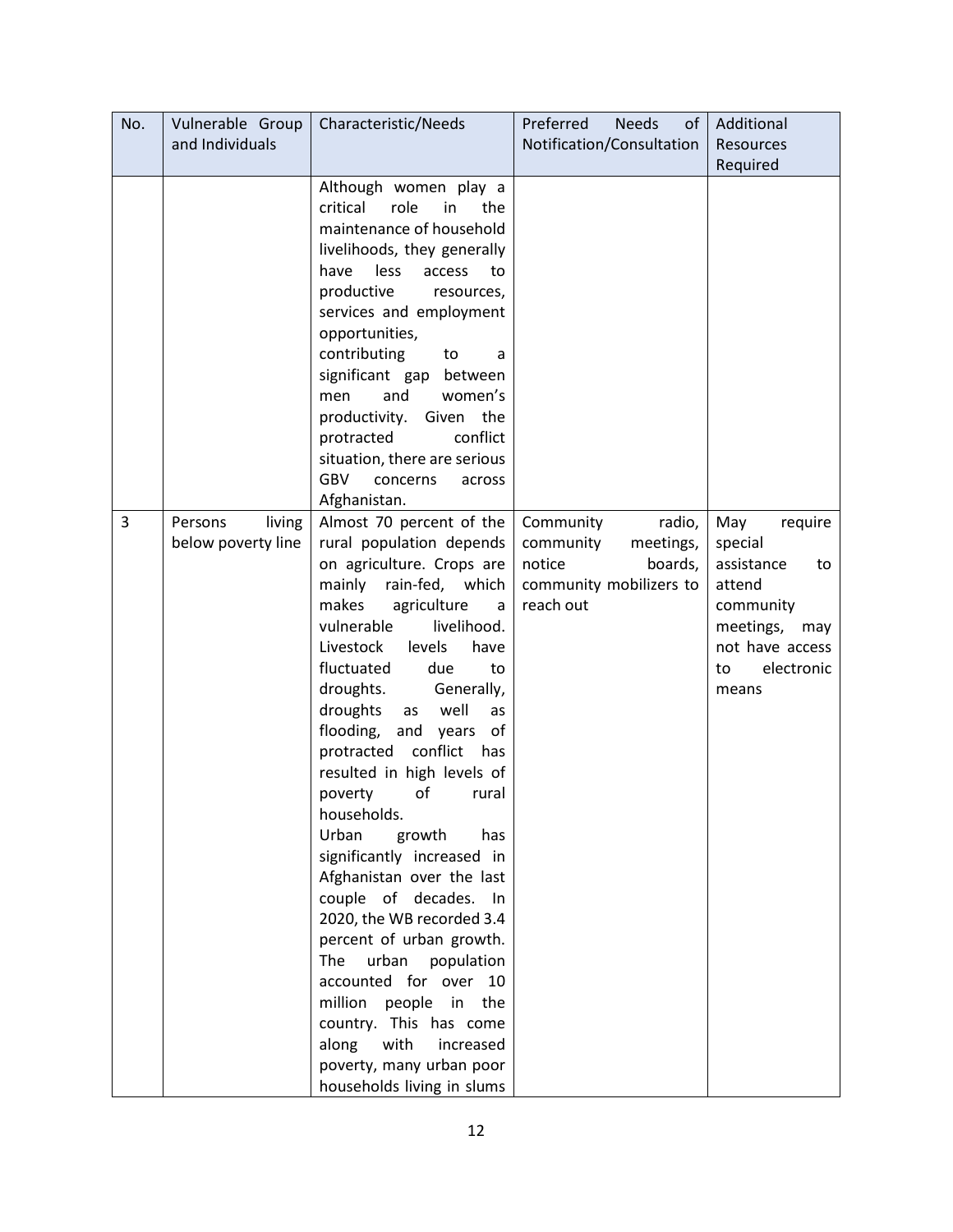| No. | Vulnerable Group<br>and Individuals | Characteristic/Needs                                      | Preferred<br><b>Needs</b><br>of             | Additional                       |
|-----|-------------------------------------|-----------------------------------------------------------|---------------------------------------------|----------------------------------|
|     |                                     |                                                           | Notification/Consultation                   | Resources<br>Required            |
|     |                                     | due to disorganized urban                                 |                                             |                                  |
|     |                                     | growth.                                                   |                                             |                                  |
| 4   | <b>IDPs</b>                         | Suffering from protracted                                 | Individual<br>and<br>group                  | Need<br>special                  |
|     |                                     | conflict, Afghanistan has                                 | leaflets<br>consultations,                  | attention                        |
|     |                                     | been subject to an acute                                  | and information through                     | through                          |
|     |                                     | internal<br>displacement                                  | information cell                            | dedicated                        |
|     |                                     | crisis.<br>Since<br>the<br>US<br>from<br>withdrawal       |                                             | community                        |
|     |                                     | the<br>than<br>country,<br>more                           |                                             | engagement<br>specialist         |
|     |                                     | 240,000<br>Afghans<br>have                                |                                             |                                  |
|     |                                     | been internally displaced.                                |                                             |                                  |
|     |                                     | An estimated 3.5 million                                  |                                             |                                  |
|     |                                     | are displaced in total. IDPs                              |                                             |                                  |
|     |                                     | often constitute the most                                 |                                             |                                  |
|     |                                     | vulnerable populations in                                 |                                             |                                  |
|     |                                     | urban as well as rural                                    |                                             |                                  |
|     |                                     | environments, given their                                 |                                             |                                  |
|     |                                     | of<br>lack<br>access<br>to                                |                                             |                                  |
|     |                                     | livelihoods, loss of homes,                               |                                             |                                  |
|     |                                     | lack of a<br>and<br>social<br>infrastructure. Due to the  |                                             |                                  |
|     |                                     | low level of education                                    |                                             |                                  |
|     |                                     | prevalent<br>amongst<br>the                               |                                             |                                  |
|     |                                     | affected<br>this<br>persons,                              |                                             |                                  |
|     |                                     | Group<br>focusses<br>on                                   |                                             |                                  |
|     |                                     | informal sector business                                  |                                             |                                  |
|     |                                     | and other activities.                                     |                                             |                                  |
| 5   | Population<br>living                | Rural population (%<br>of                                 | Community<br>radio,                         | Mobilize                         |
|     | hard-to-reach<br>in                 | population)<br>total<br>in                                | community<br>meetings,                      | external                         |
|     | places                              | Afghanistan was reported                                  | notice<br>boards,                           | resource                         |
|     |                                     | 73.97<br>$%$ in<br>2020,<br>at                            | community mobilizers to                     | agencies<br>who                  |
|     |                                     | according to the World<br>collection<br><b>Bank</b><br>of | reach out                                   | work with these<br>target groups |
|     |                                     | development<br>indicators,                                |                                             |                                  |
|     |                                     | compiled from officially                                  |                                             |                                  |
|     |                                     | recognized sources. Most                                  |                                             |                                  |
|     |                                     | of these population reside                                |                                             |                                  |
|     |                                     | hard-to-reach places<br>in.                               |                                             |                                  |
|     |                                     | with no access to basic                                   |                                             |                                  |
|     |                                     | services.                                                 |                                             |                                  |
| 6   | Ethnic<br>and                       | Afghanistan is made up of                                 | Community<br>radio,                         | Mobilize                         |
|     | Religious<br>Minorities             | various<br>ethnic<br>and<br>religious groups with a       | community<br>meetings,<br>notice<br>boards, | external<br>resource             |
|     |                                     | number of ethnic and                                      | community mobilizers to                     | agencies<br>who                  |
|     |                                     | religious minorities living                               | reach out                                   |                                  |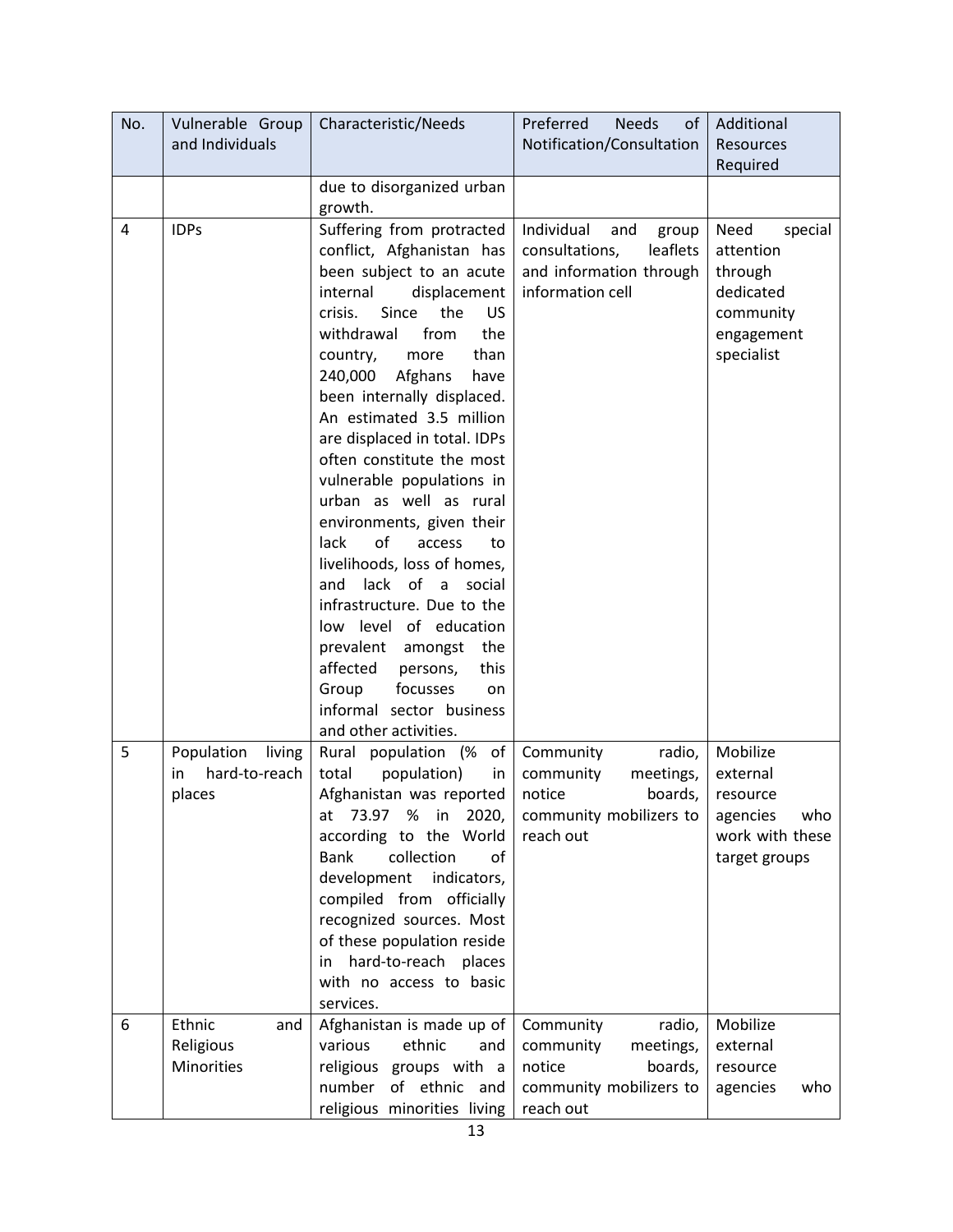| No.            | Vulnerable Group      | Characteristic/Needs                                 | Preferred<br><b>Needs</b><br>of     | Additional                          |
|----------------|-----------------------|------------------------------------------------------|-------------------------------------|-------------------------------------|
|                | and Individuals       |                                                      | Notification/Consultation           | <b>Resources</b>                    |
|                |                       |                                                      |                                     | Required                            |
|                |                       | in a precarious condition                            |                                     | work with these                     |
|                |                       | takeover<br>οf<br>post                               |                                     | target groups                       |
|                |                       | Afghanistan by the Taliban                           |                                     |                                     |
|                |                       | in August 2021. These                                |                                     |                                     |
|                |                       | groups usually comprise of                           |                                     |                                     |
|                |                       | individuals with low level                           |                                     |                                     |
|                |                       | of education<br>and are                              |                                     |                                     |
|                |                       | reluctant to participate in                          |                                     |                                     |
|                |                       | consultations.                                       |                                     |                                     |
| $\overline{7}$ | Vulnerable            | vulnerable<br>The<br>most                            | Individual<br>and<br>group          | Use community                       |
|                | households            | households lack any abled                            | leaflets<br>consultations,          | groups<br>to                        |
|                | lacking<br>abled      | bodied members<br>that                               | and information through             | disseminate                         |
|                | bodied<br>members     | could<br>potentially                                 | information cell                    | information                         |
|                | in urban areas        | participate in cash for<br>schemes.<br>work<br>These |                                     |                                     |
|                |                       | include, for<br>example,                             |                                     |                                     |
|                |                       | female-headed                                        |                                     |                                     |
|                |                       | children-<br>households,                             |                                     |                                     |
|                |                       | headed households,<br>or                             |                                     |                                     |
|                |                       | households only consisting                           |                                     |                                     |
|                |                       | of elderly people.                                   |                                     |                                     |
| 8              | Female-headed         | Given many men have died                             | Individual<br>consultation.         | Meetings to be                      |
|                | households            | in the decades of conflict,                          | Deploy<br>$\mathsf{a}$<br>dedicated | held only during                    |
|                |                       | a continuous increase in                             | female liaison officer to           | holidays<br>at                      |
|                |                       | female-headed                                        | the information cell.               | convenient time                     |
|                |                       | households<br>has<br>been                            | Use specially designed              |                                     |
|                |                       | recorded. This has resulted                          | print media.                        |                                     |
|                |                       | in changes of the intra-                             |                                     |                                     |
|                |                       | household roles. Female-                             |                                     |                                     |
|                |                       | headed households are                                |                                     |                                     |
|                |                       |                                                      |                                     |                                     |
|                |                       | likely<br>more<br>to<br>be                           |                                     |                                     |
|                |                       | vulnerable.                                          |                                     |                                     |
| 9              | <b>Elderly People</b> | Afghanistan<br>has<br>been                           | Community<br>radio,                 | Use community                       |
|                |                       | named the worst country                              | community<br>meetings,              | groups<br>to                        |
|                |                       | for elderly people to live in                        | notice<br>boards,                   | disseminate                         |
|                |                       | for several years. Elderly                           | community mobilizers to             | information                         |
|                |                       | people have little access to                         | reach out                           | May<br>require                      |
|                |                       | economic resources, no                               |                                     | special                             |
|                |                       | pensions, and little access                          |                                     | assistance<br>to                    |
|                |                       | Where<br>services.<br>to                             |                                     | attend                              |
|                |                       | communities cannot cater                             |                                     | community                           |
|                |                       | for elderly people, they                             |                                     | meetings,<br>may                    |
|                |                       | belong to the poor societal<br>groups.               |                                     | not have access<br>electronic<br>to |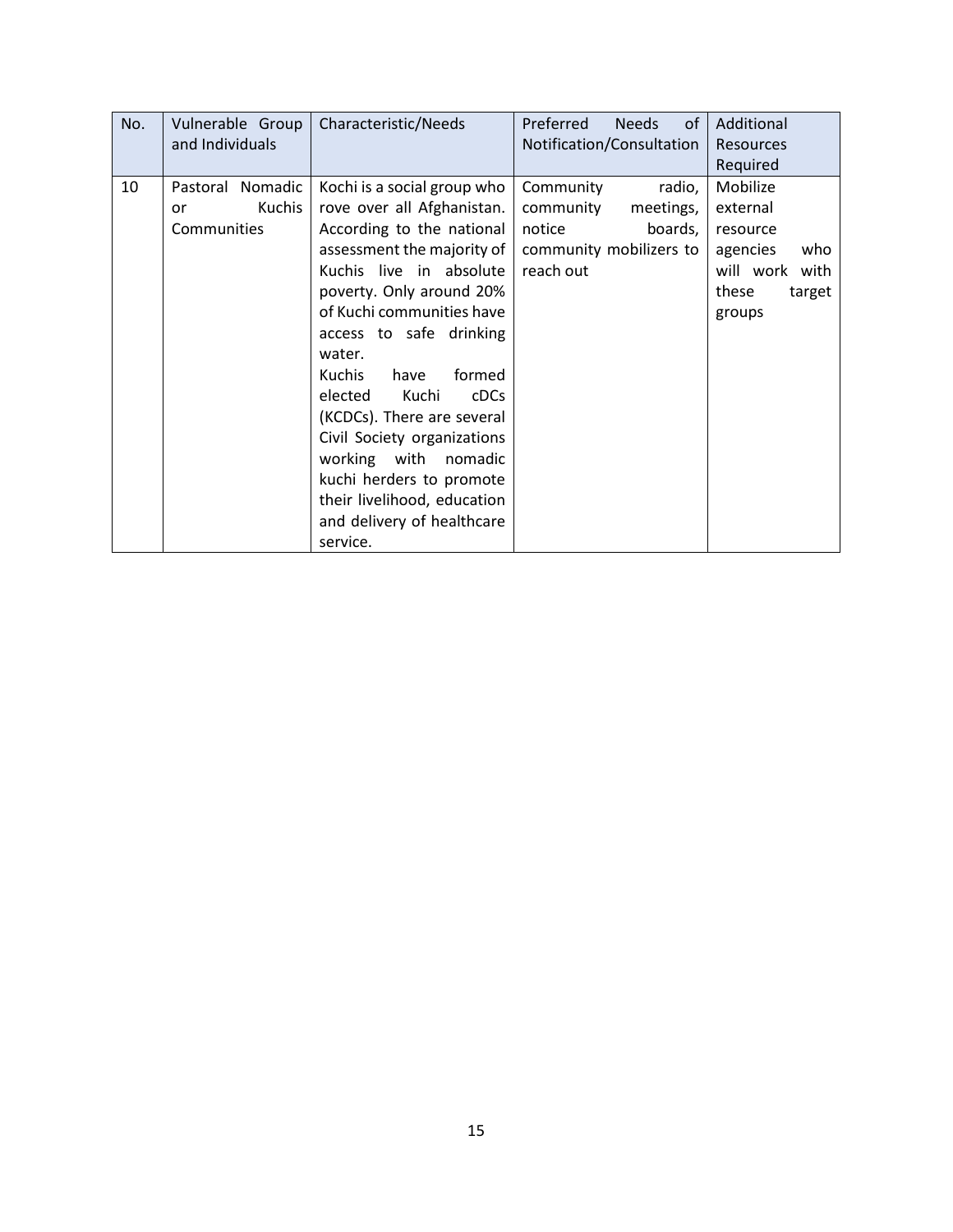### 4.5 Summary of Project Stakeholder Needs

*Table 5. Project Stakeholder Needs*

<span id="page-20-0"></span>

| <b>Community</b>           | <b>Stakeholder</b><br>Group                                                                                     | <b>Key Characteristics</b>                                                                                                                                                                                                | Language needs                                                                                                   | notification<br><b>Preferred</b><br>(email,<br>radio,<br>means<br>phone, letter)                           | Specific needs (accessibility,<br>large print, child care, daytime<br>meetings etc.)                                                                                                                                                  |
|----------------------------|-----------------------------------------------------------------------------------------------------------------|---------------------------------------------------------------------------------------------------------------------------------------------------------------------------------------------------------------------------|------------------------------------------------------------------------------------------------------------------|------------------------------------------------------------------------------------------------------------|---------------------------------------------------------------------------------------------------------------------------------------------------------------------------------------------------------------------------------------|
| <b>Provincial</b><br>Level | Selected<br><b>NGOs</b><br>and<br>CSOs                                                                          | Selection<br>based<br>$\bullet$<br>on<br>assessment of eligibility<br>criteria<br>and<br>priority<br>criteria<br>Experience in working<br>$\bullet$<br>with most vulnerable<br>communities<br>in<br>prioritized provinces | Pashto/Dari<br>and/or<br>third<br>official<br>the<br>languages in areas<br>where the majority<br>speaks them.    | Email,<br>radio,<br>internet,<br>mobile<br>phone,<br>social<br>media,<br>individual<br>meetings            | Ensure that smaller NGOs and<br>different<br>CSOs<br>from<br>backgrounds are considered for<br>engagement                                                                                                                             |
|                            | Organizations<br>working<br>for<br>women's<br>rights<br>including<br>led<br>women<br><b>NGOs</b><br>and<br>CSOs | $\bullet$<br>Experience in working<br>with women and girls<br>including<br>their<br>empowerment<br>Track record of working<br>$\bullet$<br>of women headed NGOs<br>and CSOs                                               | Pashto/Dari<br>and/or<br>third<br>official<br>the<br>languages in areas<br>where the majority<br>speaks them.    | Community<br>radio,<br>telephone, women group<br>meetings, notice boards                                   | May require communication<br>means that are independent of<br>locality (e. g. mobile phone or<br>radio)<br>Gender<br>disaggregated<br>Inclusion<br>consultations,<br>in<br>project benefits and access to<br>GBV services as required |
|                            | Vulnerable<br>Communities                                                                                       | Vulnerable and little access<br>to assistance                                                                                                                                                                             | Pashto/Dari<br>and/or<br>official<br>third<br>the<br>languages in areas<br>where the majority<br>speaks to them. | Community<br>radio,<br>community<br>meetings,<br>notice<br>boards,<br>community mobilizers to<br>reach out | May require special assistance<br>to attend community meetings,<br>may not have access to<br>electronic means                                                                                                                         |
|                            | <b>CDCs</b>                                                                                                     | Experience in prioritization<br>exercised and consultations                                                                                                                                                               | Pashto/Dari<br>and/or<br>official<br>third<br>the<br>languages in areas<br>where the majority<br>speaks them.    | Community<br>radio,<br>telephone,<br>community<br>individual<br>meetings,<br>meetings, social media        | They can also be used as a<br>means to reach the broader<br><b>NGOs</b><br>smaller<br>CSO <sub>s</sub><br>and<br>including support in stakeholder<br>engagements and information<br>dissemination.                                    |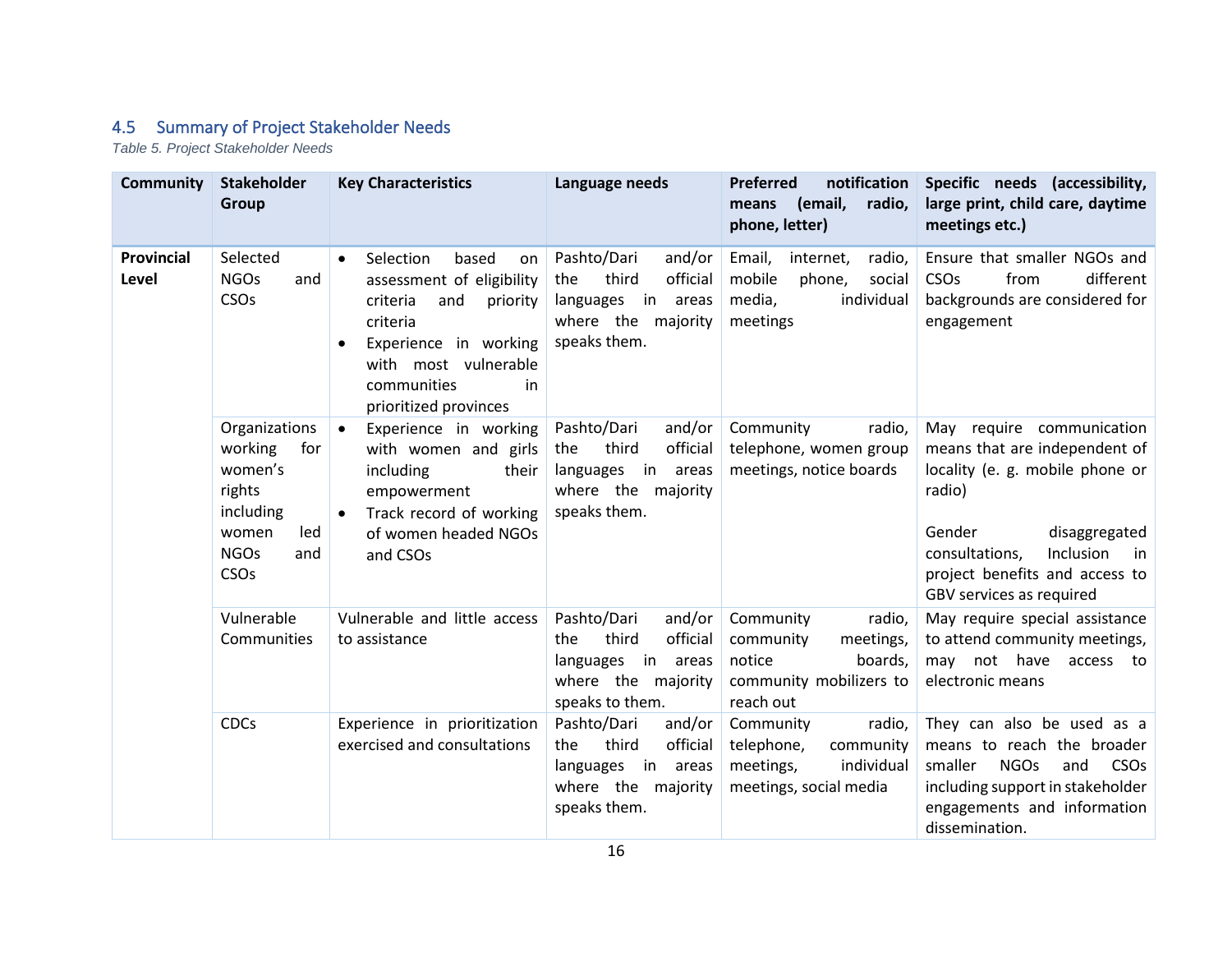| <b>Community</b>         | <b>Stakeholder</b><br><b>Group</b>                            | <b>Key Characteristics</b>                                                                                                                                                          | Language needs                                                                                                      | notification<br><b>Preferred</b><br>(email,<br>radio,<br>means<br>phone, letter)                                         | Specific needs (accessibility,<br>large print, child care, daytime<br>meetings etc.)                                                                                                                                                   |
|--------------------------|---------------------------------------------------------------|-------------------------------------------------------------------------------------------------------------------------------------------------------------------------------------|---------------------------------------------------------------------------------------------------------------------|--------------------------------------------------------------------------------------------------------------------------|----------------------------------------------------------------------------------------------------------------------------------------------------------------------------------------------------------------------------------------|
|                          | Community<br>Leaders and<br><b>Members</b>                    | Their authority will depend<br>the<br>presence<br>on<br>and<br>of community<br>strength<br>leaders of other groups;<br>leaders can have significant<br>influence in the communities | Pashto/Dari<br>and/or<br>official<br>the<br>third<br>in areas<br>languages<br>where the majority<br>speaks to them. | Community<br>meetings,<br>individual<br>meetings,<br>notice<br>boards,<br>social<br>media, community radio,<br><b>TV</b> | They can also be used as a<br>means to reach the broader<br><b>NGOs</b><br>smaller<br>and<br><b>CSO<sub>s</sub></b><br>including support in stakeholder<br>engagements and information<br>dissemination.                               |
| Regional<br>Level        | NGO Network<br>- ACBAR                                        | • Use of existing network in<br>mapping the NGOs and<br>CSOs<br>· Experience in providing<br>coordination support in<br>other similar projects                                      | Pashto/Dari<br>and/or<br>official<br>third<br>the<br>languages in areas<br>where the majority<br>speaks to them.    | Community<br>meetings,<br>individual<br>meetings,<br>notice<br>boards,<br>social<br>media, community radio,<br><b>TV</b> | They can also be used as a<br>means to reach the broader<br>smaller NGOs and CSOs. Roles<br>and responsibilities will include<br>stakeholder<br>in<br>support<br>information<br>engagements,<br>dissemination and grievance<br>redress |
|                          | Other<br>Agencies<br>operating<br>at<br>regional level        | Use of existing network in<br>mapping the NGOs and CSOs                                                                                                                             | Pashto/Dari<br>and/or<br>official<br>third<br>the<br>in areas<br>languages<br>where the majority<br>speaks to them. | Community<br>meetings,<br>individual<br>meetings,<br>notice<br>boards,<br>social<br>media, community radio,<br>TV        | They can also be used as a<br>means to reach the broader<br>smaller NGOs and CSOs and in<br>information dissemination.                                                                                                                 |
| <b>National</b><br>Level | UN agencies,<br>international<br>NGOs,<br>bilateral<br>donors | Established<br>UN, NGO and<br>coordination<br>donor<br>mechanisms,<br>including<br><b>ACBAR</b>                                                                                     | English                                                                                                             | Internet/email,<br>ACBAR,<br><b>UNCT</b>                                                                                 | Preparation<br>and<br>implementation support.                                                                                                                                                                                          |
|                          | National<br>CSOs, NGOs                                        | Good capacity                                                                                                                                                                       | English                                                                                                             | Internet/email, individual<br>meetings, telephone                                                                        | Preparation<br>and<br>implementation support.                                                                                                                                                                                          |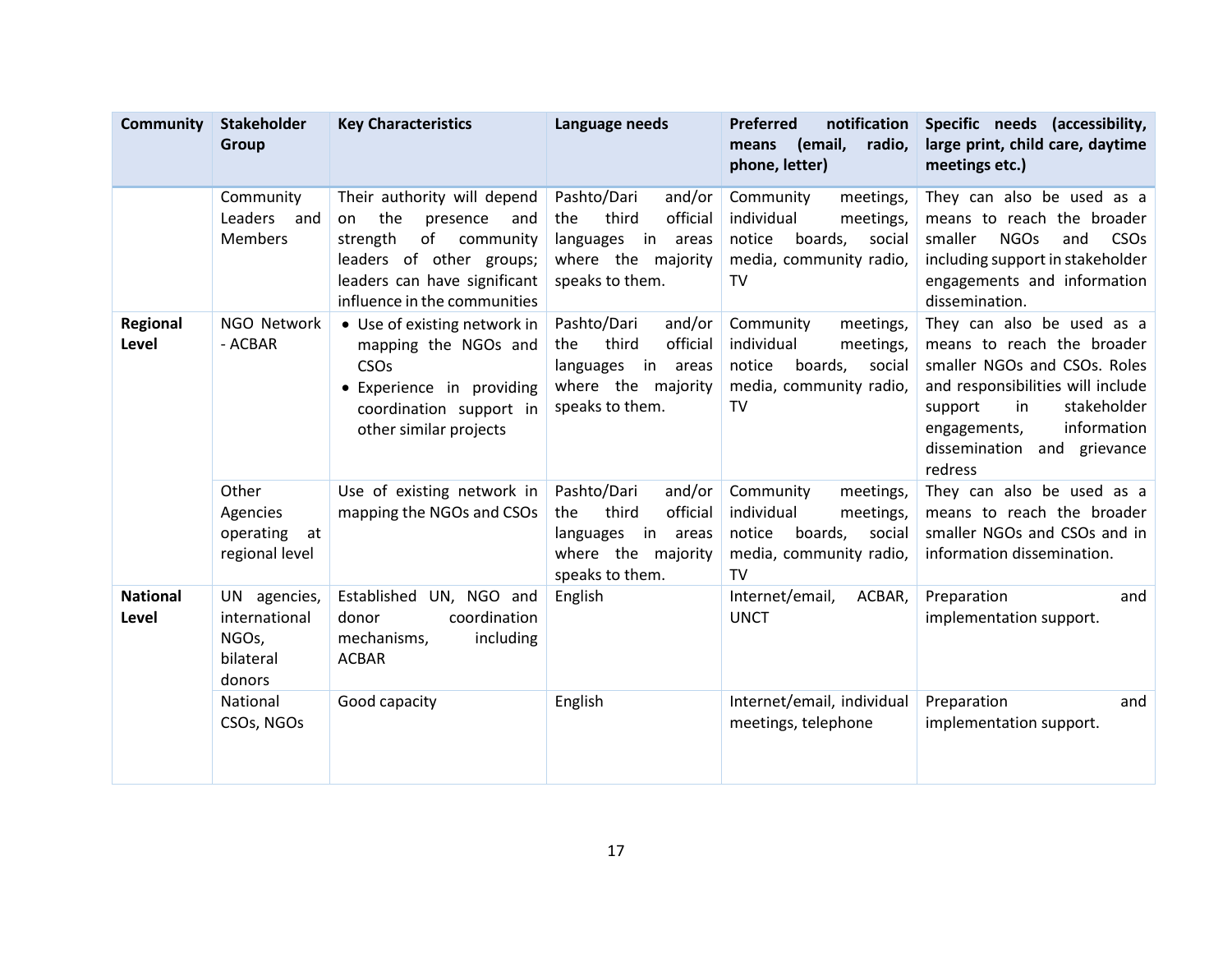| <b>Community</b> | <b>Stakeholder</b><br>Group                            | <b>Key Characteristics</b>                                                                                                                                                                                                     | Language needs                                                          | notification<br><b>Preferred</b><br>radio,<br>(email,<br>means<br>phone, letter) | Specific needs (accessibility,<br>large print, child care, daytime<br>meetings etc.)      |
|------------------|--------------------------------------------------------|--------------------------------------------------------------------------------------------------------------------------------------------------------------------------------------------------------------------------------|-------------------------------------------------------------------------|----------------------------------------------------------------------------------|-------------------------------------------------------------------------------------------|
|                  | Other<br>Agencies<br>operating<br>at<br>national level | Good capacity                                                                                                                                                                                                                  | English                                                                 | Internet/email, individual<br>meetings, telephone                                | and<br>Preparation<br>implementation support.                                             |
|                  | Consulting<br>Firm                                     | • Qualified staff in carrying<br>capacity<br>needs<br>out<br>assessment<br>Experience in developing<br>capacity building plan<br>Proven track record of<br>implementing capacity<br>building<br>support<br>to<br>NGOs and CSOs | Pashto/Dari<br>English;<br>and/or<br>third<br>the<br>official languages | Internet/email, individual<br>meetings, telephone                                | Preparation<br>and<br>implementation support as well<br>as training and capacity building |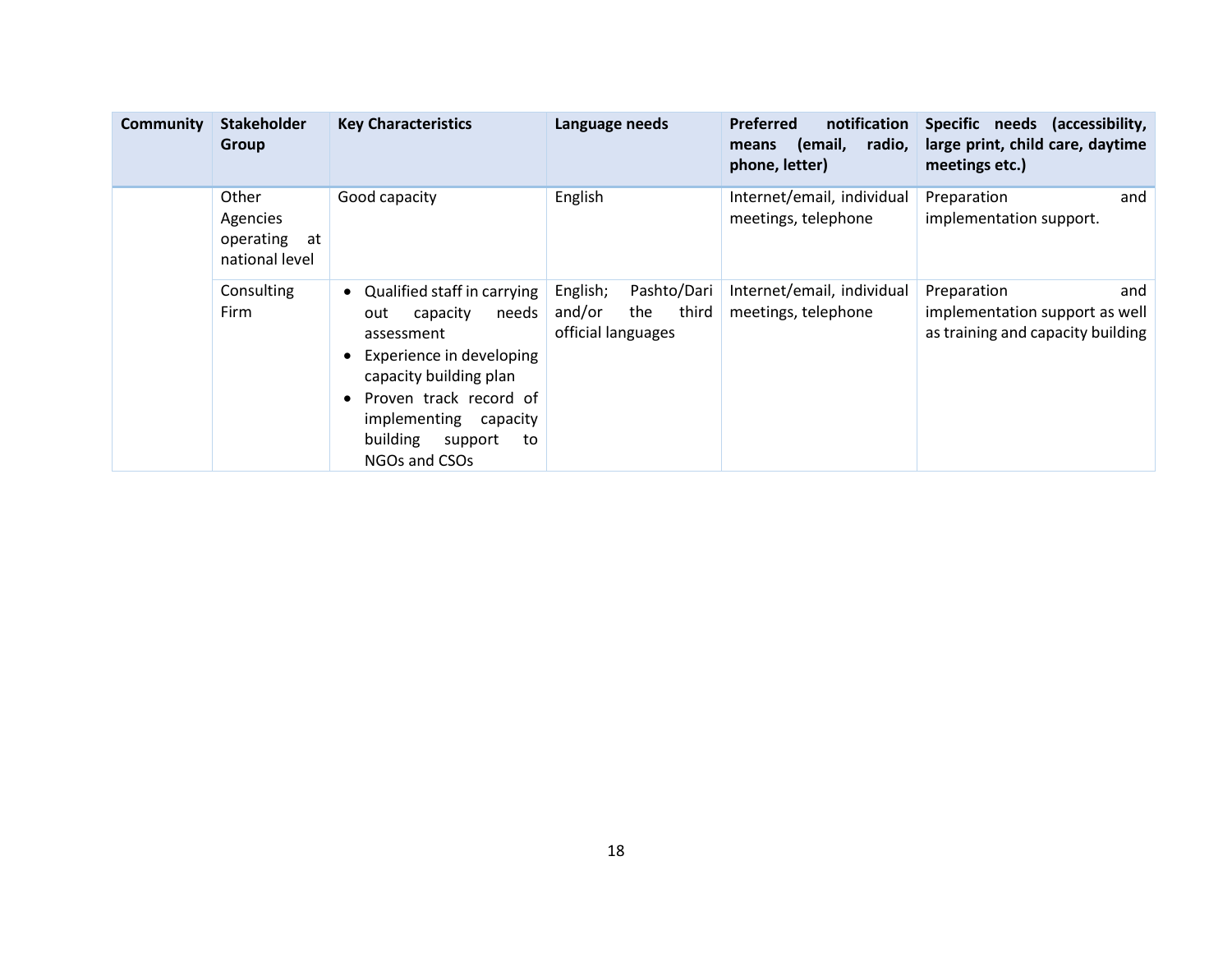## <span id="page-23-1"></span><span id="page-23-0"></span>5 STAKEHOLDER ENGAGEMENT PROGRAM

#### 5.1 Purpose and Timing

The SEP defines a structured, purposeful, and culturally appropriate approach to consultation and disclosure of information, in accordance with ESS 10 and UNDP's social and environmental standards (SES). UNDP recognises the diverse and varied interests and expectations of project stakeholders and seeks to develop an approach for reaching each of the stakeholders in the different capacities at which they interface with the Project. The aim is to create an atmosphere of understanding that actively involves project-affected people and other stakeholders leading to improved decision making.

Overall, this SEP will serve the following purposes:

- $\triangleright$  Define a plan for stakeholder engagement, including information disclosure and consultation, throughout the project lifespan
- $\triangleright$  Stakeholder identification and analysis
- $\triangleright$  Planning engagement modalities through effective communication, consultations and disclosure
- $\triangleright$  Provide enabling platforms for influencing decisions
- $\triangleright$  Define roles and responsibilities for the implementation of the SEP
- $\triangleright$  Define reporting and monitoring measures to ensure the effectiveness of the SEP and periodical reviews of the SEP based on findings
- ➢ Elaborate on the Project Grievance Redress Mechanism (GRM)

The purposes of consultations and information dissemination in the NGO and CSO Capacity Support Project in Afghanistan are: (a) mapping the NGOs and CSOs across the country to understand the current situation which will be critical to design both immediate and mid-term interventions; (b) conducting a needs assessment by category of NGOs and CSOs in order to develop a strategic NGOs and CSOs capacity building plan as well as common standards; (c) supporting NGOs and CSOs to implement QIPs with small grants to help them operationalise on the ground and support local communities access to basic services, social protection and other livelihoods opportunities; (d) design and provide capacity strengthening support to NGOs and CSOs; (e) engage, build, and strengthen dialogues with NGOs and CSOs to consolidate their efforts in reactivating NGOs and CSOs' operations, and; (f) enhance coordination structures on NGOs and CSOs at both national and provincial levels, tapping into the existing coordination body and also coordinating with other efforts made by UNCT. To ensure this, a Grievance Redress Mechanism is included below, which will be rolled out at the regional and national level. Efforts will be made to collaborate with existing channels of grievance mechanism available at the provincial level and route it to the Project's regional and national level mechanism. This will allow affected individuals and groups to report on project-related grievances or can provide comments and feedback.

In consideration of Covid-19 restrictions, the project will follow World Bank guidelines on community consultation under Covid-19. This means effective and meaningful consultations to meet project and stakeholder needs and adhere to the restrictions put in place by the Interim Taliban Administration (ITA) to contain virus spread. Representatives of particular community groups will be consulted. Strategies will be employed to include smaller meetings, small focus group discussions to be conducted as appropriate taking full precautions on staff and community safety. Where meetings are not permitted, traditional channels of communications such as radios and public announcements will be implemented. Other strategies will include one on one meetings through phones for community representatives, CDC members, NGOs, CSOs and other interests' groups.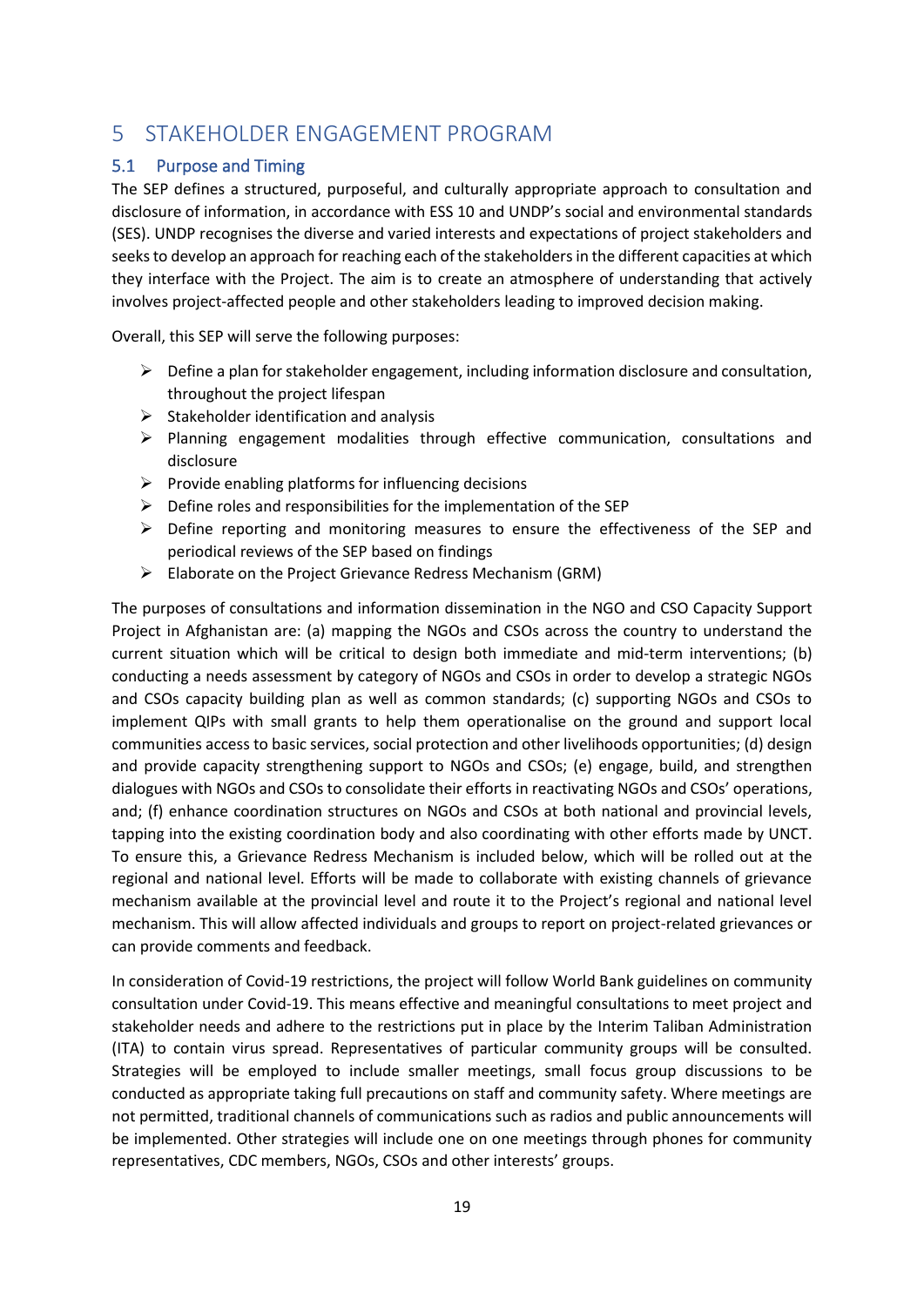<span id="page-24-0"></span>Given the current political context, stakeholder engagements with the ITA will be avoided to the extent possible. Engagements will be undertaken directly by the above listed implementers (UNDP and ACBAR including NGO partners). Implementers will focus on the NGO network as a key vehicle for information dissemination and consultations at the regional and provincial level. Consultations with higher level partners will be undertaken directly by UNDP and national NGO partners.

#### 5.2 Plan for Information Disclosure

Information disclosure to the NGOs and CSOs (beneficiaries) will rely on the following key methods: email, internet, radio, mobile phone, social media and individual meetings. Support from CDCs and community members and leaders would also be explored as a means to reach the broader smaller NGOs and CSOs and in information dissemination. At the national level information will be disclosed mainly by email and through social media. Information will be disclosed in Pashtu/Dari, English or respective local languages.

*Table 6 Plan for Information Disclosure*

| <b>Project Stage</b>  | <b>List</b><br>of<br>information<br>to<br>be<br>disclosed                                                     | <b>Methods</b><br>proposed                                                | <b>Timelines:</b><br>locations /<br>dates | <b>Target</b><br><b>Stakeholder</b><br>$\mathsf{s}$                                                       | Responsibilitie<br>S |
|-----------------------|---------------------------------------------------------------------------------------------------------------|---------------------------------------------------------------------------|-------------------------------------------|-----------------------------------------------------------------------------------------------------------|----------------------|
| <b>Project Design</b> | Draft Project<br>Document<br>discussion<br>(including<br><b>SEP</b><br>and<br>GRM) and to<br>seek<br>feedback | Community<br>meetings<br>telephone<br>notice boards                       | April 2022                                | NGOs/CSOs<br>coordinating<br>structures at<br>national<br>level and in<br>major<br>provincial<br>capitals | UNDP CO              |
|                       | and opinions<br>from<br>stakeholder<br>S                                                                      | Separate<br>consultations<br>with<br>women<br>groups,<br>including online | April 2022                                | NGOs/CSOs<br>coordinating<br>structures at<br>national<br>level and in<br>major<br>provincial<br>capitals | UNDP CO              |
|                       |                                                                                                               | Email                                                                     | April 2022                                | Select<br>NGOs/CSOs                                                                                       | UNDP CO              |
|                       |                                                                                                               | Websites<br>WB,<br>ACBAR,<br><b>UNDP</b>                                  | April 2022                                | National and<br>Regional<br>Level                                                                         | UNDP CO              |
|                       | <b>Final Project</b><br>Document<br>and<br>action                                                             | Inception<br>workshops                                                    | May 2022                                  | National and<br>Regional<br>Level                                                                         | UNDP CO              |
|                       | items<br>including<br>(LMP<br>with                                                                            | Separate<br>Inception<br>workshops<br>for<br>women groups                 | May 2022                                  | National and<br>Regional<br>Level                                                                         | <b>UNDP CO</b>       |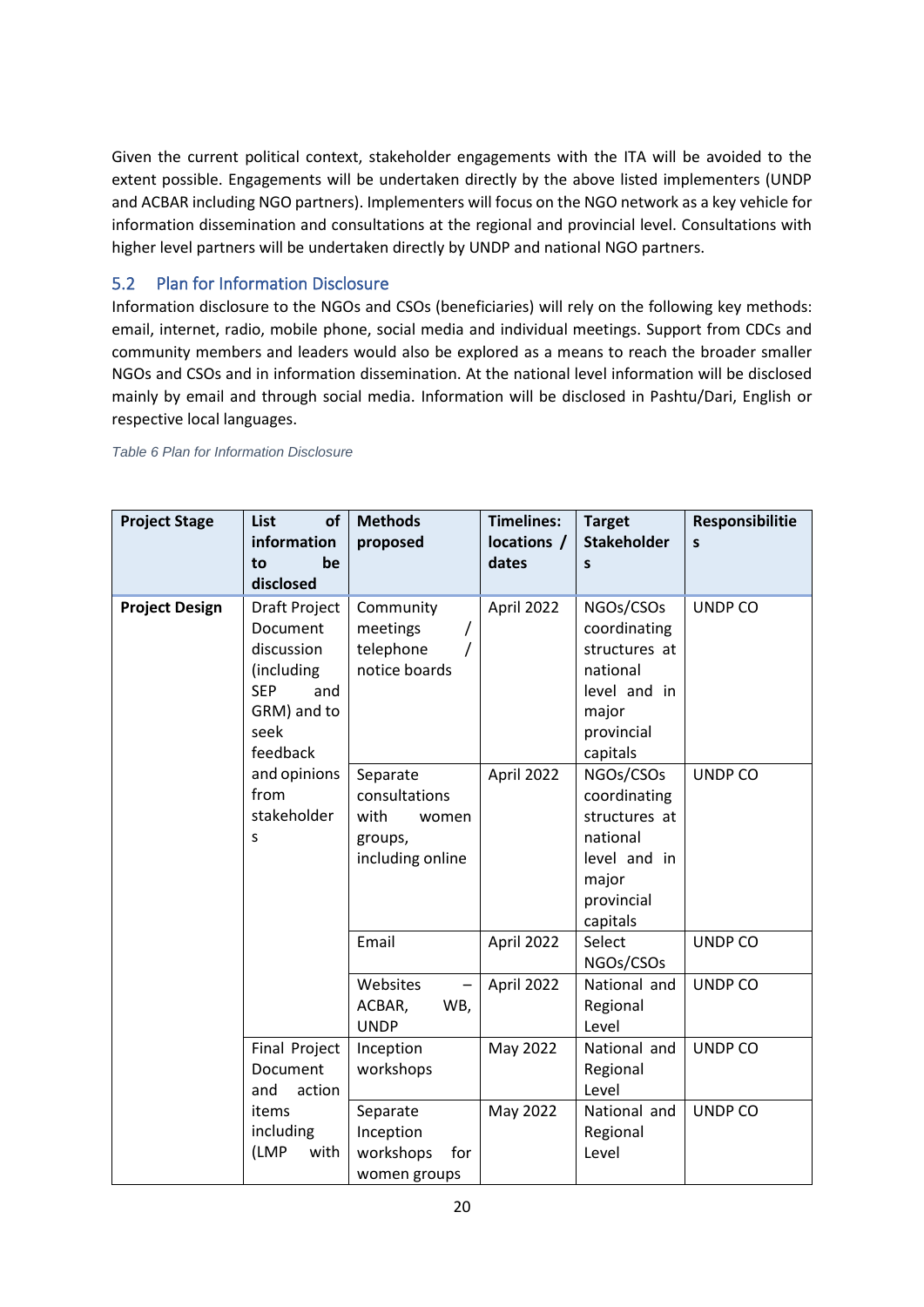| <b>Project Stage</b>          | List<br><b>of</b><br>information<br>be<br>to<br>disclosed                         | <b>Methods</b><br>proposed                                                                              | <b>Timelines:</b><br>locations /<br>dates | <b>Target</b><br><b>Stakeholder</b><br>S | Responsibilitie<br>S    |
|-------------------------------|-----------------------------------------------------------------------------------|---------------------------------------------------------------------------------------------------------|-------------------------------------------|------------------------------------------|-------------------------|
|                               | simplified<br>CHSS plan)                                                          | Email                                                                                                   | May 2022                                  | select<br>NGOs/CSOs                      | UNDP CO                 |
|                               |                                                                                   | Websites<br>$\overline{\phantom{a}}$<br>WB,<br>ACBAR,<br><b>UNDP</b>                                    | <b>June 2022</b>                          | National and<br>Regional<br>Level        | UNDP CO                 |
| Project<br>Implementatio<br>n | Eligibility<br>criteria<br>in<br>selection of<br>NGOs/CSO –<br>discussion         | Steering<br>Committee<br>meetings<br>telephone<br>notice boards                                         | <b>June 2022</b>                          | National and<br>Regional<br>Level        | PMU/UNDP                |
|                               | and<br>feedback                                                                   | Email                                                                                                   | <b>June 2022</b>                          | National and<br>Regional<br>Level        | PMU/UNDP                |
|                               | <b>Draft</b><br>NGO/CSO<br>mapping<br>and<br>selection<br>criteria                | Stakeholder<br>meetings<br>T<br>telephone<br>notice<br>boards/separat<br>e meetings for<br>women groups | As needed                                 | National and<br>Regional<br>Level        | PMU/UNDP                |
|                               |                                                                                   | Email                                                                                                   | As needed                                 | National and<br>Regional<br>Level        | PMU/UNDP                |
|                               |                                                                                   | Websites<br>$\blacksquare$<br>ACBAR,<br>WB,<br><b>UNDP</b>                                              | As needed                                 | National and<br>Regional<br>Level        | PMU/UNDP                |
|                               | Any<br>proposed<br>substantive<br>revisions to<br>Project<br>Document<br>or Plans | Stakeholder<br>meetings<br>telephone<br>notice<br>boards/separat<br>e meetings for<br>women groups      | As needed                                 | Selected<br><b>NGOs</b><br>and<br>CSOs   | PMU/UNDP                |
|                               |                                                                                   | Steering<br>Committee<br>meetings<br>telephone<br>notice boards                                         | As needed                                 | National and<br>Regional<br>Level        | PMU/UNDP                |
|                               |                                                                                   | Email                                                                                                   | As needed                                 | Selected<br><b>NGOs</b><br>and<br>CSOs   | PMU/UNDP                |
|                               |                                                                                   | Websites<br>WB,<br>ACBAR,<br><b>UNDP</b>                                                                | As needed                                 | Selected<br><b>NGOs</b><br>and<br>CSOs   | PMU/UNDP                |
|                               | Information<br>about QIPs                                                         | Stakeholder<br>meetings                                                                                 | Continuou<br>S                            | Local<br>affected<br>people              | PMU/UNDP<br>and Grantee |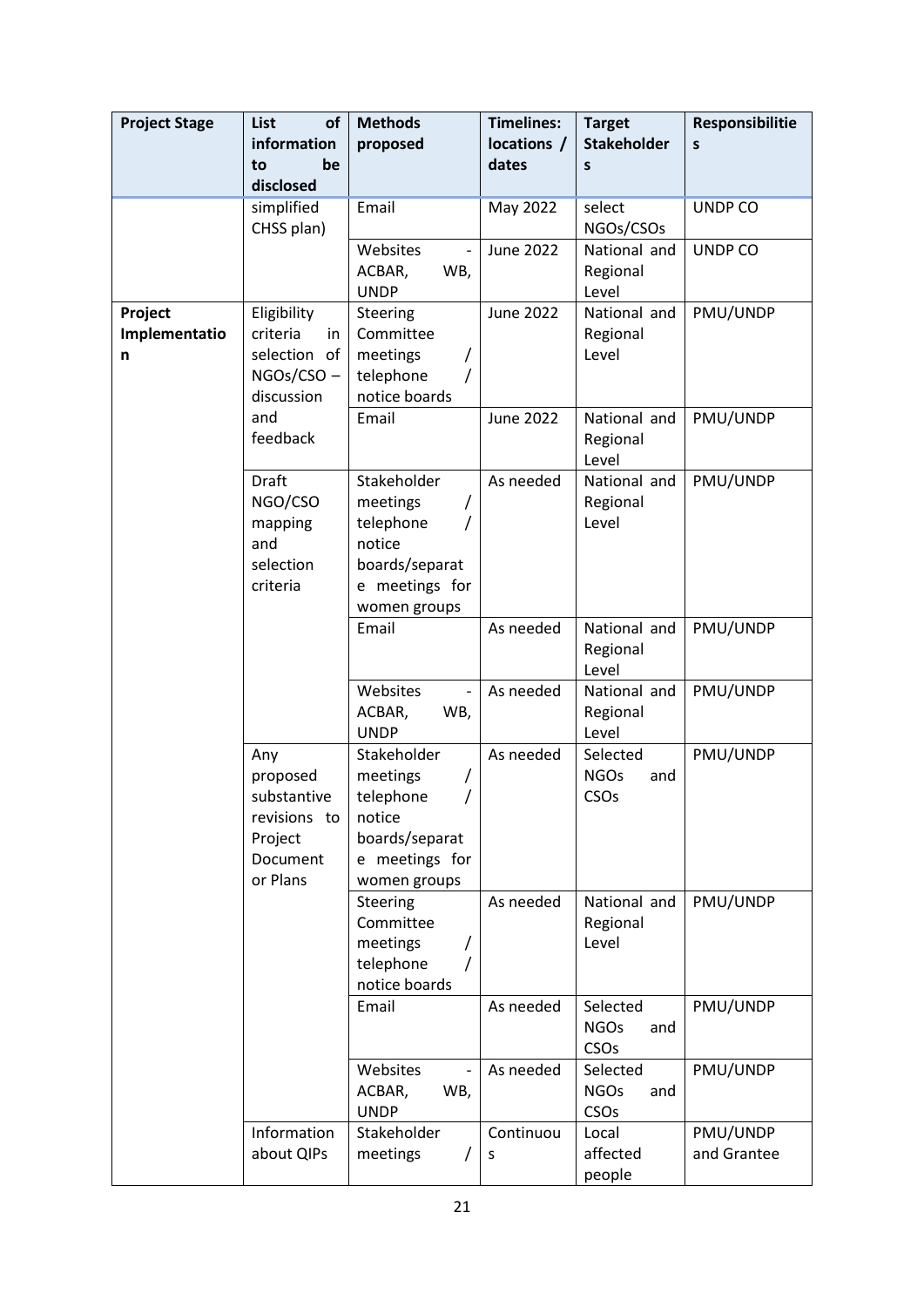| <b>Project Stage</b> | List<br>of<br>information<br>be<br>to | <b>Methods</b><br>proposed            | <b>Timelines:</b><br>locations /<br>dates | <b>Target</b><br><b>Stakeholder</b><br>S | Responsibilitie<br>S    |
|----------------------|---------------------------------------|---------------------------------------|-------------------------------------------|------------------------------------------|-------------------------|
|                      | disclosed                             | telephone<br>T                        |                                           |                                          |                         |
|                      |                                       | notice boards                         |                                           |                                          |                         |
|                      |                                       | Radio                                 | Continuou                                 | Local                                    | PMU/UNDP                |
|                      |                                       |                                       | S                                         | affected<br>people                       | and Grantee             |
|                      |                                       | Mobile phone                          | Continuou                                 | Local                                    | PMU/UNDP                |
|                      |                                       |                                       | S                                         | affected<br>people                       | and Grantee             |
|                      |                                       | Email                                 | Continuou<br>S                            | Local<br>affected                        | PMU/UNDP<br>and Grantee |
|                      |                                       |                                       |                                           | people                                   |                         |
|                      | <b>GRM</b>                            | Community                             | Continuou                                 | Affected                                 | PMU/UNDP                |
|                      |                                       | meetings<br>$\prime$<br>notice boards | S                                         | people                                   |                         |
|                      |                                       | Project                               | At                                        | Affected                                 | PMU/UNDP                |
|                      |                                       | worker/staff                          | inception                                 | people                                   |                         |
|                      |                                       | training<br>and                       | and                                       | (project                                 |                         |
|                      |                                       | inception                             | continuous                                | workers)                                 |                         |
|                      |                                       | Radio                                 | Continuou                                 | Affected                                 | PMU/UNDP                |
|                      |                                       |                                       | S<br>Continuou                            | people<br>Affected                       | PMU/UNDP                |
|                      |                                       | Mobile phone                          | S                                         | people                                   |                         |
|                      |                                       | Website<br>$\overline{\phantom{a}}$   | Continuou                                 | Affected                                 | PMU/UNDP                |
|                      |                                       | ACBAR,<br>WB,<br><b>UNDP</b>          | S                                         | people                                   |                         |
|                      | Training                              | Selected                              | As needed                                 | National and                             | PMU/UNDP                |
|                      | need                                  | NGO/CSO                               |                                           | Regional                                 |                         |
|                      | assessment                            | meetings                              |                                           | Level                                    |                         |
|                      |                                       | telephone<br>notice boards            |                                           |                                          |                         |
|                      |                                       | Separate                              | As needed                                 | National and                             | PMU/UNDP                |
|                      |                                       | meeting<br>with                       |                                           | Regional                                 |                         |
|                      |                                       | selected women                        |                                           | Level                                    |                         |
|                      |                                       | headed<br>NGO/CSO                     |                                           |                                          |                         |
|                      |                                       | Email                                 | As needed                                 | National and                             | PMU/UNDP                |
|                      |                                       |                                       |                                           | Regional<br>Level                        |                         |
|                      | Training                              | Selected                              | As needed                                 | National and                             | PMU/UNDP                |
|                      | modules                               | NGO/CSO                               |                                           | Regional                                 |                         |
|                      |                                       | meetings                              |                                           | Level                                    |                         |
|                      |                                       | Separate                              | As needed                                 | National and                             | PMU/UNDP                |
|                      |                                       | with<br>meeting<br>selected women     |                                           | Regional<br>Level                        |                         |
|                      |                                       | headed                                |                                           |                                          |                         |
|                      |                                       | NGO/CSO                               |                                           |                                          |                         |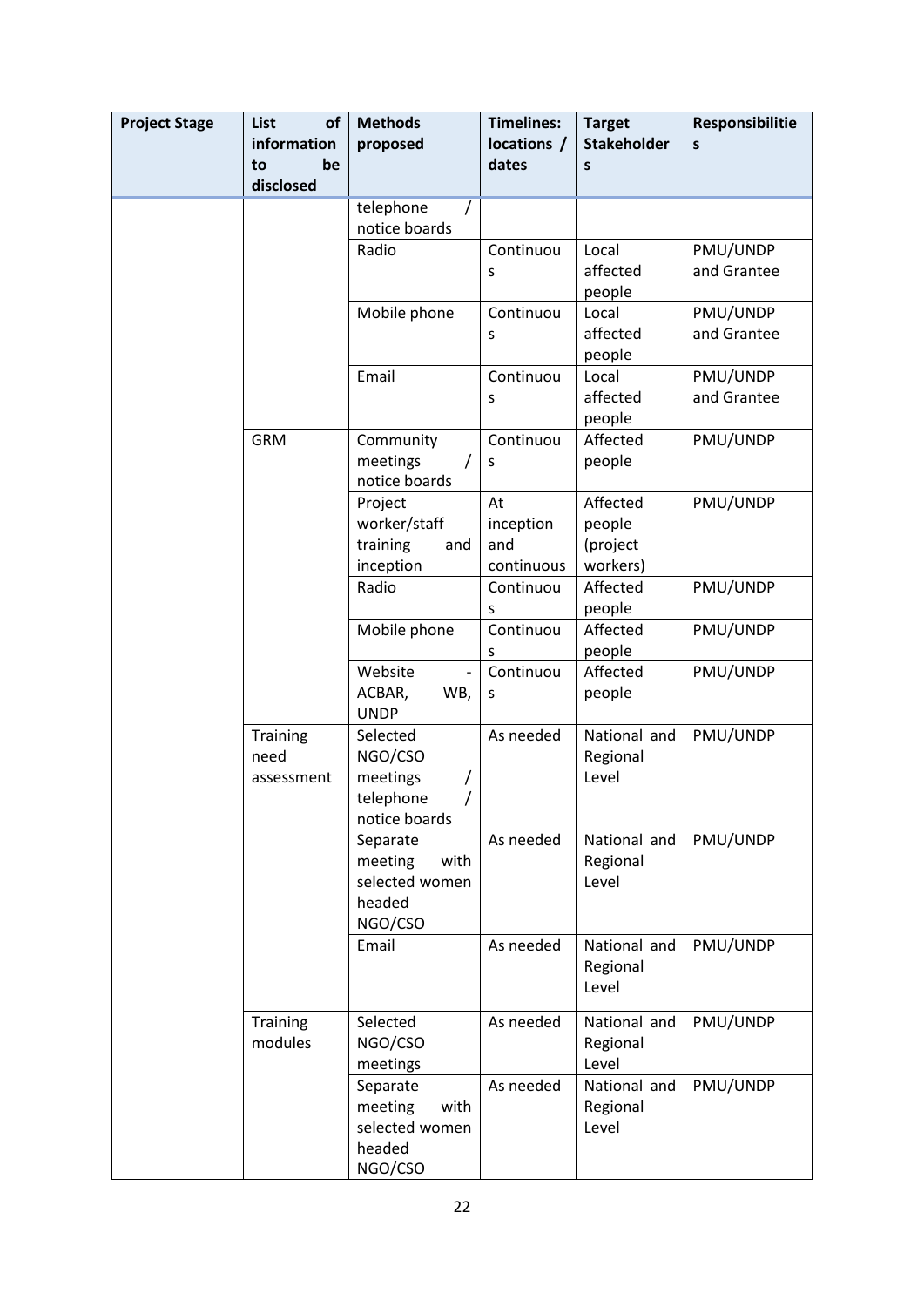| <b>Project Stage</b> | List<br><b>of</b>                          | <b>Methods</b>                                                     | <b>Timelines:</b> | <b>Target</b>                     | Responsibilitie |
|----------------------|--------------------------------------------|--------------------------------------------------------------------|-------------------|-----------------------------------|-----------------|
|                      | information                                | proposed                                                           | locations /       | <b>Stakeholder</b>                | S               |
|                      | be<br>to<br>disclosed                      |                                                                    | dates             | S                                 |                 |
|                      |                                            | <b>Tele Conference</b>                                             | As needed         | National and<br>Regional<br>Level | PMU/UNDP        |
|                      | Citizen<br>engagement<br>indicator<br>with | Community<br>meetings<br>telephone<br>notice boards                | As needed         | National and<br>Regional<br>Level | PMU/UNDP        |
|                      | satisfaction<br>survey                     | Separate<br>consultation<br>meeting<br>with<br>women groups        | As needed         | National and<br>Regional<br>Level | PMU/UNDP        |
|                      |                                            | Email                                                              | As needed         | National and<br>Regional<br>Level | PMU/UNDP        |
|                      |                                            | Websites<br>ACBAR,<br>WB,<br><b>UNDP</b>                           | As needed         | National and<br>Regional<br>Level | UNDP CO         |
|                      |                                            | Steering<br>Committee<br>meetings<br>telephone<br>notice boards    | As needed         | National and<br>Regional<br>Level | PMU/UNDP        |
|                      | Handbooks<br>kits<br>and<br>(self-         | Selected<br>NGO/CSO<br>meetings                                    | As needed         | National and<br>Regional<br>Level | PMU/UNDP        |
|                      | instruction                                | Separate<br>meeting<br>with<br>selected women<br>headed<br>NGO/CSO | As needed         | National and<br>Regional<br>Level | PMU/UNDP        |
|                      |                                            | Email                                                              | As needed         | National and<br>Regional<br>Level | PMU/UNDP        |
|                      | Small grants                               | Selected<br>NGO/CSO<br>meetings                                    | As needed         | National and<br>Regional<br>Level | PMU/UNDP        |
|                      |                                            | Separate<br>meeting<br>with<br>selected women<br>headed<br>NGO/CSO | As needed         | National and<br>Regional<br>Level | PMU/UNDP        |
|                      |                                            | Email                                                              | As needed         | National and<br>Regional<br>Level | PMU/UNDP        |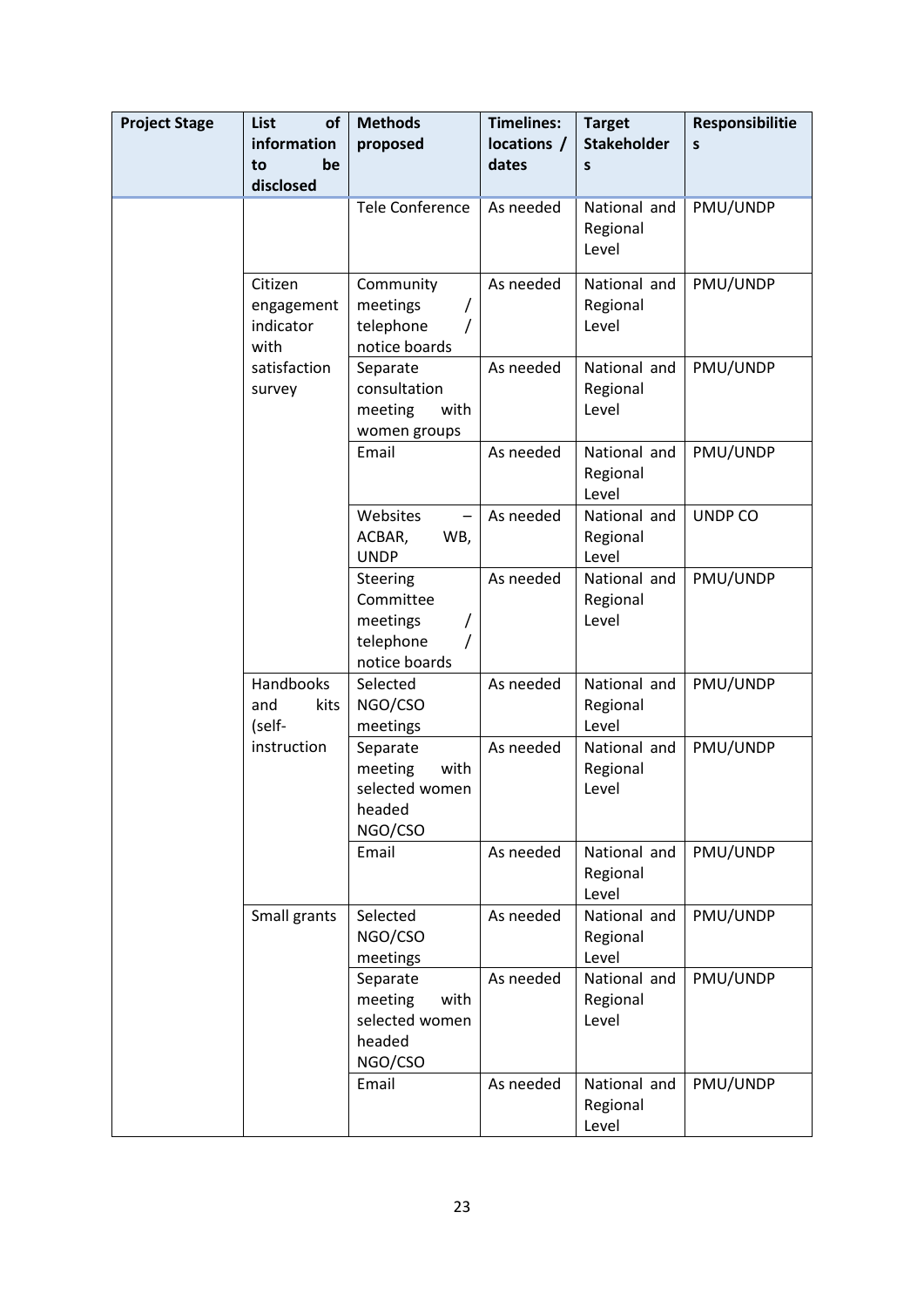#### <span id="page-28-0"></span>5.3 Plan for Consultations

This plan lays out the overall consultative processes of the Project with its different stakeholders. In principle, the PMU and ACBAR including other partners implementing activities underlined in the output, will follow their existing participatory engagement and consultation methods, especially with beneficiary NGOs and CSOs. These will follow specific tools and methods of community consultations that partners have developed in their sectoral fields (e.g., in health, agriculture, etc.). However, throughout the mapping process, SEP-related activities will be included, and ACBAR and other partners will be called upon to budget for SEP-related activities that are under their responsibility.

The GRM is another means of engagement with beneficiaries/stakeholders, as complaints received will be filed, assessed and responded to (see below).

| <b>Project stage</b>                                  | <b>Topic</b><br>οf<br>consultation                                                                                | <b>Suggested</b><br>(will<br><b>Method</b><br>be refined by<br>PMU)                                     | <b>Target stakeholders</b>                                                                          | <b>Responsibilities</b>                    |
|-------------------------------------------------------|-------------------------------------------------------------------------------------------------------------------|---------------------------------------------------------------------------------------------------------|-----------------------------------------------------------------------------------------------------|--------------------------------------------|
| <b>Project Design</b>                                 | Overall<br>Project<br>activities and<br>E&S risks and                                                             | Community<br>meetings,<br>social<br>email,<br>media                                                     | NGOs/CSOs<br>coordinating<br>structures at national level<br>and in<br>major provincial<br>capitals | PMU<br>and<br>Responsible<br>Parties (RPs) |
|                                                       | Stakeholder<br>impacts<br>meetings,<br>Steering<br>Committee<br>meetings,<br>email                                |                                                                                                         | National level stakeholders<br>(UN<br><b>NGO</b><br>agencies,<br>Network, NGOs and CSOs)            | PMU and RPs                                |
|                                                       |                                                                                                                   | Email                                                                                                   | National level stakeholders                                                                         | PMU                                        |
| Project<br><b>Initiation</b><br>and<br>Implementation | Mapping<br>exercise                                                                                               | Community<br>meetings,<br>email,<br>social<br>media                                                     | National,<br>Regional<br>and<br>Provincial<br>Level<br>stakeholders                                 | PMU and RPs                                |
|                                                       |                                                                                                                   | Stakeholder<br>meetings,<br>email                                                                       | National level stakeholders<br>(NGO Network, NGOs and<br>CSO <sub>s</sub> )                         | <b>PMU and RPs</b>                         |
|                                                       | Small grants                                                                                                      | Community<br>meetings,<br>selected NGOs<br>and CSOs for<br>small<br>grant<br>transfers,<br>mobile phone | Selected NGOs and CSOs                                                                              | <b>PMU</b>                                 |
|                                                       | E&S risks and<br>impacts and<br>mitigation<br>measures<br>(de<br>facto<br><b>ESMP</b><br>comprising<br>LMP, COVID | Stakeholder<br>meetings,<br>email,<br>social<br>media                                                   | Selected NGOs and CSOs                                                                              | PMU and RPs                                |

*Table 7 Plan for Consultations*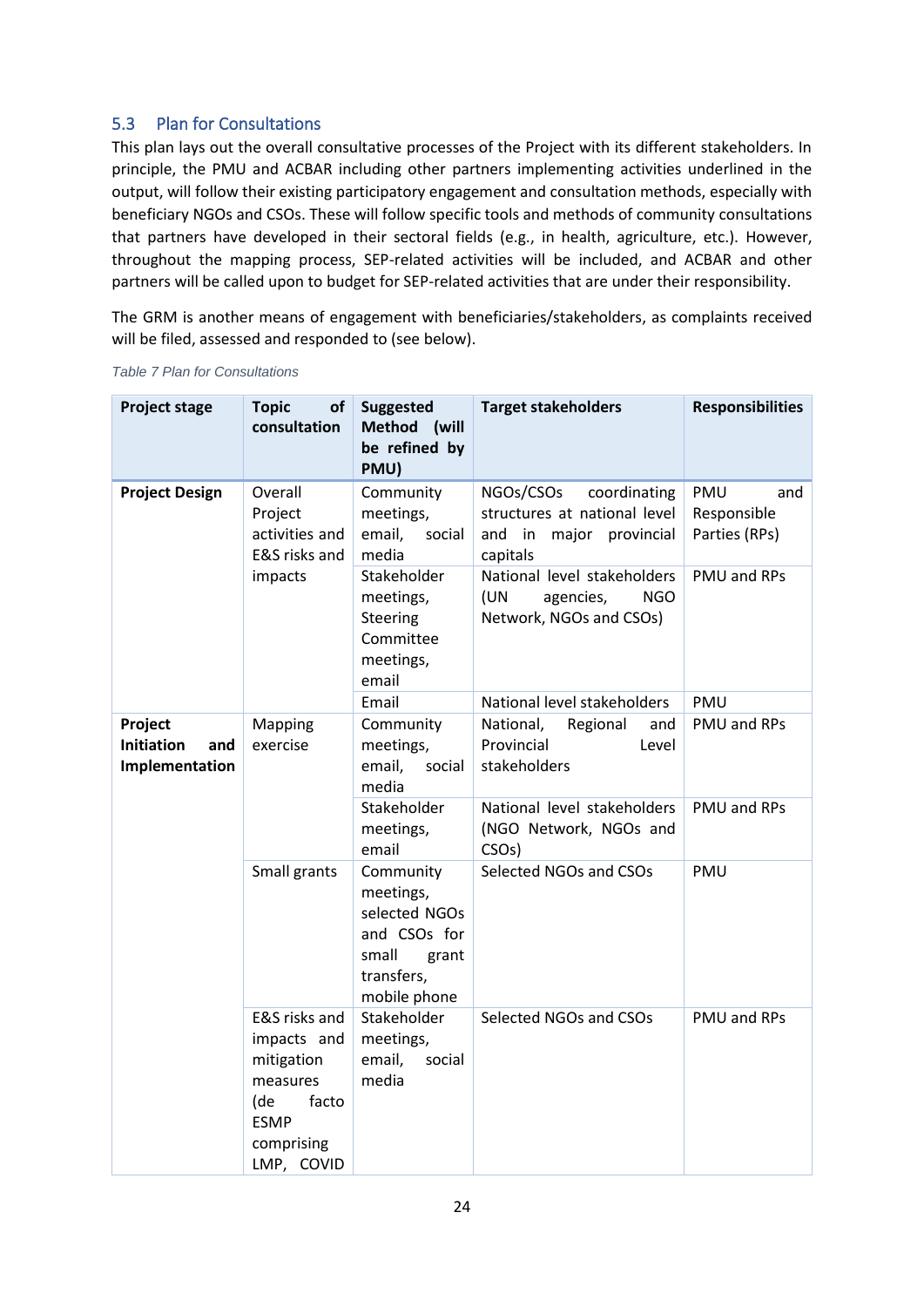| <b>Project stage</b> | <b>Topic</b><br><b>of</b><br>consultation                                                                                                     | <b>Suggested</b><br>Method (will<br>be refined by<br>PMU) | <b>Target stakeholders</b>                                                                             | <b>Responsibilities</b> |
|----------------------|-----------------------------------------------------------------------------------------------------------------------------------------------|-----------------------------------------------------------|--------------------------------------------------------------------------------------------------------|-------------------------|
|                      | infection<br>prevention<br>measures,<br>security risk<br>management<br>measures,<br>SEA/SH<br>actions, and<br>negative list<br>of activities) |                                                           |                                                                                                        |                         |
|                      | Capacity<br>needs<br>assessments<br>and capacity-<br>building plan                                                                            | Meetings,<br>email, mobile,                               | Selected NGOs and CSOs                                                                                 | PMU                     |
|                      | $Co-$<br>ordination<br>amongst<br><b>NGOs</b><br>and<br>CSOs                                                                                  | Stakeholder<br>meetings,<br>email                         | National,<br>Regional<br>and<br>Provincial Level NGOs and<br>CSOs                                      | PMU and RPs             |
|                      | <b>GRM</b>                                                                                                                                    | Mechanism<br>set up                                       | Selected NGOs and CSOs<br>including NGOs and CSOs at<br>the national, regional and<br>provincial level | PMU and RPs             |

#### <span id="page-29-0"></span>5.4 Timeline

The Project is planned for a duration of 24 months. Information disclosure and consultations are relevant throughout the entire life cycle of the Project. Project design will therefore be based on national-level and regional level consultations of NGOs, CSOs and networks of NGOs. Activities under each output will include further consultations prior to their commencement, to ensure transparency and accountability on project modalities, and allow stakeholder voices to form the basis for the concrete design of every intervention; consultations will continue throughout the project cycle. Initial consultations will be held during the design and preparation phase of the project, in April and May 2022. This SEP will be updated during the implementation phase, based on in-depth consultations with the various stakeholders.

#### <span id="page-29-1"></span>5.5 Reviews of Comments

The UNDP and IPs will gather all comments and inputs originating from community meetings, GRM outcomes, SMS, emails and other communication modalities. The information gathered will be submitted to the SES Specialists in the PMU, to ensure that the Project has general information on the perception of the stakeholders, and that it remains on target. It will be the responsibility of the PMU and the IPs to respond to comments and inputs, and to keep open a feedback line to the stakeholders. Training on environmental and social standards facilitated by World Bank will be provided soon after the Project becomes effective to ensure that all the staff from the PMU, and the IPs are equipped with the necessary skills.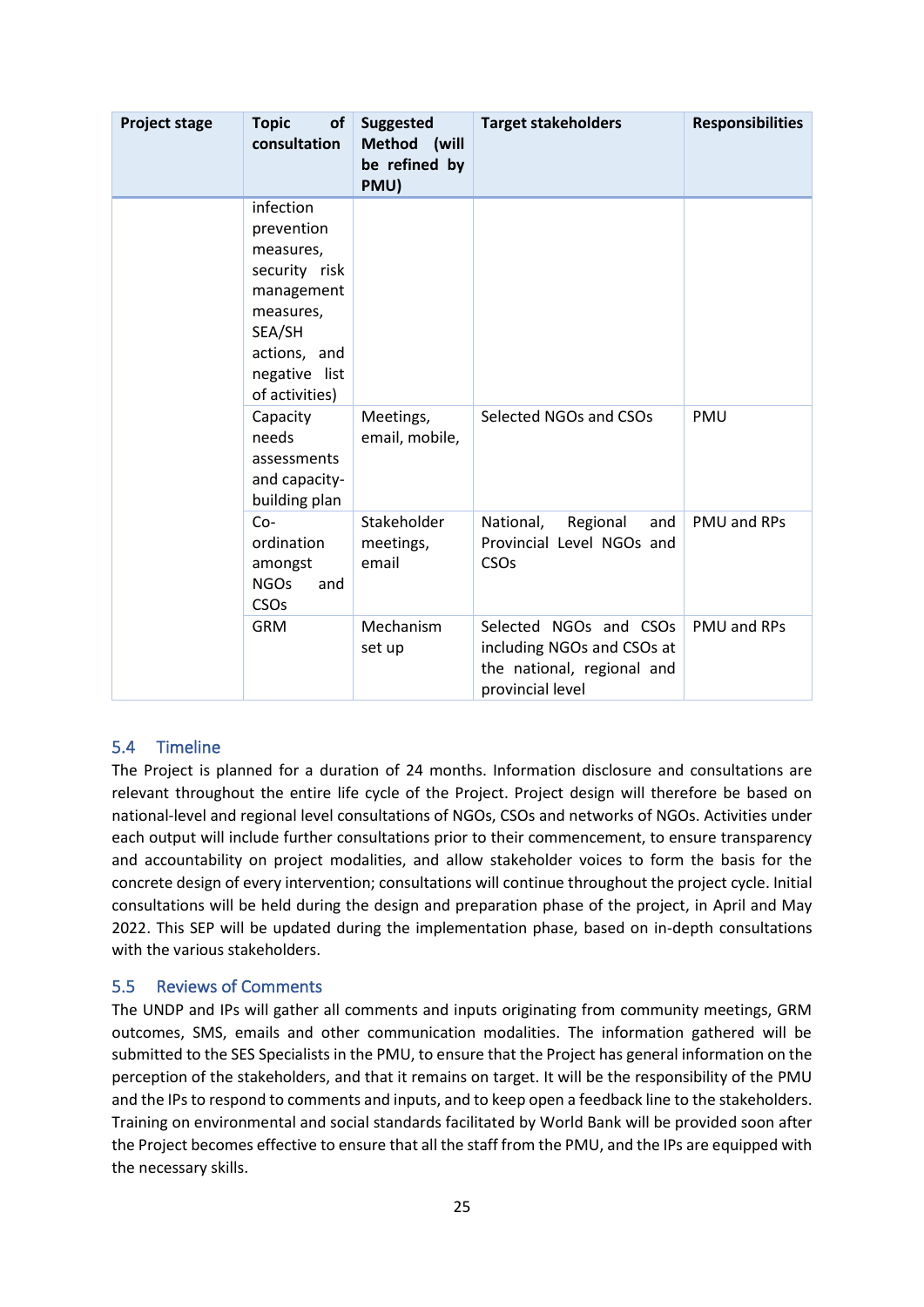<span id="page-30-0"></span>This SEP provides the overarching guidelines for the rolling out of stakeholder engagements. The PMU will monitor the capacity of the E&S safeguards staff of the IPs, and recommend and implement appropriate actions, e.g., refresher trainings.

## 6 RESOURCES AND RESPONSIBILITIES FOR IMPLEMENTING THE SEP

The overall responsibility for the implementation of the SEP lies with the Programme Manager in UNDP through the PMU. The PMU along with the Programme Management Specialist will be supported by the SES Specialist, Community Engagement/GRM Specialist and Gender Specialist in the implementation of the SEP at the national level. In the sub-national/regional level, UNDP will leverage its capacities in the eight regional offices/hubs in the implementation of the Project, including the Area Managers who are heading the sub-offices, and the National Programme Officers. In addition, UNDP will provide oversight and assurance capacity through its Afghanistan Country Office, including a SES Specialist. Additional UNDP CO, regional and global social and environmental safeguards oversight capacity will be made available to the project as needed.

The Programme Manager, Programme Management Specialist and the SES Expert will form part of the Risk Management Unit inside the UNDP PMU. The Community Engagement/GRM Specialist, in particular, supports the SES Expert and Gender Specialist in overseeing all SEP-related activities and will provide continuous expert inputs into the refinement of the SEP.

The Community Engagement/GRM Specialist maintains a stakeholder database for the overall project and leads a commitment register. However, while the PMU will oversee all coordination and disclosure-related consultations, ACBAR (including other NGO network) will support the PMU in coordination and implementation of the SEP at the national and regional levels in their respective operational areas and report on their activities to the PMU SES Expert on a monthly basis. Where UNDP implements activities directly, UNDP will be responsible for all local stakeholder engagement. The PMU SES Expert undertakes verification activities of the selected NGOs and CSOs jointly with the responsible parties – at least every other month, or during planned events.

<span id="page-30-1"></span>IPs (including responsible parties, grantees and contractors) will identify staff responsible for the implementation of E&S measures, including this SEP. Staff names are to be submitted to the PMU SES Expert. IPs also commit to communicate the stakeholder engagement strategies to their respective networks and internally.

## <span id="page-30-2"></span>7 GRIEVANCE REDRESS MECHANISM

#### 7.1 Objective

The objective of a Grievance Redress Mechanism (GRM) is to assist in resolving complaints in a timely, effective and efficient manner. Project-level GRMs can provide the most effective way for stakeholders to raise issues and concerns about the project that affect them. The GRM provides a transparent and credible process for fair, effective and lasting outcomes. It also builds trust and cooperation as an integral component of broader stakeholder engagement, that facilitates corrective actions and helps the community to have ownership of the project. The GRM for this project is designed in accordance with World Bank's ESS10 and UNDP's SES for the benefit of all project affected persons, including workers and other stakeholders. The GRM would also provide for handling of grievances related to SEA/SH.

The GRM provides an avenue for stakeholder engagement and the management of social and environmental risks and impacts. However, it is not a substitute for proactive outreach to stakeholders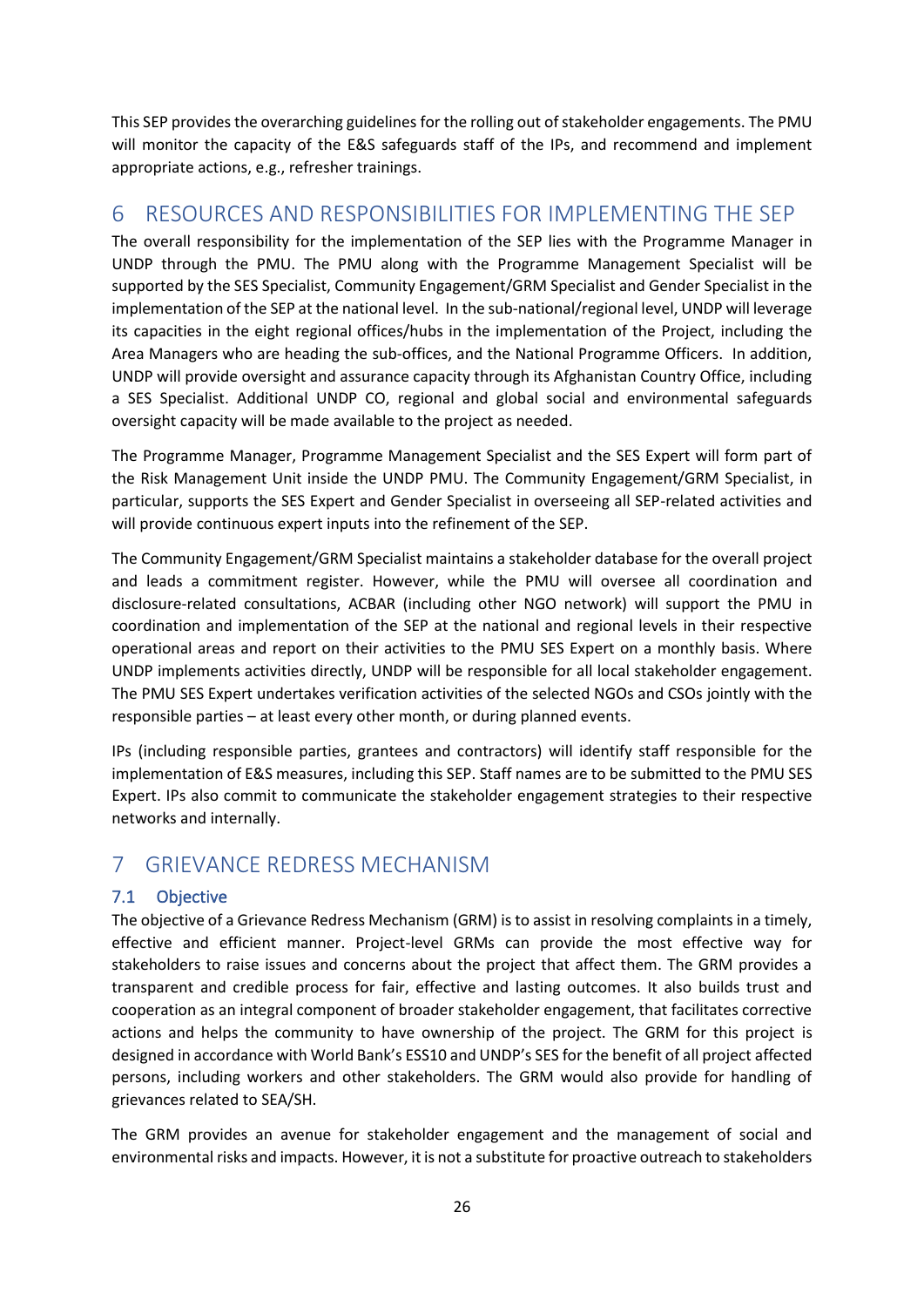to inform them about the Project, seek their input, and respond to their suggestions and concerns regarding social and environmental benefits, risks and impacts.

UNDP corporate Accountability Mechanism [\(www.undp.org/secu-srm\)](http://www.undp.org/secu-srm) provides additional recourse for complainants who are not satisfied with the response they have received from the Project GRM or who are concerned about an adverse response if they raise concerns with the Project GRM.

7.2 The Project will consist of two Grievance Mechanisms (GMs), which are: i) workers GM and Project GM. If the project GM is not suitable to deal with Sexual Exploitation and Abuse and Sexual Harassment (SEA/SH), then a third GM will be established. The project workers, including NGOs/CSOs Workers will use worker GM to raise workplace concerns. The worker's GM is detailed in the labor management procedures (LMP). Principles

The project-level GRM would be designed in a culturally appropriate way so as to effectively respond to the needs and concerns of all parties involved.

- <span id="page-31-0"></span>• The GRM would be well-publicized and known to all stakeholders. The implementing agency will ensure that the GRM is widely publicized and will also conduct awareness campaigns in this regard among the selected and wider network of NGOs and CSOs. Implementing agencies will brief target stakeholders about the scope of the mechanisms, the safety of the complainant, time of response, the referral and appeal processes.
- Accessibility The GRM will be clear, accessible to all levels of NGOs and CSOs based at national, regional and provincial level.
- The Mechanism would allow for multiple avenues of uptake of grievances.
- The system would be sensitive to women, men, boys and girls, as well as vulnerable populations such as persons with disabilities, elderly, displaced persons and other marginalized groups.
- Confidentiality and prevention against retaliation.
- The GRM would be designed to protect beneficiaries and stakeholder's rights to comment and complain, and even raise their complaints to higher management if they are not satisfied with services or receive insufficient solutions. The mechanism would facilitate their sharing of concerns freely with understanding that no retribution will be exacted for their participation. To create a safe space, anonymous complaints will also be allowed.
- The GRM shall provide for relaying regular information and feedback regarding the redressal of the grievance to the aggrieved.
- The Mechanism shall be responsive in redressal of grievances by facilitating resolution with the concerned actor in the implementing chain.
- The GRM would be based on transparency and accountability. All complainants will be heard, taken seriously, and treated fairly. The community and stakeholders will be aware of the expectation from the project; the GRM procedures; understand its purpose, have sufficient information on how to access it.
- The GRM will have provisions to appeal if the grievances are not resolved satisfactorily
- The GRM would not prevent access to judicial and administrative remedies.
- The mechanism would provide for prompt time-bound redressal of grievances.
- For SEA/SH cases, guiding principles of confidentiality, survivor centricity, non-discrimination, respect, access to services and survivor safety are to be applied to specific cases of SEA/SH cases as per the World Bank's guidance. Reporting mechanisms will enable complainant to report SEA/SH cases without being publicly identified given the risk of stigma, reprisals, and rejection associated with sexual exploitation and abuse and sexual harassment.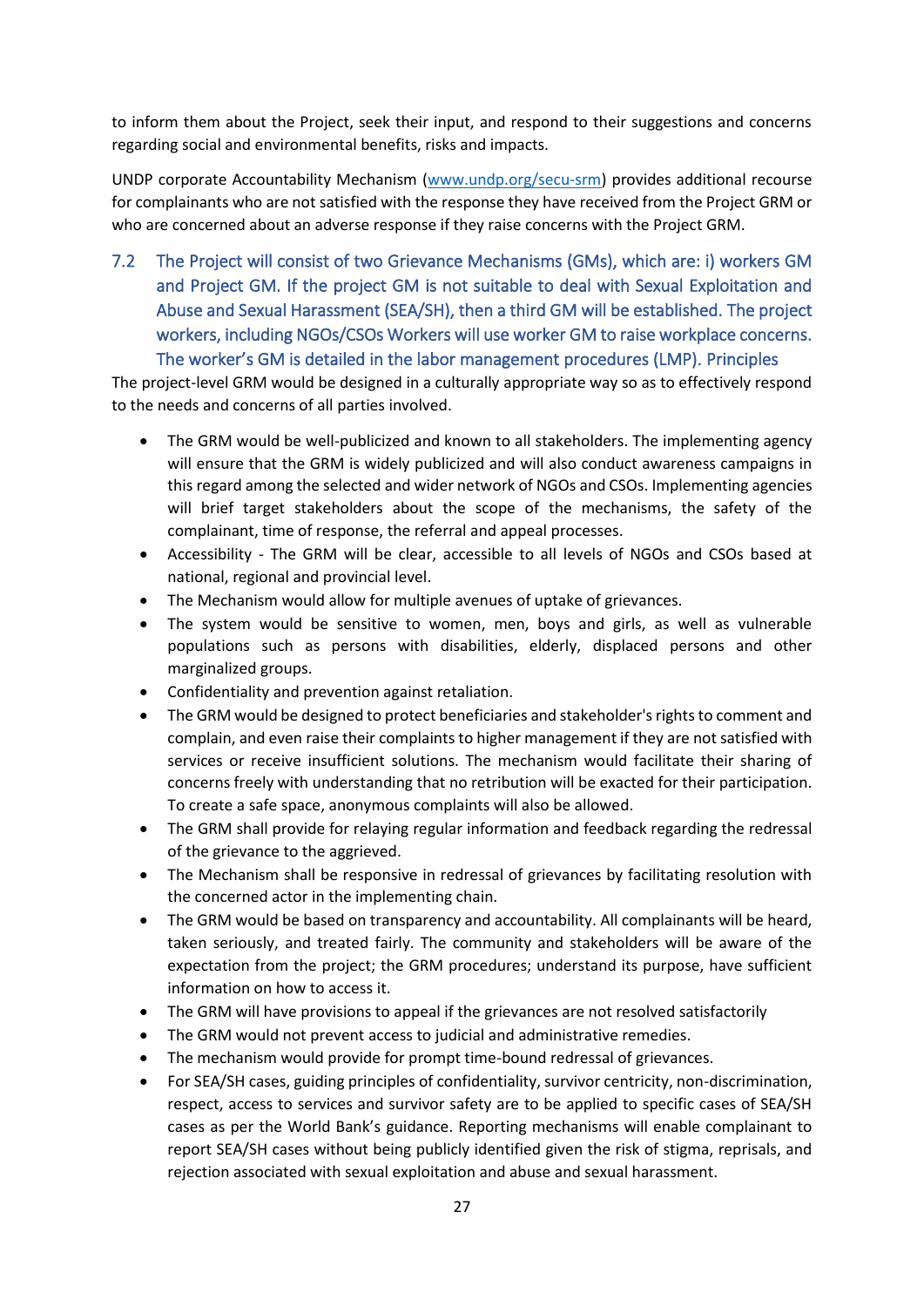#### <span id="page-32-0"></span>7.3 GRM Structure for NGOs support project

The Project consists of a three-tiered GRM system with Grievance Redressal Committees (GRCs) would be established.

GRCs will be comprised of NGOs/CSOs at regional level, NGOs/CSOs at national level and UNDP- PMU GRC. It is proposed that the regional and national level GRCs would be operated by the NGOs/CSOs networks with support from UNDP Provincial Hubs and Kabul. There would be a provision for appeals and any aggrieved party would be able to directly approach the national level GRC or directly to the UNDP-PMU central office as well. The formation of the GRCs would be completed prior to the commencement of project activities.

The complainants will have the option to report their complaints/feedback to the following committees:

**NGOs/CSOs coordinating structures or networks at regional level GRC (8 regions).** The members will comprise, networks Head, networks Secretary, UNDP Provincial Hubs and female activists. The grievance focal point (GFP) to be appointed will be responsible to maintain record of grievances in a logbook. If the issue cannot be resolved at the regional network level, then the GRC will immediately escalate it to a higher level, i.e., either to the GRC at the national networks level and/or directly to the UNDP-PMU central office. Each network (NGOs and CSOs) will have a complaint box and the network GRC to check the box at least once a week or if they know a grievance has been put. The person(s) can put a complaint anonymously. If they wish, individuals or groups can also hand a complaint to the network Committee. The regional networks GRC will address complaint/feedback within 10 days.

**NGOs/CSOs networks at national level GRC (i.e., ACBAR and CSOs network).** The timeline for complaint registration at national networks level is 10 days. The NGOs/CSOs level GRC will consist of members from ACBAR, CSOs network at national level and UNDP national Hub (Kabul). Ideally, there should be an equal number of men and women

<span id="page-32-1"></span>**UNDP-PMU level GRC**. The GRC members will comprise UNDP-PMU-manager, social development expert and gender and SEA/SH expert. The timeline for complaint resolution at the UNDP-PMU central office level will be 15 days upon receipt of the complaint. The complainant will be informed of the outcome immediately and at the latest within 5 days of the decision.

#### 7.4 Channels for submitting the requests:

Stakeholder can submit their grievances regarding any element of the project without any restriction through a variety of means as listed below:

- Suggestion Boxes: Will be in a visible place in each of the regional offices (NGOs and CSOs), and at the NGOs/CSOs networks at national level (ACBAR and CSOs network).
- Personal Visit: Complainants can personally submit his/her grievance to one of the relevant Grievances Redressal Committees (including oral or written communications received during field meetings).
- Telephone Hotline: The complainant can report his/her grievance verbally to a dedicated telephone hotline (the number of which will be disseminated in the Project areas).
- Petition: Complainant can submit his/her written petition directly to one of the grievance handling committees (NGOs/CSOs at regional level, NGOs/CSOs at national level and UNDP- PMU GRC).
- Email: Those complainants can also send their grievances to emails address that will be disseminated in the Project area.
- UNDP website (complaints and inquires).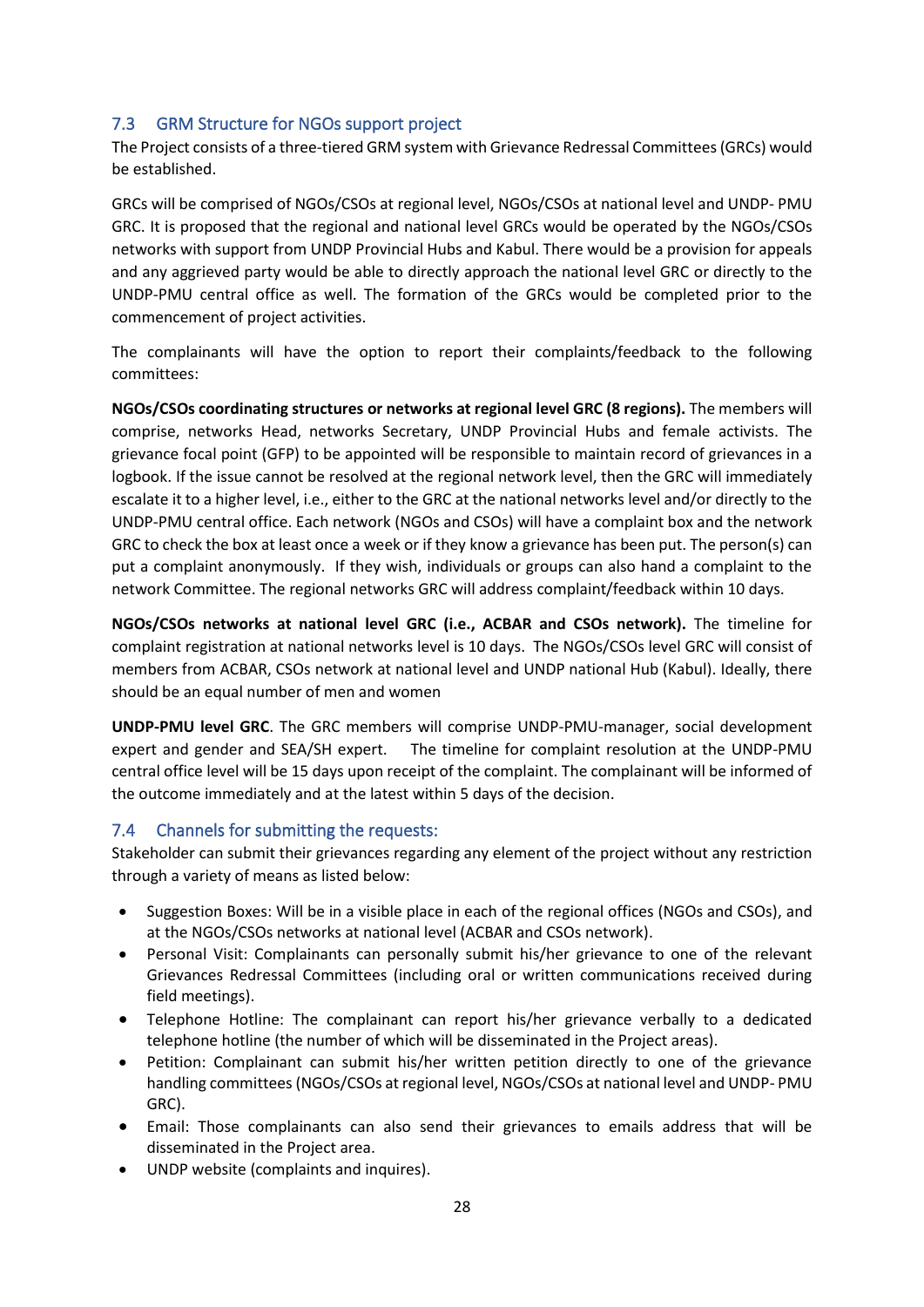UNDP will also explore grievance uptake channel already in existence to boost the grievance mechanism proposed, including the uptake channel at regional and national level under ABADEI Programme and partners (responsible parties), the UNDP AFG Country Office GRM and CHM, and the channels under ACBAR (linking with the NGO Code of Conduct Observance Committee). While the existing mechanisms would be leveraged for this project, in order to address other requirements of ESS10, the system would be augmented for the purposes of this project in accordance with the principles given above and the following steps:

• **Step 1**: **Uptake** – Project stakeholders will be able to provide feedback and report complaints through several channels. The aggrieved party must be able to select the most efficient institution, the most accessible means of filing a grievance, and must be able to circumvent partial stakeholders in the Project, which may be implicated in the complaint. He or she must further be able to bypass some grievance channels that are perceived as potentially not responsive or biased. The means to file a grievance would include a toll-free hotline, SMS, email, filling up grievance forms, verbally, sending a letter, to implementing agencies, via the implementing institutions' websites, helpdesks and collection boxes stipulated for walk-ins at the sites of project activities. Anonymous grievances can also be raised. All uptake channels should permit for grievances in Dari and Pashto as well.

A help desk will also be set up by ACBAR during the implementation of activities at the regional level. At the help desk, aggrieved parties can inquire about project activities, or they can file a grievance directly with the person manning the desk. Grievances can be filed in writing or verbally at the Help Desk.

The staff managing help desks and those operating the toll-free hotline number would be trained by the PMU for (a) the registration of a grievance; (b) the interaction with complainants; (c) appropriate responses to SEA/SH issues; (d) grievances of workers; and (e) Project components and Implementing Partners.

- **Step 2: Sorting and processing** All grievances received will be transferred to the GRM Focal Point at the PMU by the Implementing Partner/ACBAR. The GRM focal point will categorize the complaint and forward it to the responsible unit. The GRM focal point will also record the grievance in the same format as would be used at the PMU.
- **Step 3: Acknowledgement and follow-up** Within three (3) days of the date a grievance is submitted, the GRM focal point will communicate with the aggrieved and provide information on the likely course of action and the anticipated timeframe for resolution of the grievance. The information provided to aggrieved would also include, if required, the likely procedure if the grievance had to be escalated outside the unit and the estimated timeline for each stage.
- **Step 4: Verification, investigation, action and documentation** This step involves gathering information about the grievance to determine the facts surrounding the issue and verifying the validity of the grievance, and then developing a proposed resolution. It is expected that many or most grievances would be resolved at this stage. All activities taken during this and the other steps will be fully documented, and any resolution logged in the register. In case the grievance is not resolved at this stage, it would be escalated to the next tier.
- **Step 5: Monitoring, Evaluation and Reporting**  Monitoring refers to the process of tracking grievances and assessing the progression toward resolution. Each implementing agency would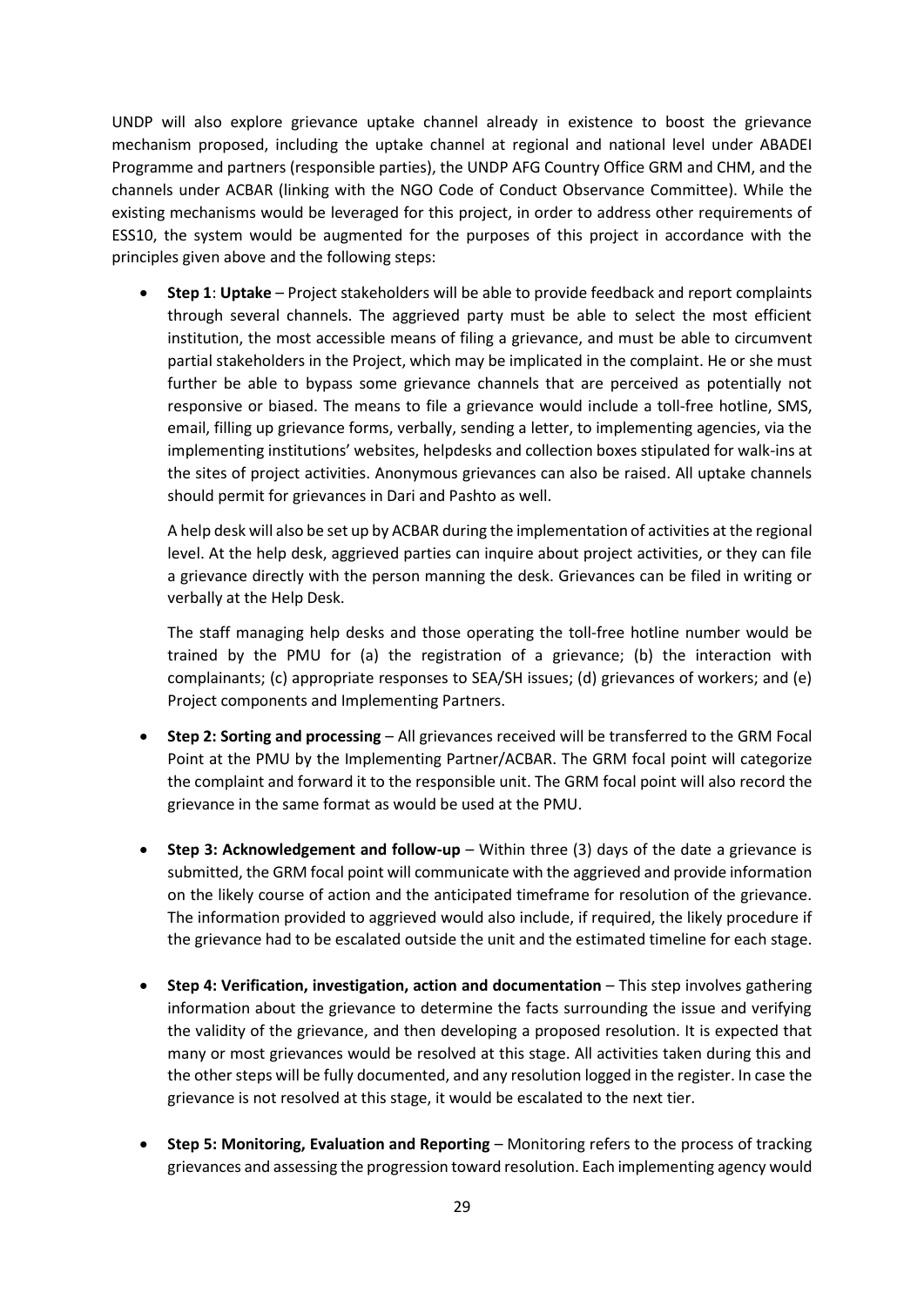develop and maintain a grievance register and record of all steps taken to resolve grievances or otherwise respond to feedback and questions. GRM data would be collated and reported monthly at all levels.

The Third-Party Monitoring Agent (TPMA) will provide independent operational review of overall project implementation and project results, including the implementation of the SEP and GRM. The PMU will synthesize all reporting by TPMA and Implementation Partner, as well as its own findings, and produce an overall environment and social progress report with a distinct section on stakeholder engagement in line with a template to be provided. The project provides for quarterly reporting.

• **Step 6: Providing Feedback** – This step involves informing those who have raised complaints, concerns or grievances the resolutions to the issues they have raised. Whenever possible, complainants should be informed of the proposed resolution in person, which gives them the opportunity ask follow-up questions. If the complainant is not satisfied with the resolution, he or she will be informed of further options. The GRM would not prevent access to judicial and administrative remedies. Each complaint must be closed within thirty (30) days of receipt either resolved, withdrawn or escalated.

#### <span id="page-34-0"></span>7.5 Grievance Redressal Committees Terms of Reference

The formed Committee will have the following tasks to perform:

- To receive and register all incoming grievances into the Grievance Registration Book (grievance logbook and central grievance excel-sheet).
- To analyze the grievances in order to understand the nature of grievances and an appropriate way to deal with them
- To categorize all incoming grievances
- To refer the analyzed grievances to the related committees/entities for resolution, and complainants, if they wish to come forward should be able to explain
- To follow up on the grievances with the responsible committees/entities to speed up the process and reach the result (timeline based)
- To hold periodic Grievance Redressal Committee's meeting, as required
- <span id="page-34-1"></span>• To feed the result back to the complainant
- To check the complaints box and address the incoming complaints.

#### 7.6 GRM for SEA/SH grievances

SEA/SH related grievances are handled through a survivor-centered approach. All grievance uptake channels can be used to report on SEA/SH issues. No grievance uptake mechanism can reject such grievances, and all personnel directly receiving grievances will be trained in the handling and processing of SEA/SH-related grievances. Any recipients of the grievance should, with the survivor's informed consent, report the case to one of the Project's formal grievance recipients. A survivor can ask someone else to act as a survivor advocate and report on her/his behalf.

Absolute confidentiality would be maintained for all grievances related to SEA/SH issues. This means that no information shall be disclosed at any time to any party without the informed consent of the person concerned. The survivor's consent would also be sought for undertaking any action on the grievance. Under no circumstances should the survivor be pressured to consent to any conversation, assessment, investigation or other intervention with which they do not feel comfortable. A survivor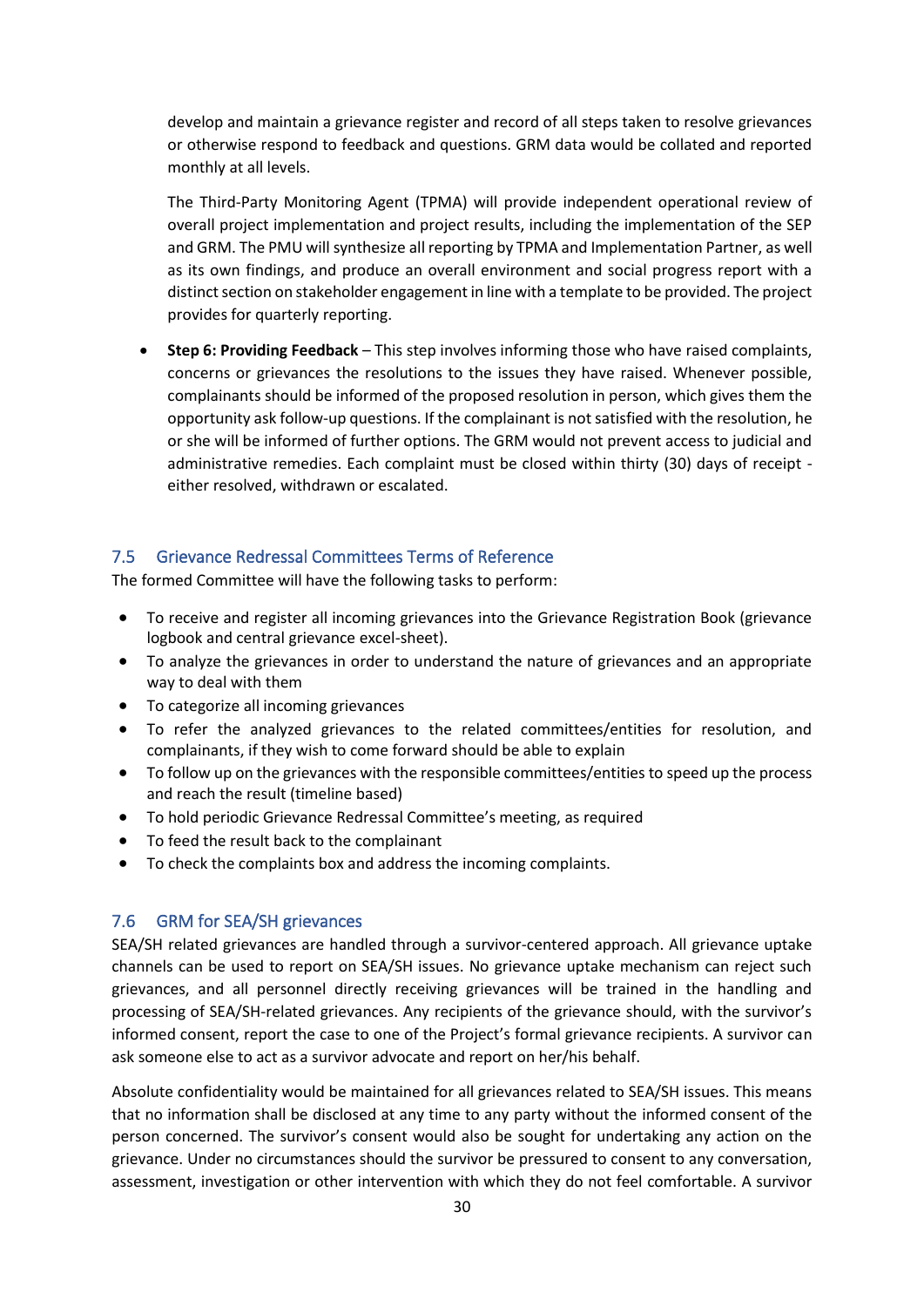can withdraw such consent at any time as well. If a survivor does not consent to sharing information, then only non-identifying information can be released or reported on. In the case of children, informed consent is normally requested from a parent or legal guardian and the children.

Data on GBV cases recorded will only include the nature of the complaint (what the complainant says in her/his own words), whether the complainant believes the perpetrator was related to the project and additional demographic data, such as age and gender, will be collected and reported, with informed consent from the survivor. The GRM provides for offering the survivor referral to preidentified GBV Service Providers in the area. Services can include health, psycho-social, security and protection, legal/justice, and economic reintegration support. This would be offered even if the survivor does not wish to file a formal complaint or if the complaint is not related to the project before closing the case. The simplified Community Health, Safety and Security (CHSS) Plan will incorporate measures to assess and manage risks related to SEA and SH and will include a list of referral services in the different Project areas.

Where SEA/SH grievances have been allegedly committed by a Project worker, the grievance will also be reported to the respective employing agency. The PMU SES Expert will follow up and determine jointly with the GRM Focal Point of the respective partner the likelihood that the allegation is related to the Project. The Gender Specialist will follow up and ensure that the violation of the Code of Conduct is handled appropriately. The responsibility to implement any disciplinary action lies with the employer of the perpetrator, in accordance with local labor legislation, the employment contract, and the code of conduct The GRM focal point will report back to the survivor on any steps undertaken and the results.

All SEA/SH incidents would be reported to the World Bank in accordance with the project Environmental and Social Commitment Plan (ESCP). UNDP-PMU will notify the World Bank of any incident, including SEA/SH incidents within 48 hours after taking notice of the project-related incident. They will provide incident investigation report to the World Bank within 45 days from the time of incident was reported to the World Bank.

<span id="page-35-0"></span>The SEA/SH Action Plan will be a part of the ESMP to be prepared by the UNDP within 30 days after the effective date. The action plan will include prevention and mitigation actions including information dissemination strategy targeting workers and communities, GBV service providers and Response Protocol. The Project Operations Manual (POM) will also include procedure on SEA/SH related grievances. The ESCP also includes commitments to finalize SEA/SH Action Plan to be prepared within 30 days after the effective date. The LMP discuss and determine ESS2 related SEA/SH considerations.

#### 7.7 Capacity Building/ Awareness

The dedicated Community Engagement/GRM focal point will conduct capacity building and awareness raising of the GRCs and relevant staff. The Community Engagement/GRM focal point will train, the national GRCs (networks), as well as regional GRCs (NGOs and CSOs). The Community Engagement/GRM focal point and the GRCs will be responsible to disseminate the GRM information in the project areas to inform stakeholders/beneficiaries about GRM service. GRM Reporting

The project will also continuously monitor the functioning of the GRM, and the types of complaints registered, as well as beneficiary feedback.

The UNDP-PMU Community Engagement/GRM focal point will provide updates on grievances registered in the grievance logbooks and central GRM excel-sheet.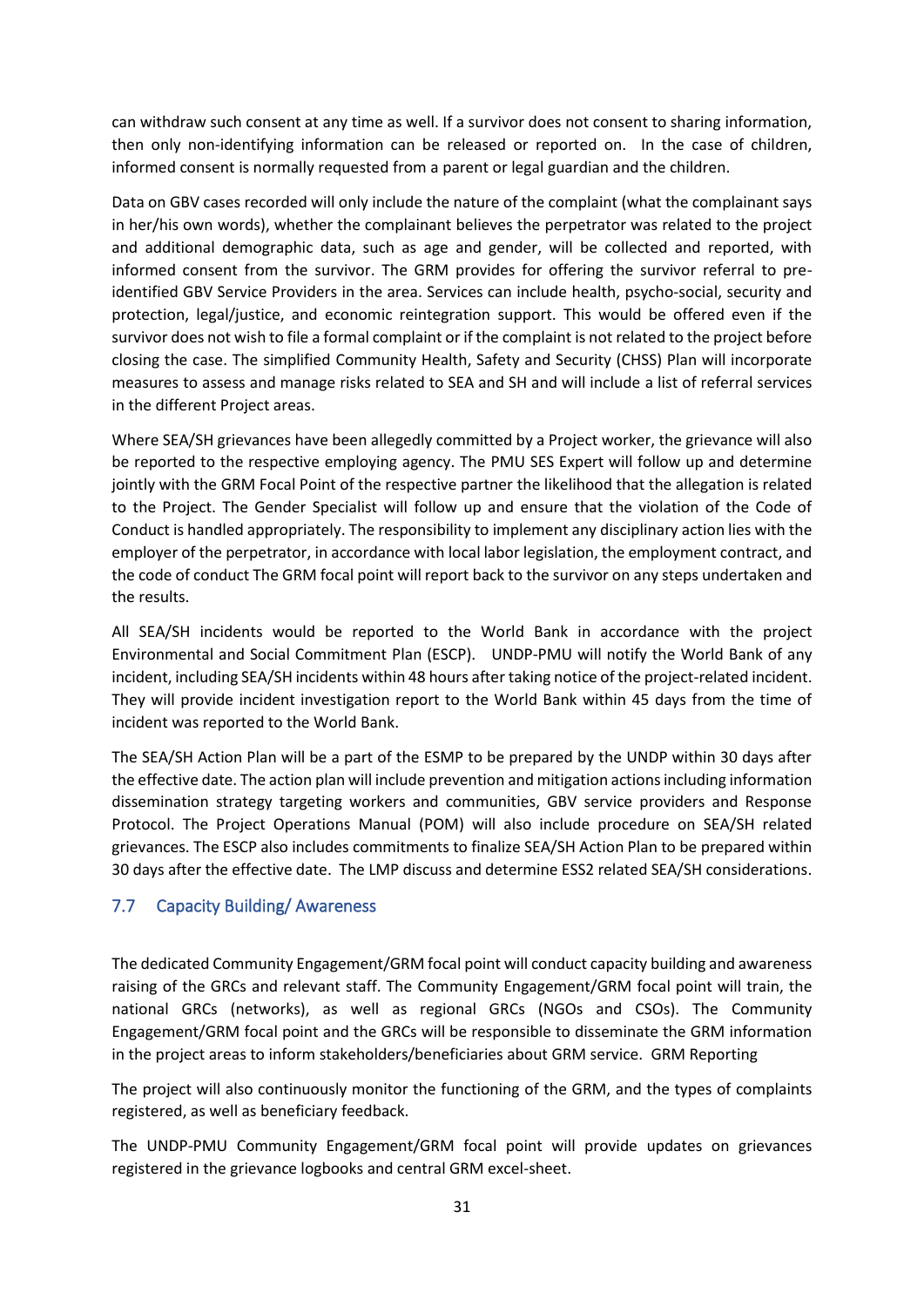The quarterly report will include following GRM details:

- How many complaints were received from communities (men and women)?
- Of the grievances (not suggestions or inquiries or comments), what category of grievance raised most frequently (#1, 2, and 3) with most frequent sub-categories included
- What category of grievance raised the least frequent (# 1, 2, and 3)?
- Of each Grievance category, which sub-categories have the most grievances?
- Report number of Grievances by regions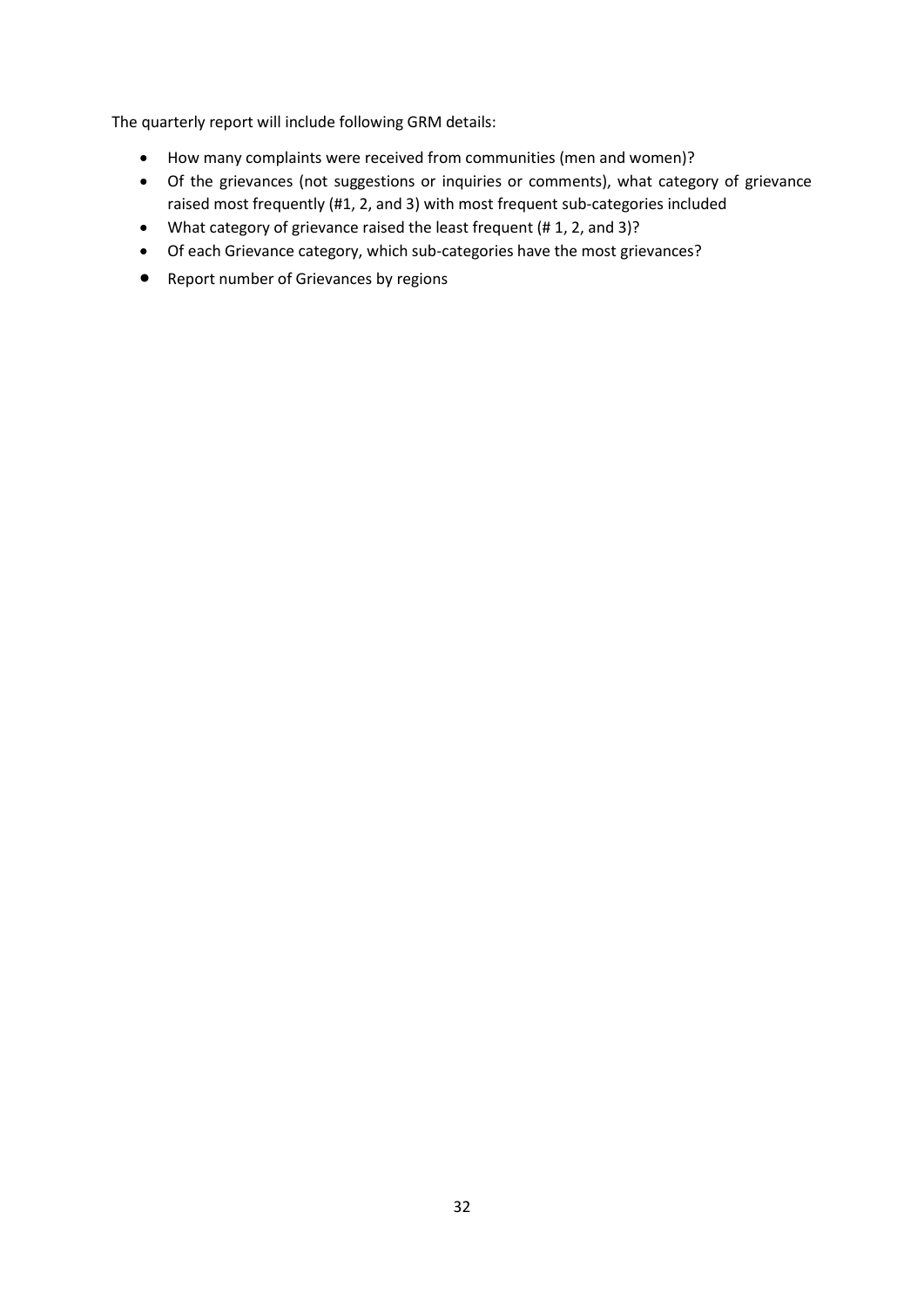## <span id="page-37-1"></span><span id="page-37-0"></span>8 MONITORING AND REPORTING

#### 8.1 Involvement of Stakeholders in Monitoring Activities

The Project will involve project stakeholders in monitoring of project activities, in particular ACBAR and NGOs/CSOs receiving support will be directly involved in monitoring of stakeholder engagement activities.

<span id="page-37-2"></span>At this stage it is also anticipated that a TPMA will be deployed in order to monitor project performance and E&S risks and impacts at all levels. The TPMA will submit monitoring reports directly to the UNDP PMU and the World Bank.

#### 8.2 Reporting Back to Stakeholder Groups

The above listed plan for information dissemination to the stakeholders also includes the information dissemination and disclosure of Project monitoring results. The Community Engagement/GRM Specialist in the PMU will ensure that monitoring results on Project performance as well as E&S risks and impacts and implemented mitigation measures will be made available to the above identified stakeholders at the provincial, regional and national level. The implementation of the stakeholder consultation plan (see above), in turn, will allow the key stakeholders to react and voice their feedback with regards to the monitoring results. Information dissemination will always include information on the available Project GRM and its different channels to file a grievance or provide feedback.

#### <span id="page-37-3"></span>8.3 Reporting to the World Bank

The PMU will provide quarterly Project Progress Reports to the World Bank. These Quarterly reports will consist of project performance and results; financial and procurement information; risk management progress, including progress on implementation of the LMP and simplified CHSS Plan. The PMU will receive monthly and quarterly inputs from grantees and responsible parties prior to the preparation of the Quarterly Reports and will include those inputs in the Quarterly Report. The Quarterly Report will further contain a section on stakeholder engagement initiatives undertaken in the Quarter, as per this SEP, as well as a section reflecting on the results of stakeholder consultations. A synthesis report and analysis of grievances filed under the Project GRM and the workers' GRM will be included.

## <span id="page-37-4"></span>9 ESTIMATED BUDGET

The below table presents an estimated budget for the implementation of the SEP. It should be noted that budgets for grantees, contractors, and responsible parties should include the costs of SEP implementation, in view of activity specific stakeholder consultations and information dissemination. The budget presented here concerns the Project level implementation of the SEP through the PMU. The source of funding is the Project budget.

| <b>Stakeholder Engagement Activities</b>                                                                                             | Q-ty/per<br>vears<br>(months) | Unit Cost, USD | #<br><b>of</b><br>months | <b>Total cost (USD)</b>        |
|--------------------------------------------------------------------------------------------------------------------------------------|-------------------------------|----------------|--------------------------|--------------------------------|
| (National),<br><b>SES</b><br>Expert<br>Community<br>Engagement/GRM Specialist (National),<br>Gender Specialist (International) (PMU) |                               |                |                          | Included in PMU<br>staff costs |

#### *Table 8 Estimated Budget for SEP implementation*